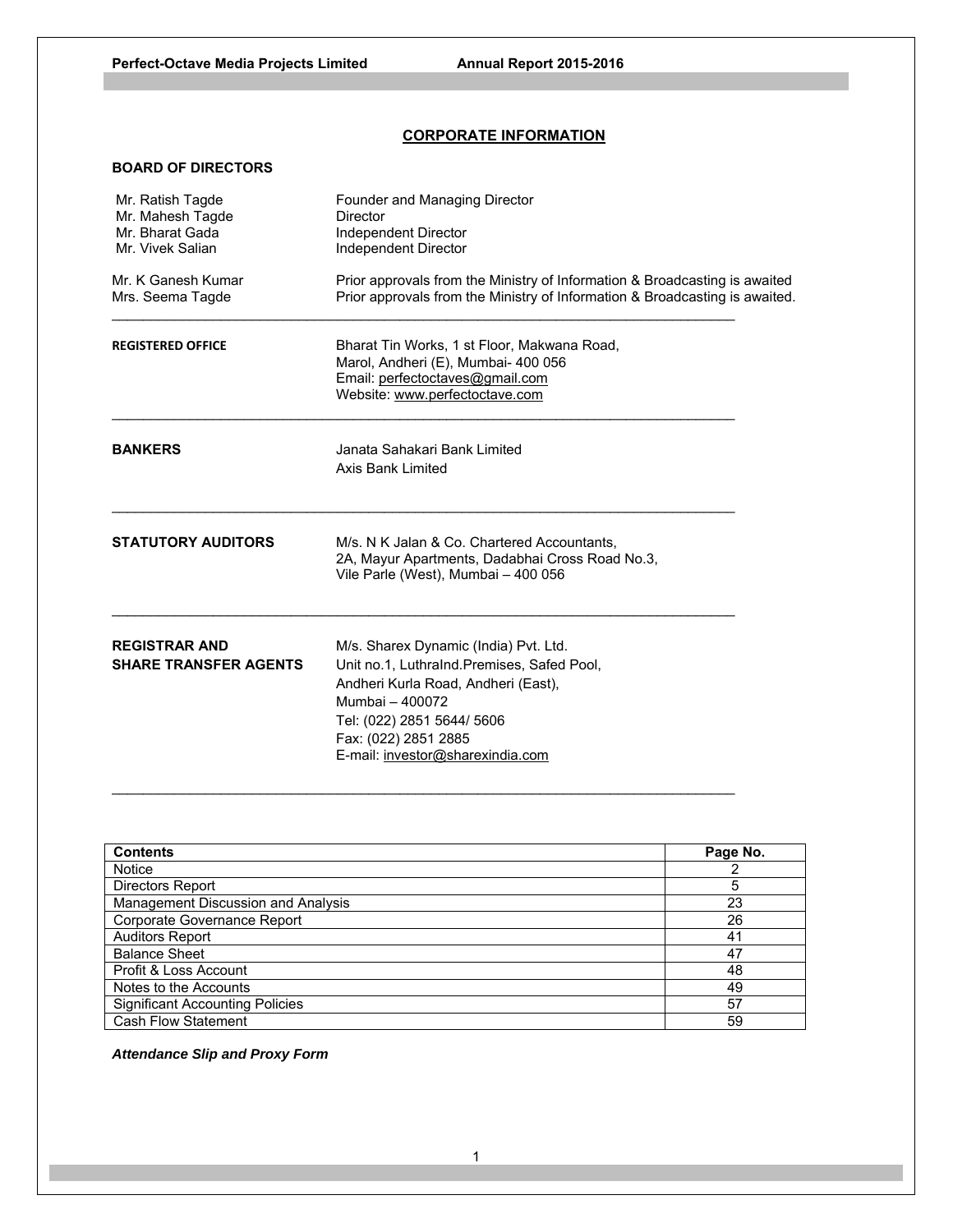

17<sup>th</sup> November, 2016

To, Corporate Communication Department BsE Ltd. Fort, Mumbai

# Sub: Annual Report

# Scrip Code: 521062

With reference to provisions of Regulation 34(1) of SEBI (LODR) Regulations, 2015 submitting herewith a copy of Annual Report of Perfect Octave Media Projects Limited for the year ended on 31.3.2016.

Kindly take the same on your records.

For Perfect Octave Media Projects Limited

\  $\mathcal{L}$  $\mathcal{Y}$  $\sqrt{v}$  $\mathbf y$ 

K. Ganesh Kumar Managing Director

# Perfect Octave Media Projects Ltd.

302, New India Centre, Off Mahakali Caves Road, Near Paper Box, Andheri (East), Mumbai 400 093. Tel : 26875890 / 26874785 carnaticinsync@gmail.com CIN No. L74999MH1991 PLC063275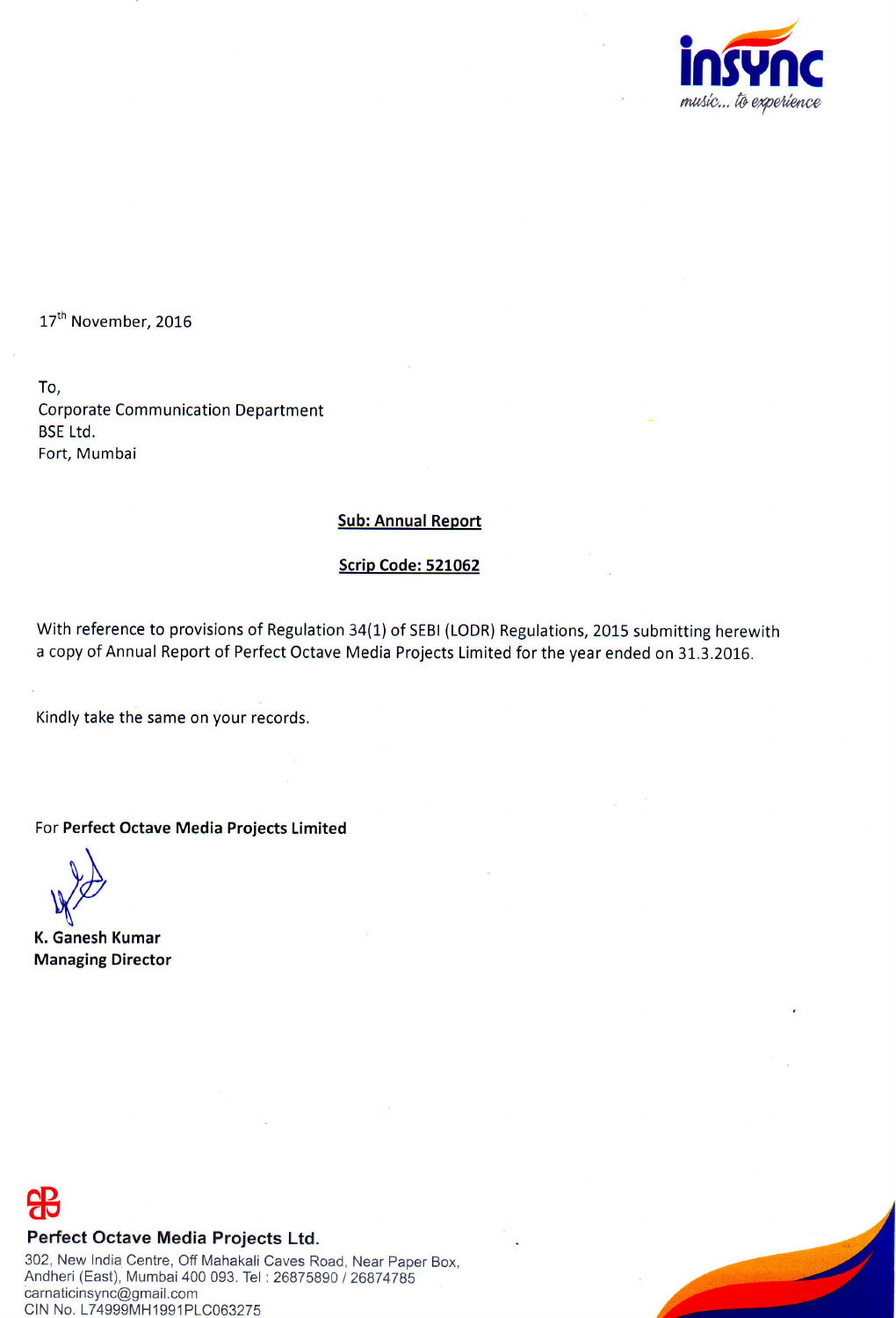#### **NOTICE**

**NOTICE** is hereby given that the Twenty-Fifth Annual General Meeting of the Members of **Perfect-Octave Media Projects Limited** will be held on Friday, September 30, 2016 at 704, Crystal Plaza, Chakala, Andheri- Gatkoper Link Road, Andheri(East) Mumbai 400 099.at 12 noon. to transact the following business:

#### **ORDINARY BUSINESS:**

- 1. To receive, consider, approve and adopt the audited Balance Sheet as at March 31, 2016, the Profit and Loss Account for the year ended on that date and the Report of the Directors and the Auditors thereon.
- 2. To appoint a Director in place of Mr. Mahesh Tagde (DIN: 03446418), who retires by rotation at this Annual General Meeting and being eligible offers himself for re-appointment.

#### 3. **Appointment of Statutory Auditor of the Company**

To consider and if thought fit to pass with or without modification(s), the following resolution as an **Ordinary Resolution**:

**"RESOLVED THAT** the appointment of M/s. N. K. Jalan & Co., Chartered Accountants (Firm Registration No. 104019w), as Auditors of the Company pursuant to Section 139 of the Companies Act, 2013 and the rules made thereunder, duly approved by the shareholders in the Annual General Meeting held on September 30, 2015, to hold office until the conclusion of the Twenty-Sixth Annual General Meeting of the Company, be and is hereby ratified and the Board of Directors of the Company be and is hereby authorised to fix the remuneration payable to them for the financial year ending March 31, 2017 as may be recommended by the Audit Committee in consultation with the Auditors."

## **On behalf of Board of Directors of Perfect-Octave Media Projects Limited**

**Date: August 12, 2016Sd/- Place: Mumbai Ratish Tagde** 

 **Founder & Managing Director** 

## **Registered Office:**

Bharat Tin Works, 1<sup>st</sup> Floor, Makwana Road, Marol, Andheri (East), Mumbai – 400056

### **NOTES:**

- 1. A member entitled to attend and vote at the meeting may appoint a proxy to attend and vote on a poll on his behalf. A proxy need not be a member of the Company. A person can act as proxy on behalf of not exceeding fifty Members and holding in the aggregate not more than 10% of the total Equity Share Capital of the Company. Any Member holding more than 10% of the total Equity share capital of the Company may appoint a single person as proxy and in such a case, the said person shall not act as proxy for any other person or member. The instrument appointing proxy should be duly completed and in order to be effective should be duly stamped, completed and signed and must be deposited at the Registered Office of the Company not less than 48 hours before the commencement of the Meeting. (Proxy form MGT-11 is annexed herewith).
- 2. The Company's Registrar and Share Transfer Agent for its Share Registry work (Physical and Electronic) are M/s. Sharex Dynamic (India) Pvt. Ltd. Unit no.1, LuthraInd.Premises, Safed Pool, Andheri Kurla Road, Andheri (East), Mumbai – 400072
- 3. Pursuant to Section 91 of the Companies Act, 2013, the Register of Members and Share Transfer Books of Equity Shares of the Company will remain closed from September 28, 2016 to September 30, 2016 (Both days inclusive).
- 4. Members are requested to bring their attendance slip along with their copy of Annual Report to the Meeting.
- 5. Corporate Members are requested to send to the Registered Office of the Company, a duly certified copy of the Board Resolution, pursuant to Section 113 of the Companies Act, 2013, authorising their representative to attend and vote at the Annual General Meeting.
- 6. Members are requested to notify immediately about any change in their address / e-mail address /dividend mandate / bank details to their Depository Participant (DP) in respect of their shareholding in Demat mode and in respect of their physical shareholding to the Company's Registrar and Share Transfer Agent.
- 7. Members who are desirous of seeking any further information or clarification, if any, particularly with regard to the accounts are requested to write to the Company at least ten days in advance of the meeting so that the information can be made available at the meeting.
- 8. The copies of Annual Report are being dispatched to all the shareholders as are appearing in the register of members as on August 26, 2016. Pursuant to Section 72 of the Companies Act, 2013, members holding shares in physical form are advised to file nomination in the prescribed Form SH-13 with the Company's share transfer agent. In respect of shares held in electronic/ demat form, the members may please contact their respective depository participant.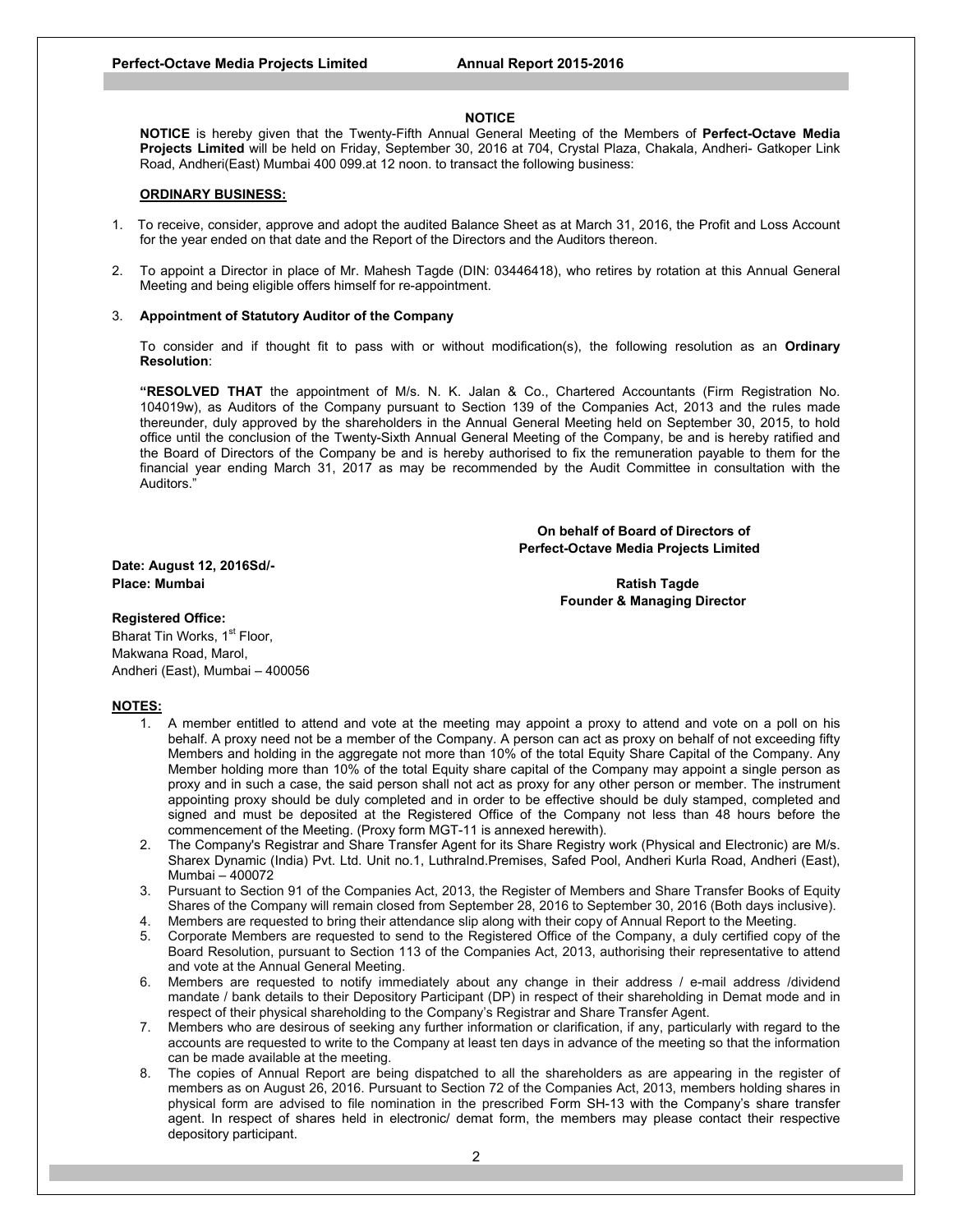- 9. The Securities and Exchange Board of India (SEBI) has mandated the submission of Permanent Account Number (PAN) by every participant in securities market. Members holding shares in electronic form are, therefore, requested to submit their PAN to their Depository Participants with whom they are maintaining their demat accounts. Members holding shares in physical form can submit their PAN to the Company or the Company's Share Registrars and Transfer Agents.
- 10. Members may also note that the Notice convening Annual General Meeting and Annual Report 2016 will be available on the Company's website http://www.perfectoctave.com/ "Investors Relation" section.
- 11. Members are requested to give their valuable suggestions for improvement of the services and are also advised to quote their E-mail Id's, telephone / facsimile no. for prompt reply of their communications.
- 12. In compliance with the provisions of section 108 of the Act and the Rules framed thereunder, the Members are provided with the facility to cast their vote electronically, through the e-voting services provided by CDSL, on all resolutions set forth in this Notice.
- 13. Voting through electronic means:
	- In compliance with provisions of Section 108 of the Companies Act, 2013, Rule 20 of the Companies (Management and Administration) Rules, 2014 read with Regulation 44 of Listing Regulation, the Company is pleased to provide members facility to cast their votes using an electronic voting system from place other than venue of AGM ("remote e-voting") to be provided by Central Depository Services (India) Limited (CDSL).
	- The facility for voting through ballot paper shall be made available at AGM and the members attending the meeting who have not cast their vote by remote e-voting shall be able to exercise their right at the meeting through ballot paper.
	- The members who have cast their vote by remote e-voting prior to the AGM may also attend the AGM but shall not be entitle to cast their vote again.
	- The remote e-voting period commences on September 27, 2016 (9.00 a.m) and ends on September 29, 2016 (5.00 pm). During this period members' of the Company, holding shares either in physical form or in dematerialized form, as on the cut-off date of September 23, 2016, may cast their vote by remote e-voting. The remote e-voting module shall be disabled by CDSL for voting thereafter. Once the vote on a resolution is cast by the member, the member shall not be allowed to change it subsequently.
- 14. The instructions and process for e-voting are as under:
	- Open your web browser during the voting period and log on to the e-voting website www.evotingindia.com
	- Now click on 'Shareholders' tab to cast your votes
	- Now, select the 'Electronic Voting Sequence Number (EVSN)' along with 'Perfect-Octave Media Projects Limited' from the drop down menu and click on 'SUBMIT'
	- Now Enter your User ID (For CDSL: 16 digits beneficiary ID, For NSDL: 8 Character DP ID followed by 8 Digits Client ID, Members holding shares in Physical Form should enter Folio Number registered with the Company and then enter the Captcha Code as displayed and Click on Login.
	- If you are holding shares in Demat form and had logged on to www.evotingindia.com and casted your vote earlier for EVSN of any company, then your existing password is to be used. If you are a first time user follow the steps given below.
	- Now, fill up the following details in the appropriate boxes:

| PAN <sup>*</sup>       | Enter your 10 digit alpha-numeric *PAN issued by Income Tax Department (in Capital)<br>(Applicable for both demat shareholders as well as physical shareholders) |
|------------------------|------------------------------------------------------------------------------------------------------------------------------------------------------------------|
| DOB#                   | Enter the Date of Birth as recorded in your demat account or in the Company records<br>for the said demat account or folio in dd/mm/yyyy format.                 |
| Dividend Bank Details# | Enter the Dividend Bank Details as recorded in your demat account or in the<br>Company records for the said demat account or folio.                              |

- Members who have not updated their PAN with the Company/Depository Participant are requested to use the first two letters of their name and the sequence number in the PAN field. In case the sequence number is less than 8 digits enter the applicable number of 0's before the number after the first two characters of the name. Eg. If your name Ramesh Kumar with sequence number 1 then enter RA00000001 in the PAN field.
- Please enter any one of the details in order to login. Incase both the details are not recorded with the depository or company please enter the member id / folio number in the Dividend Bank details field.
- After entering these details appropriately, click on 'SUBMIT'
- Equity Shareholders holding Equity shares in Physical form will then reach directly to the EVSN selection screen. However Equity Shareholders holding shares in Demat form will now reach 'Password Change' menu wherein they are required to mandatorily enter their login password in the new password field. Kindly note that this password is also to be used by the Demat holders for voting for resolution of any other Company on which they are eligible to vote, provided that Company opts for e-voting through CDSL platform. It is strongly recommended not to share your password with any other person and take utmost care to keep your password confidential.
- Equity Shareholders holding shares in physical form can use these details only for e-voting on the resolutions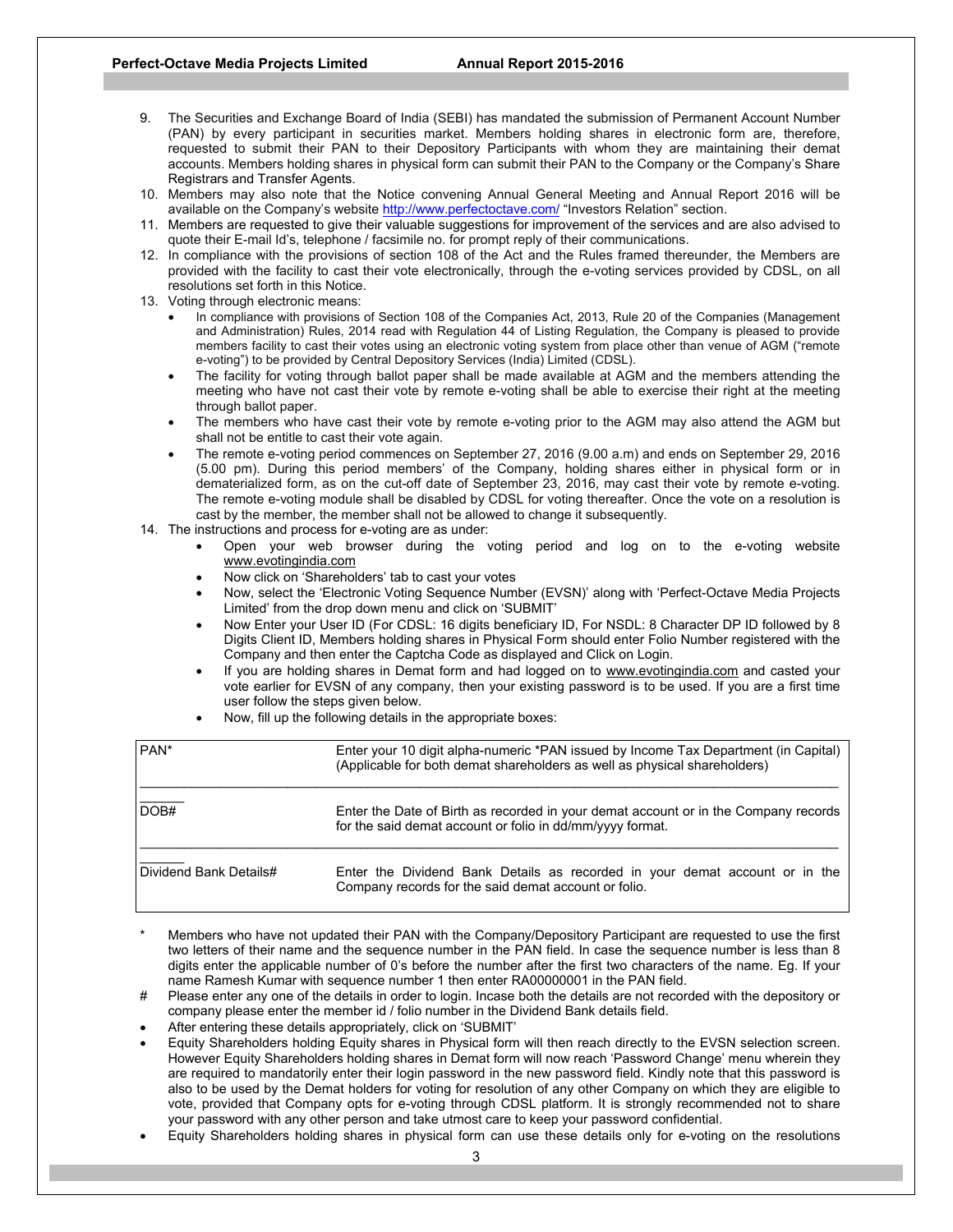contained in this Notice.

- Click on the relevant EVSN on which you choose to vote.
- On the voting page, you will see Description of Resolution(s) and option for voting Yes/No for voting. Select the option yes or no as desired. The option 'YES' implies that you assent to the resolution & 'NO' implies that you dissent to the resolution
- Click on the Resolution file link if you wish to view the entire Notice.
- After selecting the resolution you have decided to vote on, click on 'SUBMIT'. A confirmation box will be displayed. If you wish to confirm your vote, click on 'OK', else to change your vote, click on 'CANCEL' and accordingly modify your vote.
- Once you 'CONFIRM' your vote on the resolution, you will not be allowed to modify your vote.
- You can also take out print of the voting done by you by clicking on 'Click here to print' option on the Voting page.
- If Demat account holder has forgotten the changed password then enter the User ID and Captcha Code click on Forgot password & enter the details as prompted by the system.
- Institutional Equity Shareholders (i.e. other than individuals, HUF, NRI etc) are required to log on https://www.evotingindia.co.in and register themselves as Corporates. After receiving the login details they have to link the account(s) which they wish to vote on and then cast their vote. They should upload a scanned copy of the Board resolution and Power of Attorney which they have issued in favour of the Custodian, if any, in PDF format in the system for the scrutinizer to verify the same.
- In case you have any queries or issues regarding e-voting, you may refer the Frequently Asked Questions and evoting manual available at www.evotingindia.comunder help section or write an email to CDSL on helpdesk.evoting@cdslindia.comor to the Investor relations officer of the Company on http://www.perfectoctave.com/.
- 15. Any person, who acquires shares of the Company and become member of the Company after dispatch of the notice and holding shares as of the cut-off date i.e. September 23, 2015, may obtain the login ID and password by sending a request at helpdesk.evoting@cdslindia.com.
- 16. The voting rights of members shall be in proportion to their shares of the paid-up equity share capital in the Company as on the cut-of-date i.e. September 23, 2016.
- 17. A person, whose name is recorded in the register of members or in the register of beneficial owners maintained by the depositories as on the cut-off date only shall be entitled to avail the facility of remote e-voting as well as voting at the AGM through ballot paper.
- 18. M/s Komal Deshmukh& Associates, Practicing Company Secretaries, have been appointed as the Scrutinizer to scrutinize the e-voting process and votes cast through Ballot Paper at the AGM in a fair and transparent manner.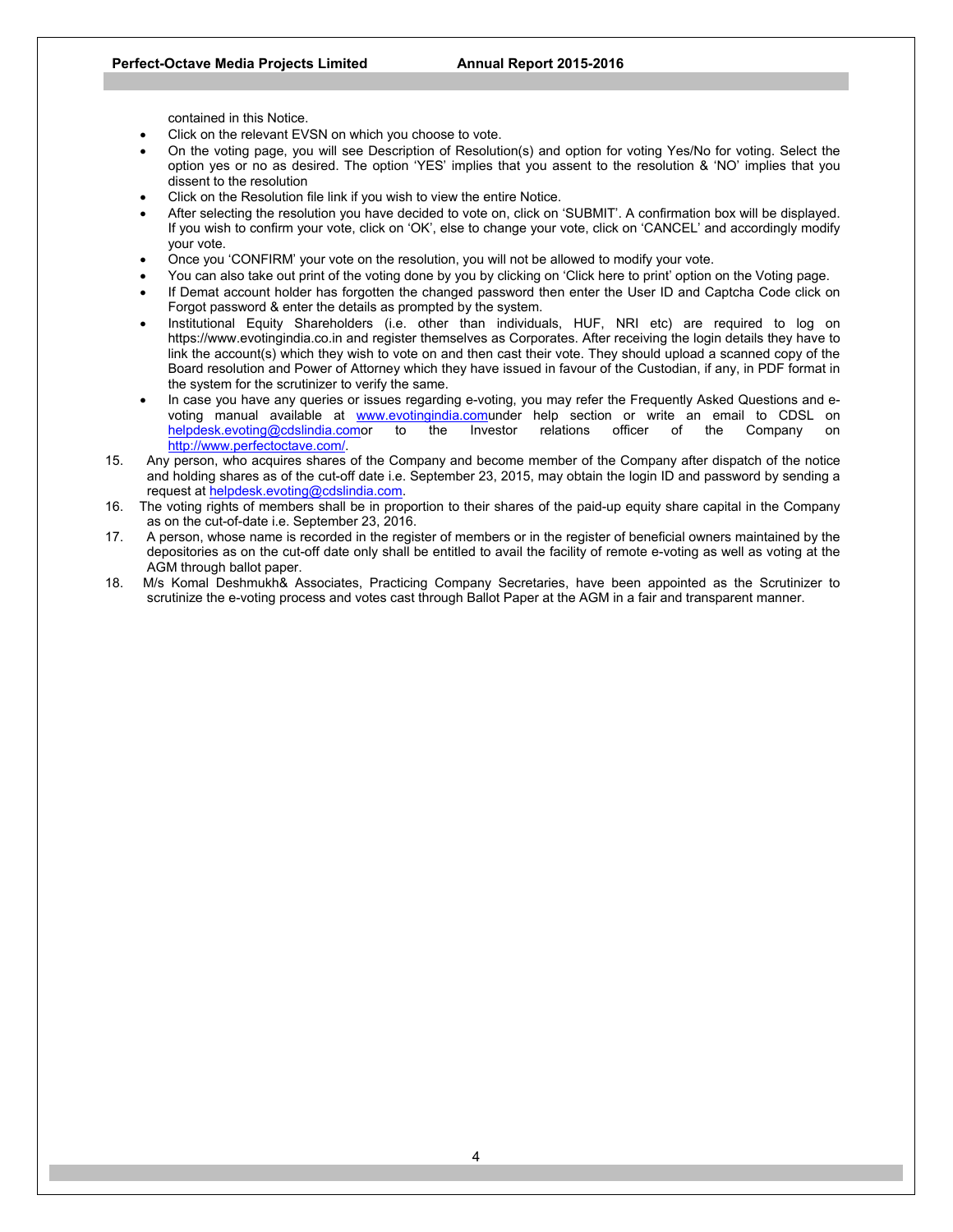#### **DIRECTOR'S REPORT**

To,

The Members,

Your Directors have pleasure in presenting their 25<sup>th</sup> Annual Report on the business and operations of the Company and the accounts for the Financial Year ended March 31, 2016.

#### **1. FINANCIAL RESULTS:**

| <b>Particulars (Standalone)</b>                 | (Amount in INR/lakhs)    |           |
|-------------------------------------------------|--------------------------|-----------|
|                                                 | 2015-16                  | 2014-15   |
| Total Income                                    | 10.51                    | 337.33    |
| <b>Total Expenditure</b>                        | 654.10                   | 924.23    |
| Loss before exceptional items and Tax           | (643.58)                 | (586.89)  |
| Less: Exceptional Items                         | $\blacksquare$           | (163.13)  |
| Loss before Tax                                 | (643.58)                 | 750.02    |
| Less: Provision for Tax                         | -                        |           |
| Tax Adjustment relating to prior years          | $\overline{\phantom{0}}$ | 0.43      |
| Deferred Tax                                    | $\overline{\phantom{a}}$ | $- -$     |
| Net Loss after Tax                              | (643.58)                 | (749.59)  |
| Loss brought forward from previous year         | (1517.26)                | (767.67)  |
| <b>Balance carried to the Balance Sheet</b>     | (2160.84)                | (1517.26) |
| Earning per Equity Share (Face Value: Rs. 10/-) |                          |           |
| Basic                                           | (1.85)                   | (2.16)    |
| <b>Diluted</b>                                  | (1.85)                   | (2.16)    |

#### **2. DIVIDEND:**

In view of loss incurred during the year under review and losses of earlier years, your Directors do not recommend any dividend during the year under review.

#### **3. RESERVES:**

In the absence of adequate profits, no amount was transferred to Reserves.

## **4. INFORMATION ON THE STATE OF COMPANY'S AFFAIR:**

During the year under review, Company has established its position in a niche music segment and working on cost effective content delivery mechanism to the distributors across India. Company is working on multiple strategy to reduce the distribution cost and also exploring options of making Insync a pay channel. Company is also in the process of diversifying in other media segments like production of music albums, launching music label, artist management etc. Indian broadcasting industry is gradually transforming into a content driven market. This transformation is promising a bright future for the company

#### **5. MATERIAL CHANGES AND COMMITMENTS BETWEEN END OF FINANCIAL YEAR AND DATE OF REPORT:**

Indian markets will witness drastic changes in consumer behavior patterns for consuming content. Hence, company is gearing up for the future strategies. Company will now position itself as a content production house and as main player in niche music segment in audio/ video space.

#### **6. DIRECTORS' RESPONSIBILITY STATEMENT:**

As per the clause (c) of sub-section (3) of Section 134 of the Companies Act, 2013, the Directors' state that:

- a) in the preparation of the annual accounts, the applicable accounting standards had been followed along with proper explanation relating to material departures;
- b) the directors had selected such accounting policies and applied them consistently and made judgments and estimates that are reasonable and prudent so as to give a true and fair view of the state of affairs of the company at the end of the financial year and of the profit and loss of the company for that period;
- c) the directors had taken proper and sufficient care for the maintenance of adequate accounting records in accordance with the provisions of this Act for safeguarding the assets of the company and for preventing and detecting fraud and other irregularities;
- d) the directors had prepared the annual accounts on a going concern basis; and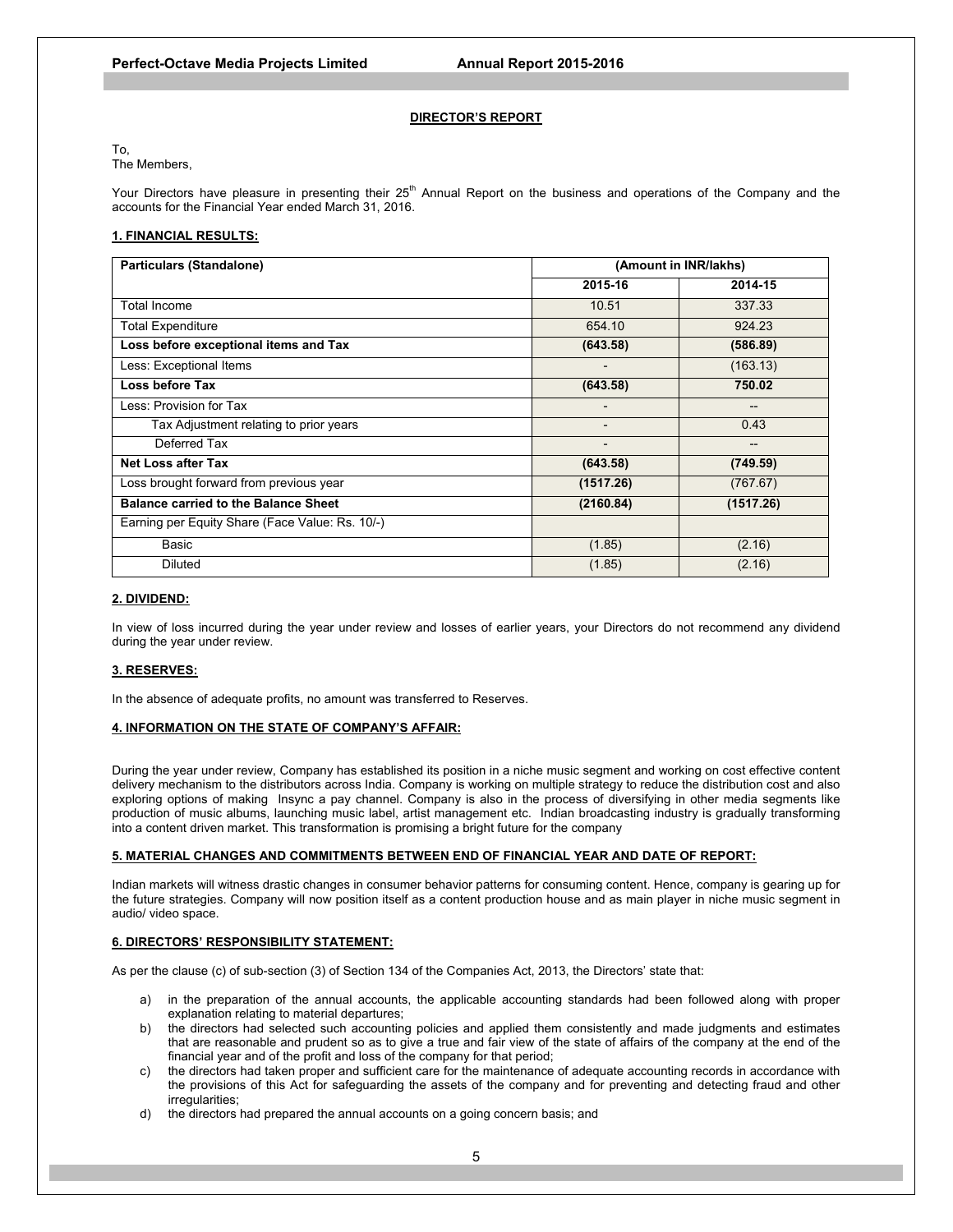#### **Perfect-Octave Media Projects Limited Annual Report 2015-2016**

- e) the directors, had laid down internal financial controls to be followed by the company and that such internal financial controls are adequate and were operating effectively.
- f) the directors had devised proper systems to ensure compliance with the provisions of all applicable laws and that such systems were adequate and operating effectively.

#### **7. SUBSIDIARIES, JOINT VENTURES AND ASSOCIATE COMPANIES:**

The Company does not have any subsidiary, joint ventures and associate company.

#### **8. DEPOSITS:**

During the financial year 2015-16, your Company has not accepted any deposit within the meaning of Section 73 and 74 of the Companies Act, 2013 read together with the Companies (Acceptance of Deposits) Rules, 2014.

#### **9. SHARE CAPITAL:**

The Paid-up Equity Share Capital as on March 31, 2016 was Rs. 34,70,01,000/- comprising 3,47,00,100 Equity Shares of Rs. 10/ each.

#### **10. RISK MANAGEMENT POLICY:**

The Company has adopted a Risk Management Policy duly approved by the Board and is overseen by the Audit Committee of the Company on a continuous basis to identify, assess, monitor and mitigate various risks to key business objectives.

#### **11. ADEQUACY OF INTERNAL FINANCIAL CONTROLS:**

The Company has in place adequate internal financial controls with reference to financial statements. During the year, such controls were tested and no reportable material weakness in the design or operation was observed.

#### **12. MANAGEMENT DISCUSSION AND ANALYSIS REPORT:**

As required by Clause 49 of the Listing Agreements with Stock Exchanges, the Management discussion and Analysis Report, which forms part of this Annual Report.

#### **13. CORPORATE GOVERNANCE:**

The Company is committed to good corporate governance in line with the Listing Agreement and Perfect-Octave corporate governance norms. The Company is in compliance with the provisions on corporate governance specified in the Listing Agreement with BSE. The Compliance certificate from KomalDeshmukh and Associates, Company Secretariesregarding compliance of conditions of corporate governance as stipulated in SEBI (Listing Obligation and Requirement) Regulation, 2015 has been annexed with the report.

#### **14. BUSINESS RESPONSIBILITY REPORT:**

Preparation of Business Responsibility Report under Regulation 34 of SEBI (Listing Obligation and Requirement) Regulation, 2015 is not applicable to the Company.

#### **15. PREVENTION OF SEXUAL HARASSMENT POLICY:**

The Company has in place a Prevention of Sexual Harassment policy in line with the requirements of the Sexual Harassment of Women at the Workplace (Prevention, Prohibition and Redressal) Act, 2013. An Internal Complaints Committee has been set up to redress complaints received regarding sexual harassment. All employees (permanent, contractual, temporary, trainees) are covered under this policy. During the year 2015-2016, no complaints were received by the Company related to sexual harassment.

### **16. DIRECTORS AND KEY MANAGERIAL PERSONNEL:**

Mr. Ratish Tagde, Managing Director of your Company was re-appointed for a period of 3 (three) years commencing from April 01, 2015 to March 31, 2018 by the shareholders of the Company at  $23<sup>rd</sup>$  AGM of your Company held on September 30, 2014.

Further, in compliance with the provisions of Sections 149, 152, Schedule IV and other applicable provisions, if any of the Companies Act, 2013 read with Companies (Appointment and Qualification of Directors) Rules, 2014, Mr. Bharat Gada (DIN: 00417954) and Mr. VivekSalian (DIN: 00858694) were appointed as Independent Directors on the Board of Directors of your Company at 23<sup>rd</sup> AGM of your Company held on September 30, 2014 to hold office upto 5 (five) consecutive years.

Further in compliances with the provisions of Section 149(3) of the Companies Act, 2013, the Board has approved the appointment of Mrs. Seema Tagde as a Woman Director on June 27, 2014; subject to approval from the Ministry of Broadcasting (MIB). Also the approval for appointment of K. Ganesh Kumar as an Executive Director is also awaited from the Ministry of Broadcasting (MIB).

Mr. Mahesh Tagde (DIN: 03446418), Non-Executive Director is liable to retire by rotation at the ensuing Annual General Meeting and, being eligible he has offered himself for re-appointment. Your Board has recommended his re-appointment.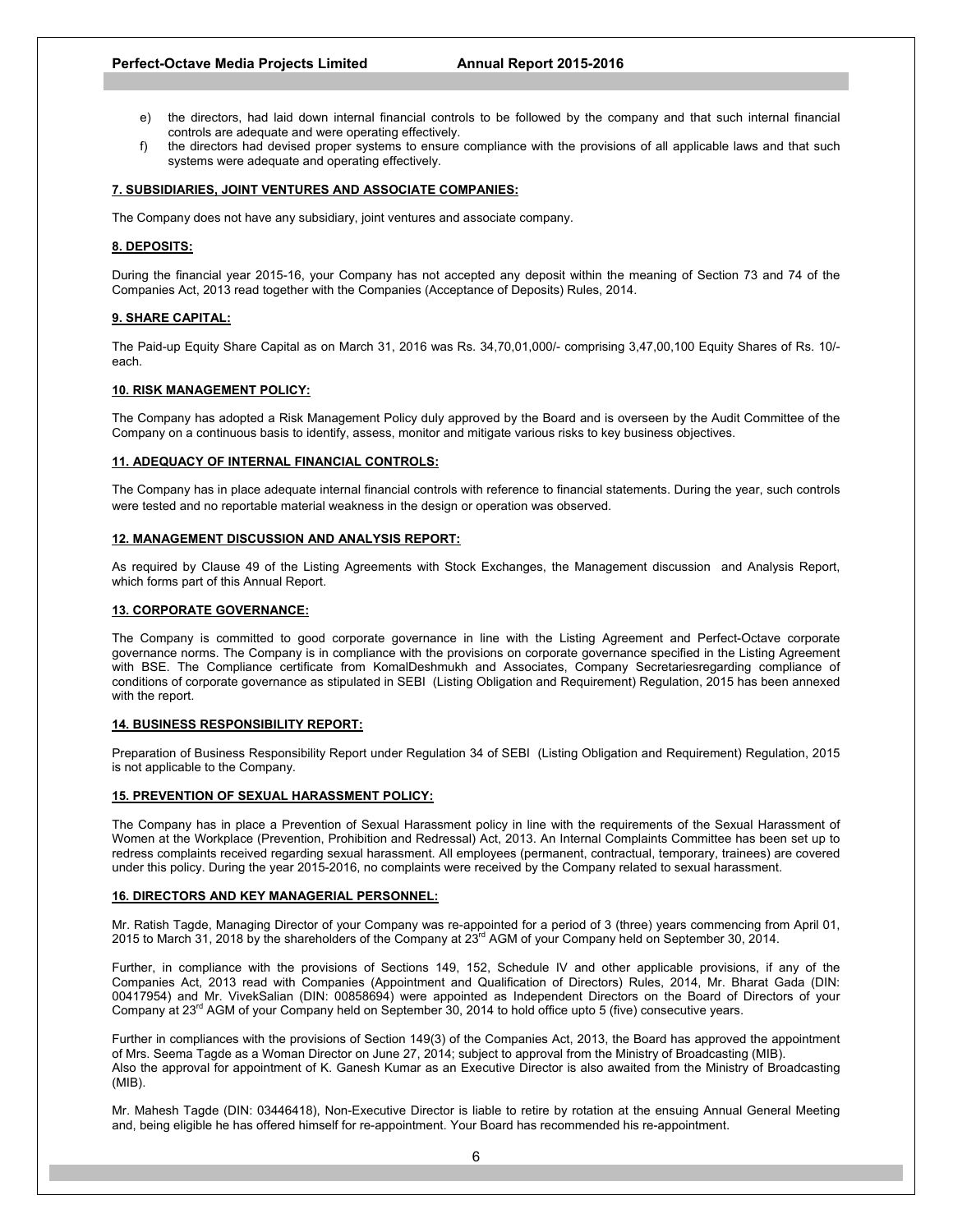#### **17. DECLARATION OF INDEPENDENT DIRECTORS:**

The Company has received declarations from all Independent Directors that they meet the criteria of independence as laid down under Section 149(6) of the Act.

### **18. EVALUATION OF BOARD'S PERFORMANCE:**

Pursuant to the provisions of the Companies Act, 2013 and SEBI (LODR) Regulations, the Board has carried out an annual performance evaluation of its own performance, the directors individually as well as the evaluation of the working of its Committees. The manner in which the evaluation has been carried out has been explained in the Corporate Governance Report.

### **19. BOARD AND BOARD COMMITTEES:**

The details of Board Meetings held during the year, attendance of the directors at the meetings and details of all the Committees along with their charters, composition and meetings held during the year, are provided in the "Report on Corporate Governance", a part of this Annual Report.

#### **20. MANAGERIAL REMUNERATION:**

Disclosures of the ratio of the remuneration of each director to the median employee's remuneration and other details as required pursuant to Section 197(12) of the Companies Act, 2013 read with Rule 5(1) of the Companies (Appointment and Remuneration of Managerial Personnel) Rules, 2014 is provided as "Annexure A".

The details of remuneration paid to the Managing Director of the Company are given in Form MGT-9 forming part of the Directors Report.

#### **21. PARTICULARS OF LOANS, GUARANTEES OR INVESTMENTS UNDER SECTION 186:**

The Company has not granted any loans or given guarantees or made any investments covered under the provisions of Section 186 of the Companies Act, 2013.

#### **22. CORPORATE SOCIAL RESPONSIBILITY (CSR):**

The Company is not required to develop and implement any Corporate Social Responsibility initiatives as the said provisions are not applicable.

#### **23. RELATED PARTY TRANSACTIONS:**

During the financial year 2015-16, your Company has not executed any transactions with related parties as defined under Section 2(76) of the Companies Act, 2013 read with Companies (Specification of Definitions Details) Rules, 2014. During the financial year 2015-16, there were no transactions with related parties which qualify as material transactions under the Listing Agreement.

Your Company has framed a Policy on materiality of related party transactions and dealing with related party transactions as<br>approved by the Board. The same can be accessible on the Company's website at the approved by the Board. The same can be accessible on the Company's website at the http://www.perfectoctave.com/pdf/RPT%20Policy.pdf.

### **24. SIGNIFICANT AND MATERIAL ORDERS PASSED BY THE REGULATORS OR COURTS:**

There are no significant material orders passed by the Regulators / Courts which would impact the going concern status of the Company and its future operations.

#### **25. CONSERVATION OF ENERGY, TECHNOLOGY ABSORPTION, FOREIGN EXCHANGE EARNINGS & OUTGO:**

The information on conservation of energy, technology absorption and foreign exchange earnings and outgo stipulated under Section 134(3)(m) of the Companies Act, 2013 read with Rule, 8 of The Companies (Accounts) Rules, 2014, are as below:

- **Energy Conservation:** Company working in such business segment which does not require it to take steps for energy conservation.
- **Technology Absorption**: company working in such business segment which does not require toto take steps for Technology Absorption.
- **Foreign Exchange Earnings and Outgo**: During the period under review there was no foreign exchange earnings or out flow.

### **26. STATUTORY AUDITORS:**

The Company, pursuant to section 139 of the Companies Act, 2013 and rules framed thereunder, in the Annual General Meeting held on 30<sup>th</sup> September 2014, had appointed M/s. N. K. Jalan& Co., Chartered Accountants, as the Auditor of the Company who shall hold office till the conclusion of Twenty-Sixth Annual General Meeting of the Company on such remuneration as may be determine by the Board after discussion with Audit Committee and the Auditors.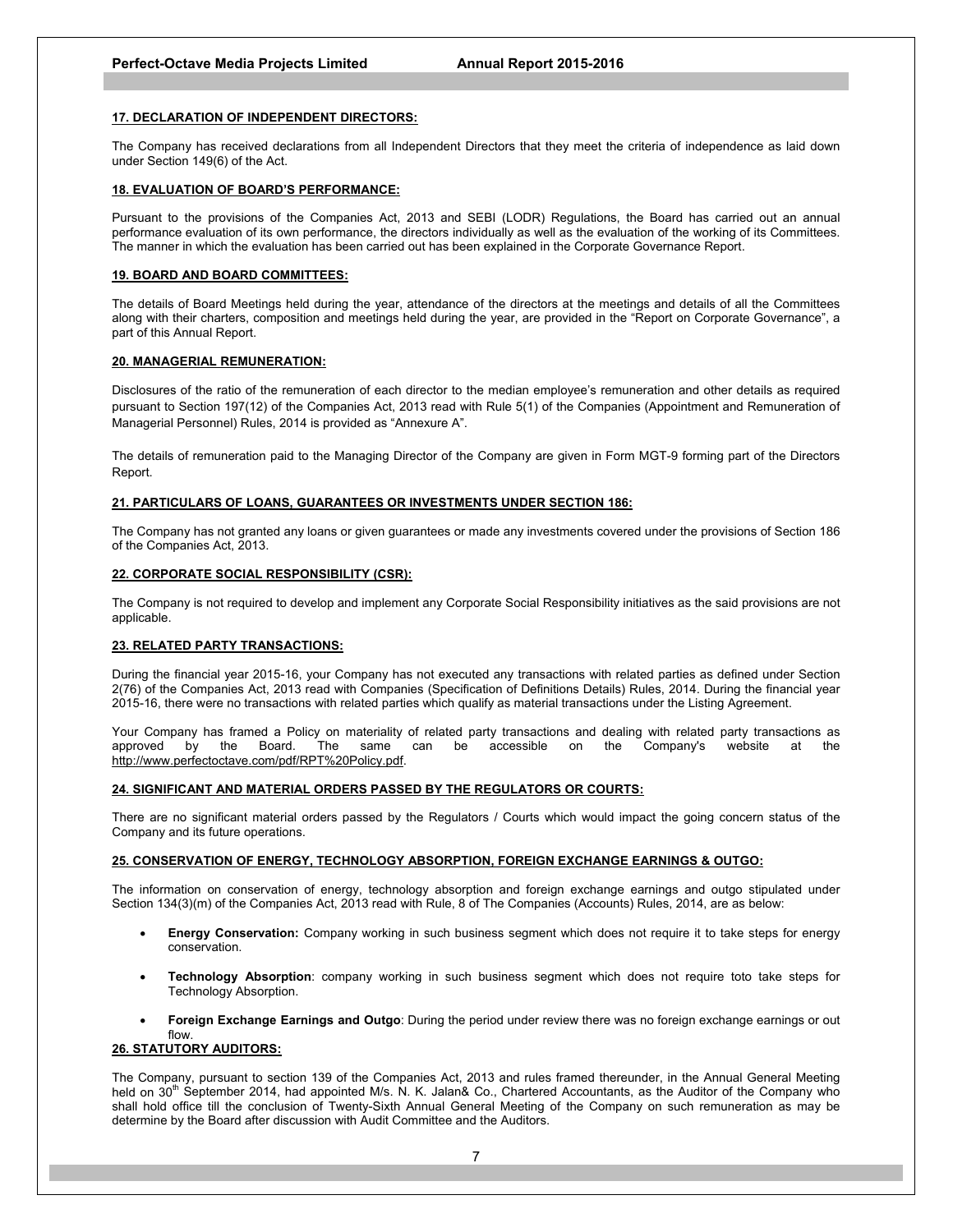M/s. N. K. Jalan& Co. have express their willingness to get re appointed as the Statutory Auditor of the Company and has furnished a certificate of their eligibility and consent under section 141 of the Companies act, 2013 and the rules framed thereunder. As stipulated in SEBI (LODR) Regulations, 2015, the auditors have also confirmed that they hold a valid certificate issued by the Peer Review Board of the Institute of Chartered Accountants of India.

The Board recommends ratification of the appointment of M/s. N. K. Jalan& Co. at the ensuing Annual General Meeting of the Company.

## **27. AUDITORS' OBSERVATION & REPORT:**

The observation made in the Auditors' Report read together with relevant notes thereon are self explanatory and hence do not call for any further comments under Section 134 of the Companies Act, 2013.

#### **28. SECRETARIAL AUDIT:**

Pursuant to the provisions of Section 204 of the Act and the Companies (Appointment and Remuneration of Managerial Personnel) Rules, 2014, the Board of Directors has appointed Ms. KomalDeshmukh& Associates, practicing Company Secretary for conducting secretarial audit of the Company for the financial year 2015-2016.

The Secretarial Audit Report is annexed herewith as "Annexure B".

#### **Board's Reply of the comments in the Secretarial Audit Report:**

| The Company has not appointed internal auditor for the financial<br>year under review. | Due to funds constraints and also extremely low business<br>transactions, no internal auditor has been appointed Company<br>is optimistic for its future plan and will take a correct course of<br>action in this connection. |
|----------------------------------------------------------------------------------------|-------------------------------------------------------------------------------------------------------------------------------------------------------------------------------------------------------------------------------|
| The Company Secretary of the Company has resigned w.e.f.                               | The Company is looking for proper candidature within the set                                                                                                                                                                  |
| 30th November, 2015 and there is no new appointment of                                 | budget. Till then company has appointed a practicing Company                                                                                                                                                                  |
| Company Secretary till signing of this report                                          | secretary to look into the relevant compliances.                                                                                                                                                                              |
| The Company has not published the financial results in the                             | The Company publishes the results on BSE website as well as                                                                                                                                                                   |
| newspapers as mentioned in clause 41 of the Listing Agreement                          | on its own site. The relevant documents are already in public                                                                                                                                                                 |
| as well in regulation 52(8) of SEBI (LODR) Regulation, 2015.                           | domain. However, the Company will comply with this additional                                                                                                                                                                 |
|                                                                                        | publication henceforth.                                                                                                                                                                                                       |
| There is no woman director on the Board of the Company                                 | The Board has approved the appointment of Mrs. Seema                                                                                                                                                                          |
|                                                                                        | Tagde as a Director which is subject to prior approval of                                                                                                                                                                     |
|                                                                                        | Ministry of Information & Broadcasting and such approval is                                                                                                                                                                   |
|                                                                                        | awailted.                                                                                                                                                                                                                     |

#### **29. EXTRACT OF THE ANNUAL RETURN:**

The details forming part of the extract of the Annual Return in Form MGT- 9 in accordance with Section 92(3) of the Companies Act, 2013 read with the Companies (Management and Administration) Rules, 2014, are set out herewith as "Annexure C" to this Report.

#### **30. ACKNOWLEDGEMENTS:**

The Board of Directors wish to acknowledge the continued support and co-operation extended by the Securities and Exchange Board of India, Reserve Bank of India, Stock Exchanges, Ministry of Corporate Affairs, Forward Markets Commission, other government authorities, Bankers, material suppliers, customers and other stakeholders for their support and guidance.

Your Directors would also like to take this opportunity to express their appreciation for the dedicated efforts of the employees of the Company at all the levels.

> **On behalf of Board of Directors of Perfect-Octave Media Projects Limited**

**Date: August 12, 2016Sd/-Sd/- Place: Mumbai Ratish Tagde Mahesh Tagde** 

**Managing Director Director**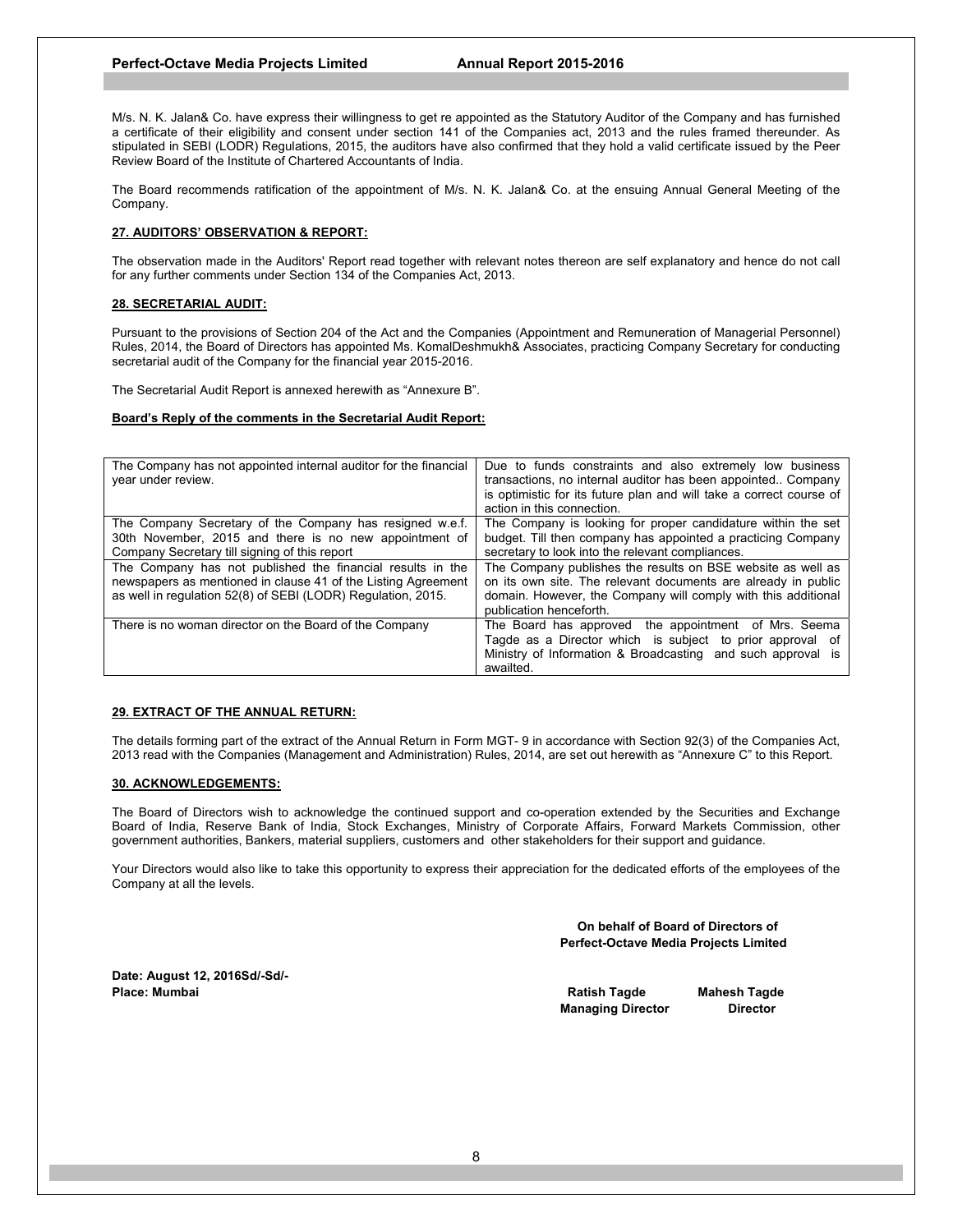### **Annexure A to Board's Report**

Information required under Section 197 of the Companies Act, 2013 read with Companies (Appointment and Remuneration of Managerial Personnel) Rules, 2014

### **A. Ratio of remuneration of each Director to the median remuneration of all the employees of your Company for the Financial year 2015-16 is as follows:**

| <b>Name of Director</b> | <b>Total Remuneration (Rs.)</b> | Ratio of remuneration of<br>director to the median<br>remuneration |
|-------------------------|---------------------------------|--------------------------------------------------------------------|
| Mr. Ratish Tagde        | 14.57.400                       | 6.74:1                                                             |

**Notes:** 

1. The aforesaid details are calculated on the basis of remuneration for the financial year 2014-15.

**B. Details of percentage increase in the remuneration of each Director and Company Secretary in the financial year 2015-16 are as follows:** 

| <b>Name</b>               | <b>Designation</b>           | <b>Remuneration (Rs.)</b> |           | <b>Increase</b>          |
|---------------------------|------------------------------|---------------------------|-----------|--------------------------|
|                           |                              | 2015-2016                 | 2014-2015 | %                        |
| Mr. Ratish Tagde*         | <b>Managing Director</b>     | 14.57.400                 | 12.14.500 | 20%                      |
| Ms. KomalDeshmukh-Samant* | Company Secretary and<br>CFO | 6.00.000                  | 7,50,000  | $\overline{\phantom{0}}$ |

**•** resignedw.e.f. 30<sup>th</sup> November, 2015

 **No remuneration was paid to Mr. Ratish Tagde. It is only provided in the books of Accounts. Notes:** 

1. The remuneration to Directors is within the overall limits approved by the shareholders.

#### **C. Percentage increase in the median remuneration of all employees in the financial year 2015-16:**

There is no increase in the median remuneration of all employees during the financial year 2015-16.

#### **D. Number of employees on the rolls of the Company as on March 31, 2016:**

|                  | 2015-2016 | 2014-2015 |
|------------------|-----------|-----------|
| <b>Employees</b> | ററ<br>∠∠  | 25        |

### **E. Explanation on the relationship between average increase in remuneration and Company Performance:**

Since the company has not started earning revenue from its broadcasting operations, there was no increase in remuneration of any employee during the year under review.

## **F. Comparison of the remuneration of the Key Managerial Personnel against the performance of the Company.**

Key Managerial personnel includes only two employees viz, Managing Director and CS of the Company. Managing Director has started drawing remuneration form  $1<sup>st</sup>$  June, 2014 which is very minimal considering media industry norms. He is supervising overall broadcasting operations of the company. CS was also drawing remuneration lower than the prescribed industry norms after having rich corporate experience of more than 10 years. She was handelling important functions of the company viz. Accounts, Finance, Legal and Secretarial. The remuneration drawn by both of these KMPs is moderate.

#### **G. Details of Share price and market capitalization:**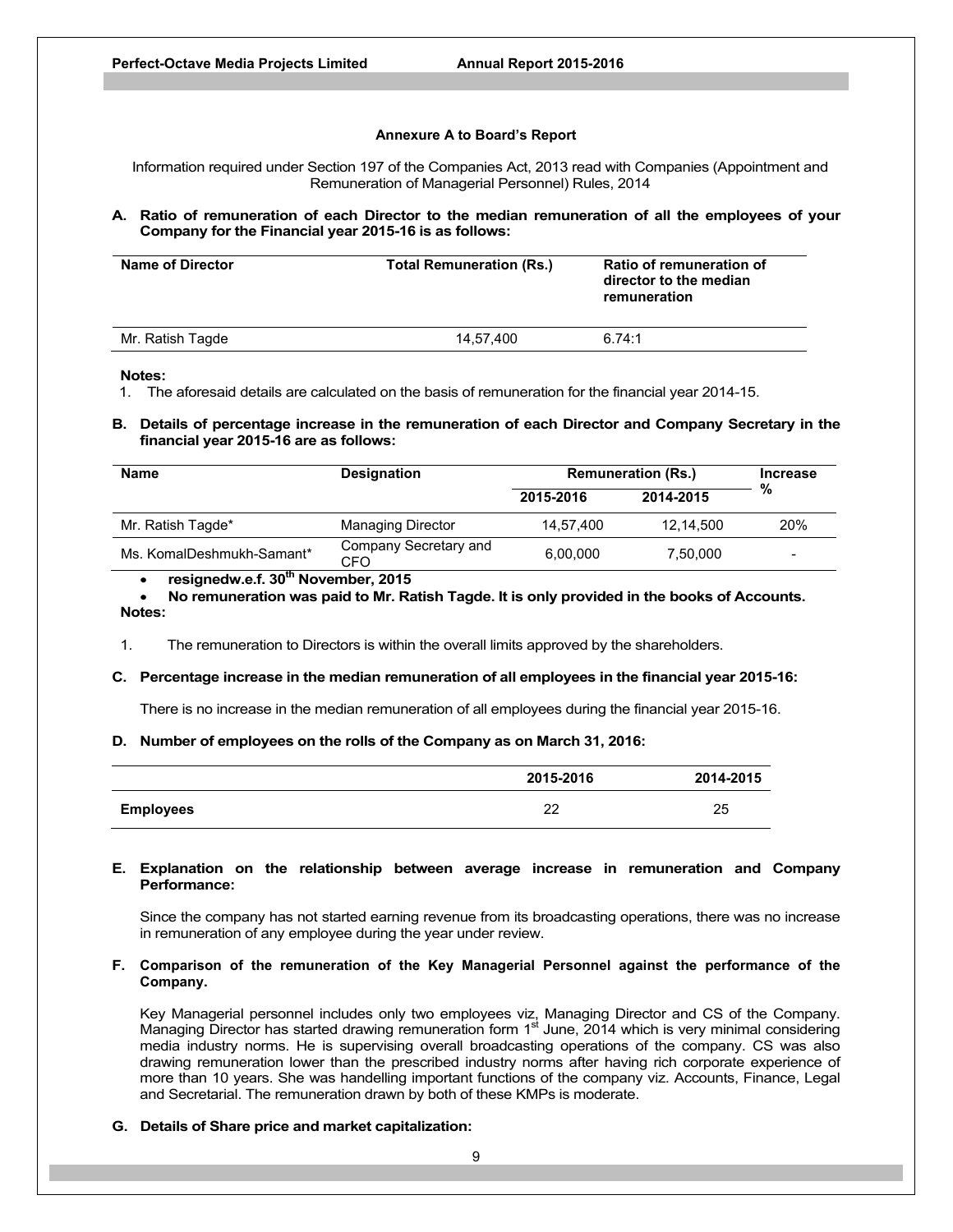The details of variation in the market capitalization and price earnings ratio as at the closing date of the current and previous financial years are as follows:

|                                 | As on March 31,<br>2016 | As on March 31,<br>2015 | Increase /<br>(Decrease) in % |
|---------------------------------|-------------------------|-------------------------|-------------------------------|
| Price Earning Ratio             | (15.46)                 | (9.28)                  | -66.56                        |
| Market Capitalisation (in lacs) | 9924.23                 | 6957.37                 | 42.64                         |

Comparison of share price at the time of first public offer and market price of the share of 31st March, 2016:

| Market price as on 31st March, 2016                                              | 28.60 |
|----------------------------------------------------------------------------------|-------|
| Price at the time of initial public offer in April<br>1993                       | 10    |
| % increase of Market price over the price at<br>the time of initial public offer | 186   |

### **Note:**

- 1. Closing share price on Bombay Stock Exchange of India Limited (BSE) has been used for the above tables.
- **H. Average percentile increase already made in the salaries of employees other than the managerial personnel in the last financial year and its comparison with the percentile increase in the managerial remuneration and justification thereof and point out if there are any exceptional circumstances for increase in the managerial remuneration;**

There is no increase in remuneration of any employee during the year under review.

**I. Comparison of the each remuneration of the Key Managerial Personnel against theperformance of the company**

As stated above in point no. A and F.

**J. The key parameters for any variable component of remuneration availed by the directors;**

There is no variable component included in the remuneration of the director.

**K. There are no employees of the Company who receive remuneration in excess of the highest paid Director of the Company.** 

### **L. Affirmation:**

Pursuant to Rule 5(1)(xii) of the Companies (Appointment and Remuneration of Managerial Personnel) Rules, 2014, it is affirmed that the remuneration paid to the Directors, Key Managerial Personnel and senior management is as per the Remuneration decided by Nomination and Remuneration Committee of your Company.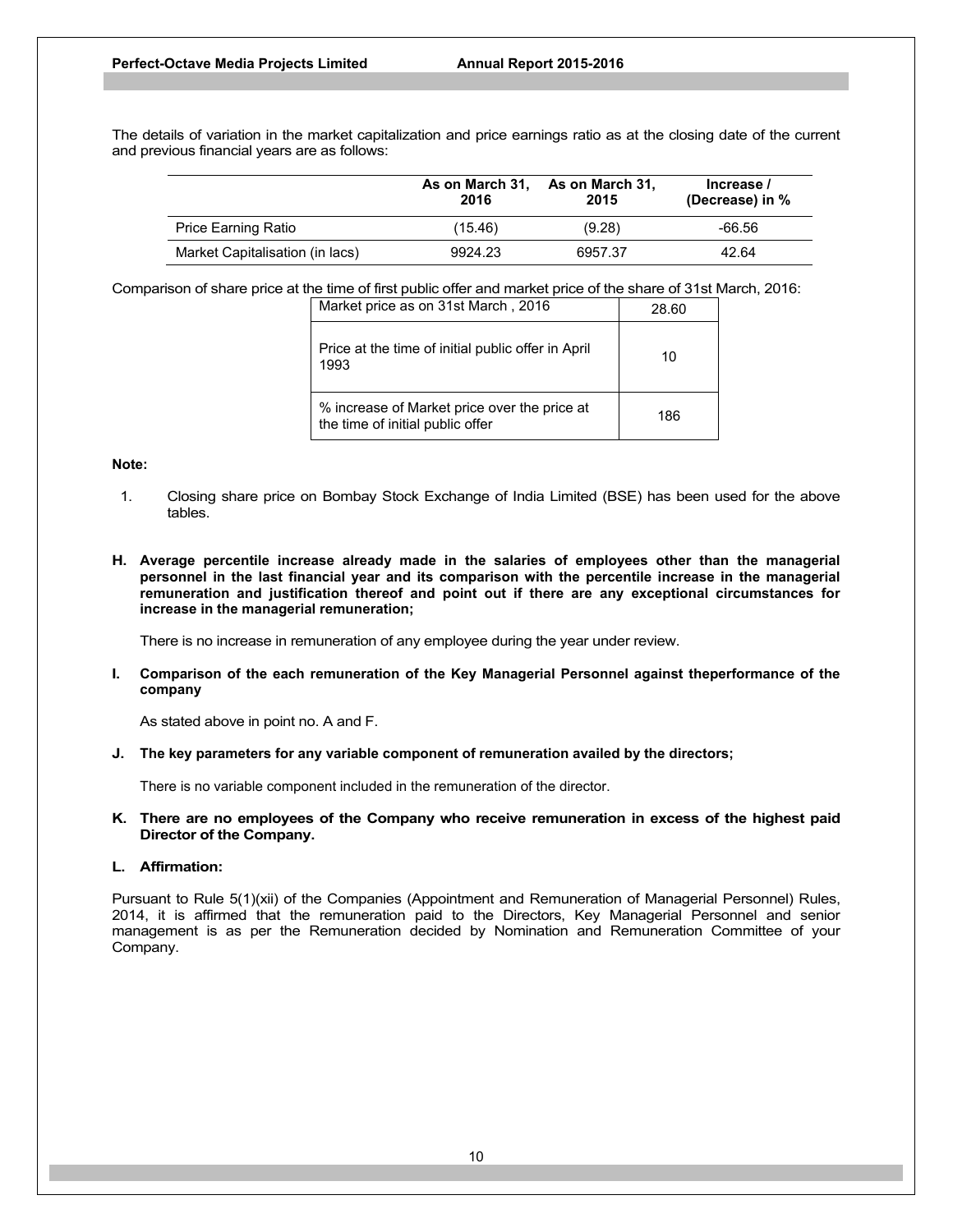#### **Annexure B to Board's Report**

## **Form No. MR-3**

#### **SECRETARIAL AUDIT REPORT**

#### FOR THE FINANCIAL YEAR ENDED 31<sup>st</sup> March, 2016

#### *[Pursuant to section 204(1) of the Companies Act, 2013 and rule No.9 of the Companies Appointment and Remuneration Personnel)Rules, 2014]*

To, The Members, **Perfect-Octave Media Projects Limited** 

We have conducted the secretarial audit of the compliance of applicable statutory provisions and the adherence to good corporate practices by Perfect-Octave Media Projects Limited (hereinafter called the company). Secretarial Audit was conducted in a manner that provide reasonable basis for evaluating the corporate conducts/statutory compliances and expressing my opinion thereon.

Based on our verification of the Company's books, papers, minute books, forms and returns filed and other records maintained by the company ("Books and Paper") and also the information provided by the Company, its officers, agents and authorized representatives during the conduct of Secretarial Audit, we hereby report that in our opinion, the company has, during the audit period covering the financial year ended on $31<sup>st</sup>$  March, 2016 complied with the statutory provisions listed hereunder and also that the Company has proper Board processes and compliance-mechanism in place to the extent, in the manner and subject to the reporting made hereinafter:

I have examined the books, papers, minute books, forms and returns filed and other records maintained by the Company for the financial year ended on  $31<sup>st</sup>$  March, 2016 according to the provisions of:

- 1. The Companies Act, 2013 (the Act) and the rules made thereunder;
- 2. The Securities Contracts (Regulation) Act, 1956 ('SCRA') and the rules made thereunder;
- 3. The Depositories Act, 1996 and the Regulations and Bye-laws framed thereunder;
- 4. Foreign Exchange Management Act, 1999 and the rules and regulations made thereunder to the extent of Foreign Direct Investment, Overseas Direct Investment and External Commercial Borrowings;
- 5. The following Regulations and Guidelines prescribed under the Securities and Exchange Board of India Act, 1992 ('SEBI Act'):
	- a. The Securities and Exchange Board of India (Substantial Acquisition of Shares and Takeovers) Regulations, 2011;
	- b. The Securities and Exchange Board of India (Prohibition of Insider Trading) Regulations, 1992;
	- c. The Securities and Exchange Board of India (Issue of Capital and Disclosure Requirements) Regulations, 2009;
	- d. The Securities and Exchange Board of India (Employee Stock Option Scheme and Employee Stock Purchase Scheme) Guidelines, 1999.
	- e. The Securities and Exchange Board of India (Registrars to an Issue and Share Transfer Agents) Regulations, 1993 regarding the Companies Act and dealing with client;
	- f. SEBI (Listing Obligations and Disclosure Requirement) Regulation, 2015 ('Listing Regulation') to the extent applicable during the audit period.
- 6. Specific laws applicable as mentioned hereunder:
	- a. Uplinking / downlinking policy/guidelines issued by Ministry of Information and Broadcasting;
	- b. Standard of Quality of Service (Duration of Advertisements in Television Channels) (Amendment) Regulations 2013 issued by Telecom Regulatory Authority of India.

We have also examined compliance with the applicable clauses of the following:

(i) Secretarial Standards issued by The Institute of Company Secretaries of India.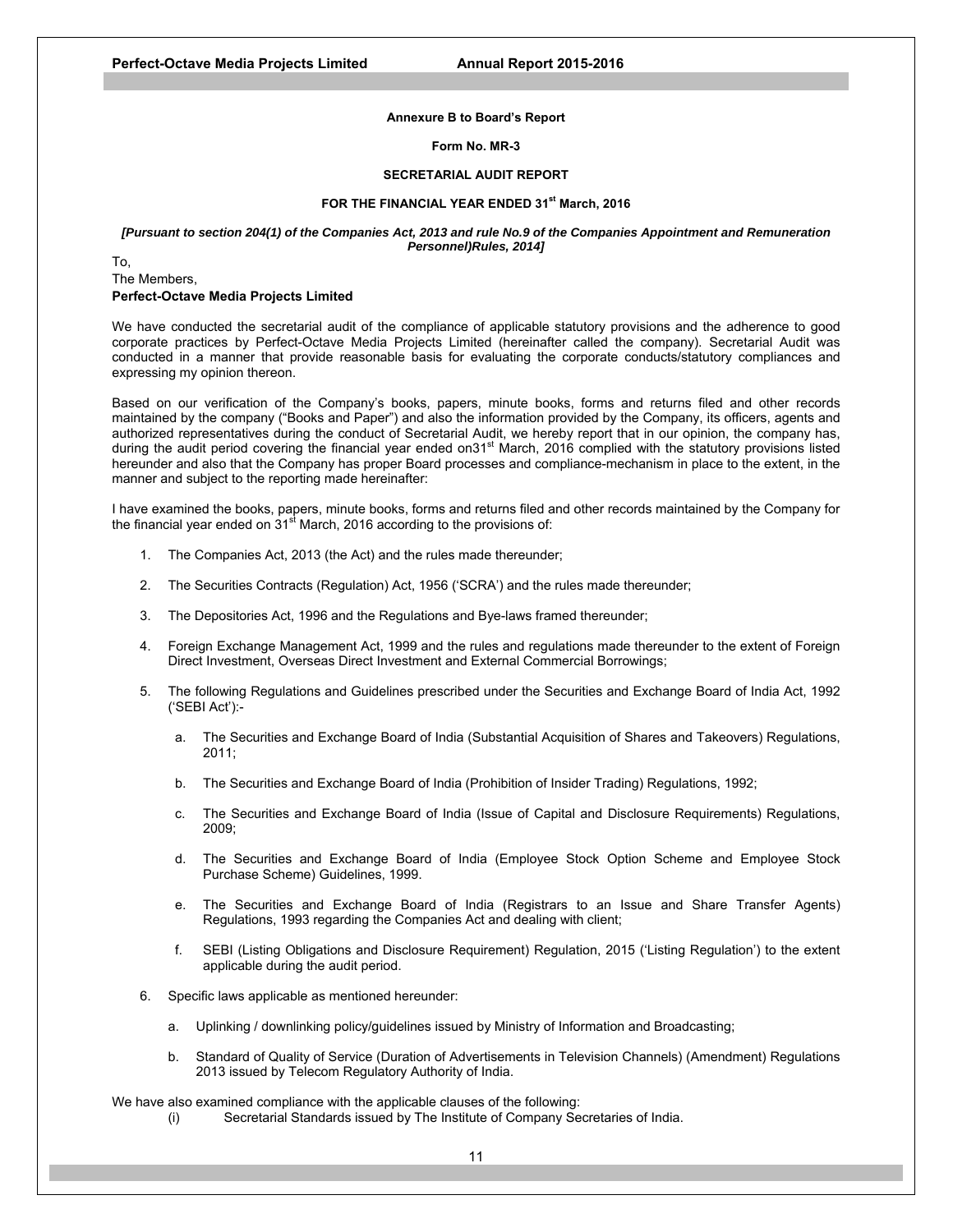(ii) The Listing Agreements entered into by the Company with Bombay Stock Exchange (BSE).

During the period under review the Company has complied with the provisions of the Act, Rules, Regulations, Guidelines, Standards, etc. mentioned above.

#### **We further report that:**

- a) The Board of Directors of the Company is duly constituted with proper balance of Executive Directors, Non-Executive Directors and Independent Directors. No changes in the composition of the Board of Directors took place during the period under review. *The Board has approved the appointment of Mrs. Seema Tagde on the Board of the Company subject to prior approval of Ministry of Information and Broadcasting and the said approval is awaited. Therefore there is no woman director appointed on the Board of the Company.*
- b) Adequate notice is given to all directors to schedule the Board Meetings, agenda and detailed notes on agenda were sent at least seven days in advance, and a system exists for seeking and obtaining further information and clarifications on the agenda items before the meeting and for meaningful participation at the meeting.
- c) Majority decision is carried through while the dissenting members' views are captured and recorded as part of the minutes.

**We further report that** there are adequate systems and processes in the company commensurate with the size and operations of the company to monitor and ensure compliance with applicable laws, rules, regulations and guidelines.

We further report that during the year:

- *The Company has not appointed internal auditor for the financial year under review*
- *The Company Secretary of the Company has resigned w.e.f. 30th November, 2015 and there is no new appointment of Company Secretary till signing of this report*
- *The Company has not published the financial results in the newspapers as mentioned in clause 41 of the Listing Agreement as well in regulation 52(8) of SEBI (LODR) Regulation, 2015.*

**We further report that** during the audit period, there were no major events took place in the Company:

**We further report that** compliance of applicable financial laws including Direct and IndirectTax laws by the Company has not been reviewed in this Audit since the same has beensubject to review by the Statutory Auditors and other designated professionals.

#### **MANAGEMENT RESPONSIBILITY:**

- i. Maintenance of secretarial records is the responsibility of the management of the Company. Our responsibility is to express an opinion on these secretarial records based on our audit;
- ii. We have followed the audit practices and the processes as were appropriate to obtain reasonable assurance about the correctness of the contents of the secretarial records. The verification was done on test basis to ensure that correct facts are reflected in secretarial records. We believe that the processes and practices, we followed provide a reasonable basis for our opinion;
- iii. We have not verified the correctness and appropriateness of financial records and Books of Accounts of the Company or verified compliances of laws other than those mentioned above;
- iv. The compliance of the provisions of Corporate and other applicable laws, rules,regulations, standards is the responsibility of management. Our examination waslimited to the verification of procedure on test basis;
- v. The Secretarial Audit report is neither an assurance as to the future viability of the Company nor of the efficacy or effectiveness with which the management has conducted the affairs of the Company.

**For KomalDeshmukh& Associates Company Secretaries** 

**Sd/- Komal Deshmukh-Samant CP No. 15791** 

Date: August 12, 2016 Place: Mumbai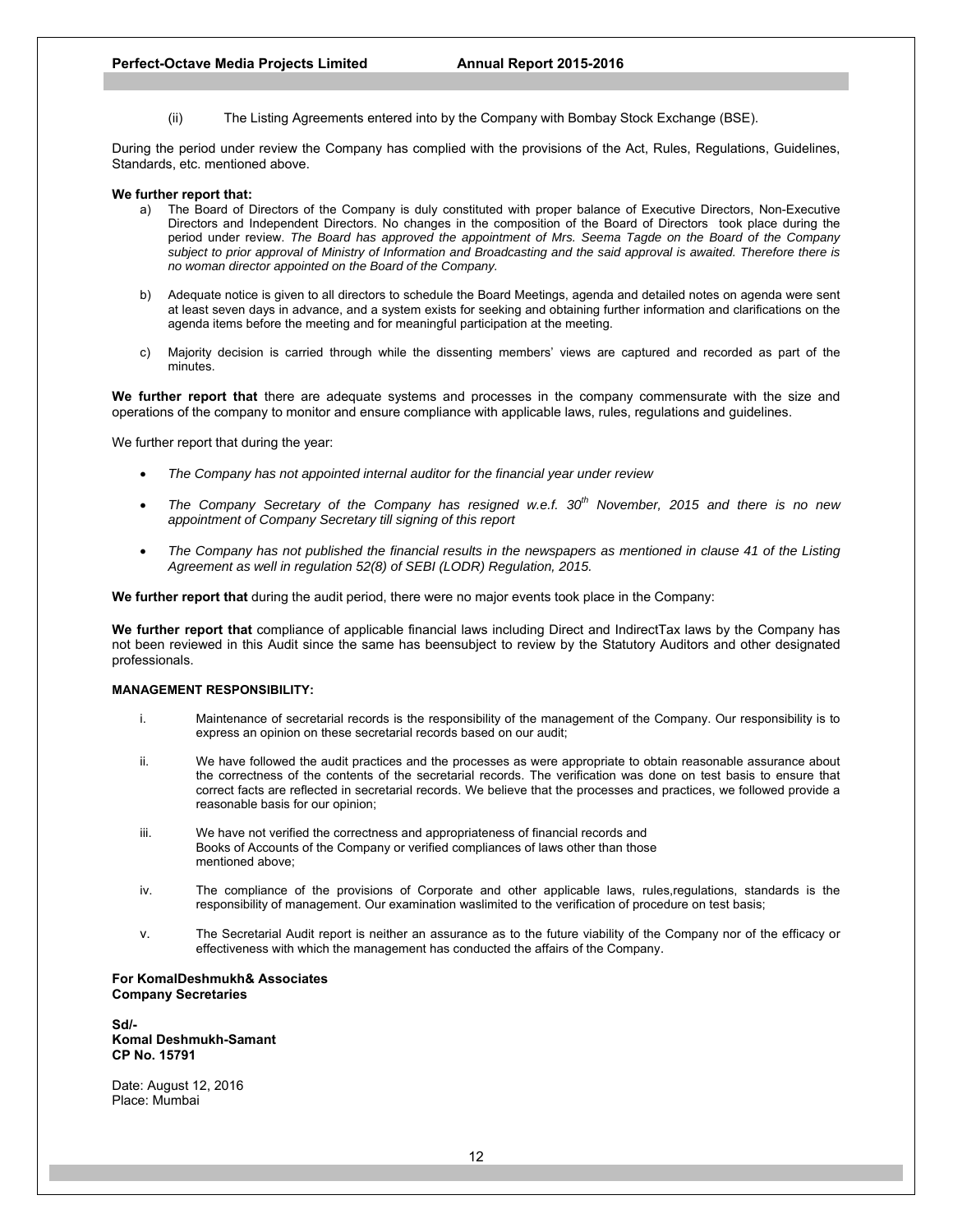## **Annexure C to Board's Report**

## **FORM NO. MGT 9 EXTRACT OF ANNUAL RETURN as on financial year ended on 31.03.2016**

**Pursuant to Section 92 (3) of the Companies Act, 2013 and rule 12(1) of the Company (Management & Administration) Rules, 2014.** 

|   | <b>I. REGISTRATION &amp; OTHER DETAILS:</b>                                   |                                                                                                                                                                                                    |
|---|-------------------------------------------------------------------------------|----------------------------------------------------------------------------------------------------------------------------------------------------------------------------------------------------|
|   | <b>CIN</b>                                                                    | L74999MH1991PLC063275                                                                                                                                                                              |
| 2 | <b>Registration Date</b>                                                      | 16-09-91                                                                                                                                                                                           |
| 3 | Name of the Company                                                           | Perfect-Octave Media Projects Limited                                                                                                                                                              |
| 4 | Category/Sub-category of the Company                                          | Public Company / Limited by Shares                                                                                                                                                                 |
| 5 | Address of the Registered office & contact details                            | 1 <sup>st</sup> Floor, Bharat Tin Works, MakwanaRaod, Marol,<br>Andheri (E), Mumbai- 400 056                                                                                                       |
| 6 | Whether listed company                                                        | Yes                                                                                                                                                                                                |
| 7 | Name, Address & contact details of the Registrar & Transfer<br>Agent, if any. | M/s. Sharex Dynamic (India) Pvt. Ltd.<br>Unit no.1, LuthraInd.Premises, Safed Pool,<br>AndheriKurla Road, Andheri (East),<br>Mumbai - 400072<br>Tel: (022) 2851 5644/ 5606<br>Fax: (022) 2851 2885 |

|                                                                                                              | II. PRINCIPAL BUSINESS ACTIVITIES OF THE COMPANY    |                                    |                                    |  |  |
|--------------------------------------------------------------------------------------------------------------|-----------------------------------------------------|------------------------------------|------------------------------------|--|--|
| (All the business activities contributing 10 % or more of the total turnover of the company shall be stated) |                                                     |                                    |                                    |  |  |
| S. No.                                                                                                       | Name and Description of<br>main products / services | NIC Code of the<br>Product/service | % to total turnover of the company |  |  |
|                                                                                                              | Broadcasting                                        | 6020                               |                                    |  |  |
|                                                                                                              | Production                                          | 59131.<br>59132                    | 100%                               |  |  |

| Ш.        | <b>PARTICULARS OF HOLDING. SUBSIDIARY AND ASSOCIATE COMPANIES</b> |                |                                      |                          |                       |  |  |  |  |  |  |
|-----------|-------------------------------------------------------------------|----------------|--------------------------------------|--------------------------|-----------------------|--|--|--|--|--|--|
| <b>SN</b> | Name and<br>address of the<br>Company                             | CIN/GL<br>N    | Holding/<br>Subsidiary/<br>Associate | $%$ of<br>shares<br>held | Applicable<br>Section |  |  |  |  |  |  |
|           |                                                                   | NOT APPLICABLE |                                      |                          |                       |  |  |  |  |  |  |

## **IV. SHARE HOLDING PATTERN**

(Equity share capital breakup as percentage of total equity)

## **(i) Category-wise Share Holding**

| Category of<br><b>Shareholders</b> |              | No. of Shares held at the beginning of the year<br>[As on 31-March-2015] |            |                                  |              | No. of Shares held at the end of the year<br>[As on 31-March-2016] |           |                                  |                    |  |  |
|------------------------------------|--------------|--------------------------------------------------------------------------|------------|----------------------------------|--------------|--------------------------------------------------------------------|-----------|----------------------------------|--------------------|--|--|
|                                    | <b>Demat</b> | <b>Physical</b>                                                          | Total      | $%$ of<br>Total<br><b>Shares</b> | <b>Demat</b> | <b>Physical</b>                                                    | Total     | $%$ of<br>Total<br><b>Shares</b> | during<br>the year |  |  |
| A. Promoters                       |              |                                                                          |            |                                  |              |                                                                    |           |                                  |                    |  |  |
| $(1)$ Indian                       |              |                                                                          |            |                                  |              |                                                                    |           |                                  |                    |  |  |
| a) Individual/<br><b>HUF</b>       | 10907024     |                                                                          | 10.907.024 | 31.43%                           | 10239324     |                                                                    | 10239324  | 29.51                            | $-6.12%$           |  |  |
| b) Central<br>Govt                 |              |                                                                          |            | $0.00\%$                         |              |                                                                    |           | $0.00\%$                         | $0.00\%$           |  |  |
| c) State<br>Govt(s)                |              |                                                                          |            | $0.00\%$                         |              |                                                                    |           | $0.00\%$                         | $0.00\%$           |  |  |
| d) Bodies<br>Corp.                 | 3548045      |                                                                          | 3.548.045  | 10.22%                           | 3548045      |                                                                    | 3.548.045 | 10.22%                           | $0.00\%$           |  |  |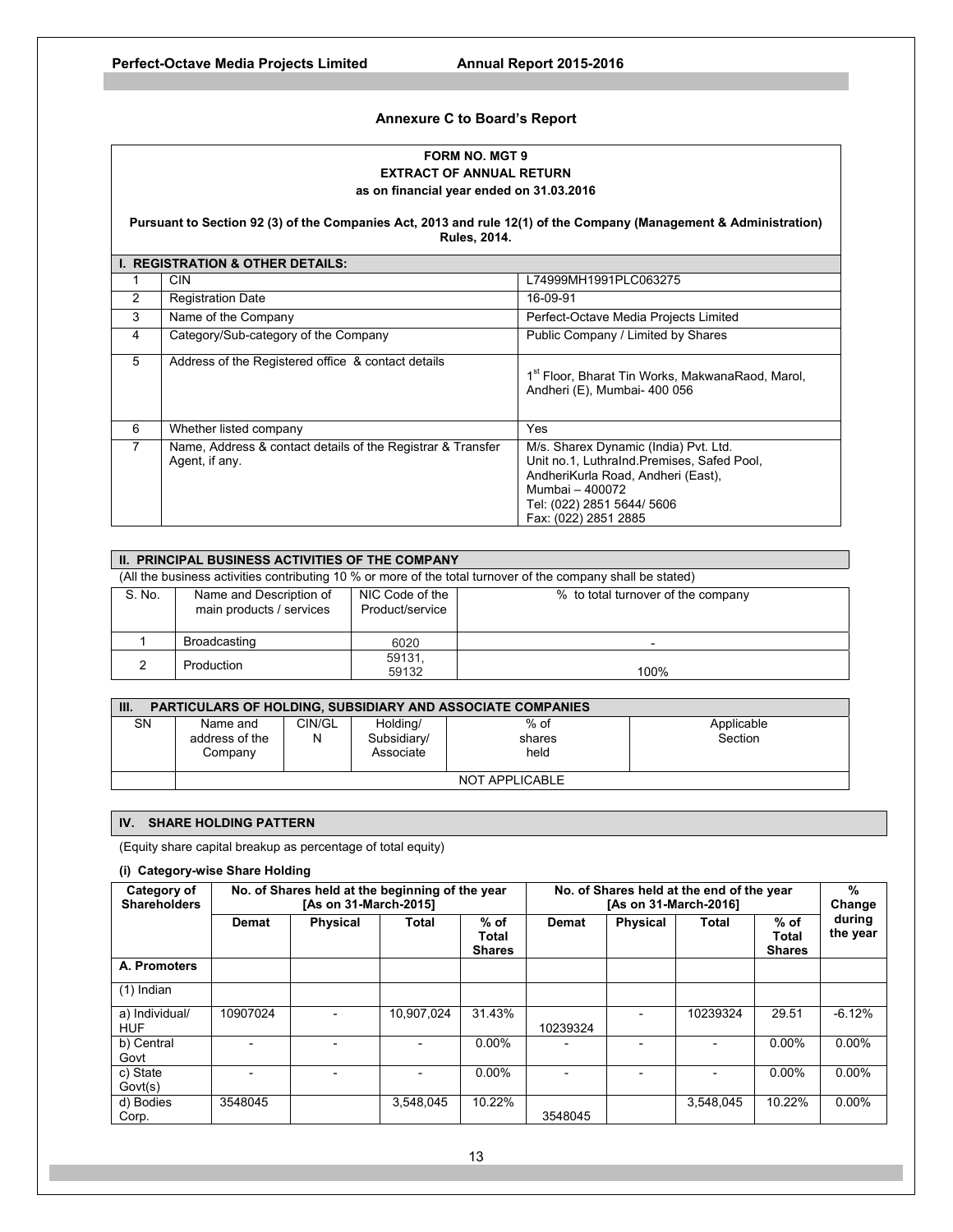| e) Banks / FI                                                                           |                          |                          |                          | 0.00%    | $\overline{a}$           |                          |                          | 0.00%  | 0.00%    |
|-----------------------------------------------------------------------------------------|--------------------------|--------------------------|--------------------------|----------|--------------------------|--------------------------|--------------------------|--------|----------|
| f) Any other                                                                            | $\blacksquare$           | $\blacksquare$           | ÷,                       | 0.00%    | $\overline{a}$           | $\overline{\phantom{a}}$ | $\overline{\phantom{a}}$ | 0.00%  | 0.00%    |
| Sub Total (A)<br>(1)                                                                    | 14,455,069               | $\overline{\phantom{a}}$ | 14,455,069               | 41.66%   | 13787369                 | $\blacksquare$           | 13787369                 | 39.73  | 4.62%    |
|                                                                                         |                          |                          |                          |          |                          |                          |                          |        |          |
| (2) Foreign                                                                             |                          |                          |                          |          |                          |                          |                          |        |          |
| a) NRI<br>Individuals                                                                   | $\overline{\phantom{a}}$ | $\overline{\phantom{a}}$ | $\overline{\phantom{a}}$ | 0.00%    | $\overline{\phantom{a}}$ | $\overline{\phantom{a}}$ | $\overline{\phantom{a}}$ | 0.00%  | 0.00%    |
| b) Other<br>Individuals                                                                 | $\overline{\phantom{a}}$ | $\overline{\phantom{a}}$ | $\overline{\phantom{a}}$ | 0.00%    | $\blacksquare$           | $\overline{\phantom{a}}$ | $\overline{\phantom{a}}$ | 0.00%  | 0.00%    |
| c) Bodies<br>Corp.                                                                      | $\overline{\phantom{a}}$ | $\overline{\phantom{a}}$ | $\overline{\phantom{a}}$ | 0.00%    | $\overline{\phantom{a}}$ | $\overline{\phantom{a}}$ | $\overline{\phantom{a}}$ | 0.00%  | 0.00%    |
| d) Any other                                                                            | $\blacksquare$           | $\overline{\phantom{a}}$ | $\overline{\phantom{a}}$ | 0.00%    | $\overline{\phantom{a}}$ | $\blacksquare$           | $\overline{\phantom{a}}$ | 0.00%  | 0.00%    |
| Sub Total (A)<br>(2)                                                                    | $\overline{\phantom{a}}$ | $\overline{\phantom{a}}$ | $\overline{a}$           | 0.00%    | $\overline{\phantom{0}}$ | $\overline{\phantom{a}}$ | $\overline{\phantom{a}}$ | 0.00%  | 0.00%    |
| <b>TOTAL (A)</b>                                                                        | 14,455,069               | $\blacksquare$           | 14,455,069               | 41.66%   | 13787369                 | $\blacksquare$           | 13787369                 | 39.73  | 4.62%    |
|                                                                                         |                          |                          |                          |          |                          |                          |                          |        |          |
| <b>B.</b> Public<br>Shareholding                                                        |                          |                          |                          |          |                          |                          |                          |        |          |
| 1. Institutions                                                                         |                          |                          |                          |          |                          |                          |                          |        |          |
| a) Mutual<br>Funds                                                                      | $\blacksquare$           | $\blacksquare$           | $\blacksquare$           | 0.00%    | $\mathbf{r}$             | $\blacksquare$           | $\blacksquare$           | 0.00%  | 0.00%    |
| b) Banks / FI                                                                           | $\overline{\phantom{a}}$ | 3,500                    | 3,500                    | 0.01%    | $\overline{\phantom{a}}$ | 3,500                    | 3,500                    | 0.01%  | 0.00%    |
| c) Central Govt                                                                         | $\overline{\phantom{a}}$ | $\frac{1}{2}$            | $\overline{\phantom{a}}$ | 0.00%    | $\overline{\phantom{a}}$ | $\overline{\phantom{a}}$ | $\overline{\phantom{a}}$ | 0.00%  | 0.00%    |
| d) State<br>Govt(s)                                                                     | $\blacksquare$           | $\overline{\phantom{a}}$ | $\blacksquare$           | 0.00%    | $\overline{\phantom{a}}$ | $\overline{\phantom{a}}$ | $\overline{\phantom{a}}$ | 0.00%  | 0.00%    |
| e) Venture<br>Capital Funds                                                             | $\overline{\phantom{a}}$ | $\overline{\phantom{a}}$ | $\overline{\phantom{a}}$ | 0.00%    | $\overline{\phantom{a}}$ | $\overline{\phantom{a}}$ | $\overline{\phantom{a}}$ | 0.00%  | 0.00%    |
| f) Insurance<br>Companies                                                               |                          |                          | $\overline{\phantom{a}}$ | 0.00%    | $\overline{\phantom{a}}$ | $\overline{\phantom{a}}$ | $\overline{\phantom{a}}$ | 0.00%  | $0.00\%$ |
| g) Flls                                                                                 | 5584114                  | $\overline{\phantom{a}}$ | 5,584,114                | 16.09%   | 5584114                  | $\overline{\phantom{a}}$ | 5,584,114                | 16.09% | 0.00%    |
| h) Foreign                                                                              | $\blacksquare$           | $\overline{\phantom{a}}$ | $\overline{\phantom{a}}$ | $0.00\%$ |                          |                          |                          | 0.00%  | 0.00%    |
| Venture<br><b>Capital Funds</b>                                                         |                          |                          |                          |          | $\overline{\phantom{a}}$ | $\overline{\phantom{a}}$ | $\overline{\phantom{a}}$ |        |          |
| i) Others<br>(specify)                                                                  |                          |                          | $\overline{a}$           | 0.00%    | $\overline{a}$           | $\overline{a}$           | $\blacksquare$           | 0.00%  | 0.00%    |
| Sub-total<br>$(B)(1)$ :-                                                                | 5,584,114                | 3,500                    | 5,587,614                | 16.10%   | 5,584,114                | 3,500                    | 5,587,614                | 16.10% | $0.00\%$ |
|                                                                                         |                          |                          |                          |          |                          |                          |                          |        |          |
| 2. Non-                                                                                 |                          |                          |                          |          |                          |                          |                          |        |          |
| Institutions<br>a) Bodies                                                               |                          |                          |                          |          |                          |                          |                          |        |          |
| Corp.                                                                                   |                          |                          |                          |          |                          |                          |                          |        | 12.13%   |
| i) Indian                                                                               | 7080871                  | 2219800                  | 9,300,671                | 26.80%   | 8817958                  | 1611100                  | 10429058                 | 30.05  |          |
| ii) Overseas                                                                            |                          | $\blacksquare$           | $\overline{a}$           | 0.00%    |                          | $\overline{\phantom{a}}$ | $\overline{\phantom{a}}$ | 0.00%  | $0.00\%$ |
| b) Individuals                                                                          |                          |                          |                          |          |                          |                          |                          |        |          |
| i) Individual<br>shareholders<br>holding<br>nominal share<br>capital upto<br>Rs. 2 lakh | 285164                   | 1203900                  | 1,489,064                | 4.29%    | 383363                   | 1265000                  | 1646363                  | 4.74   | 10.56%   |
| ii) Individual                                                                          | 2845732                  | 643500                   | 3,489,232                | 10.06%   | 2686996                  | 562700                   | 3249696                  | 9.37%  | $-6.87%$ |
| shareholders<br>holding<br>nominal share<br>capital in<br>excess of Rs 1                |                          |                          |                          |          |                          |                          |                          |        |          |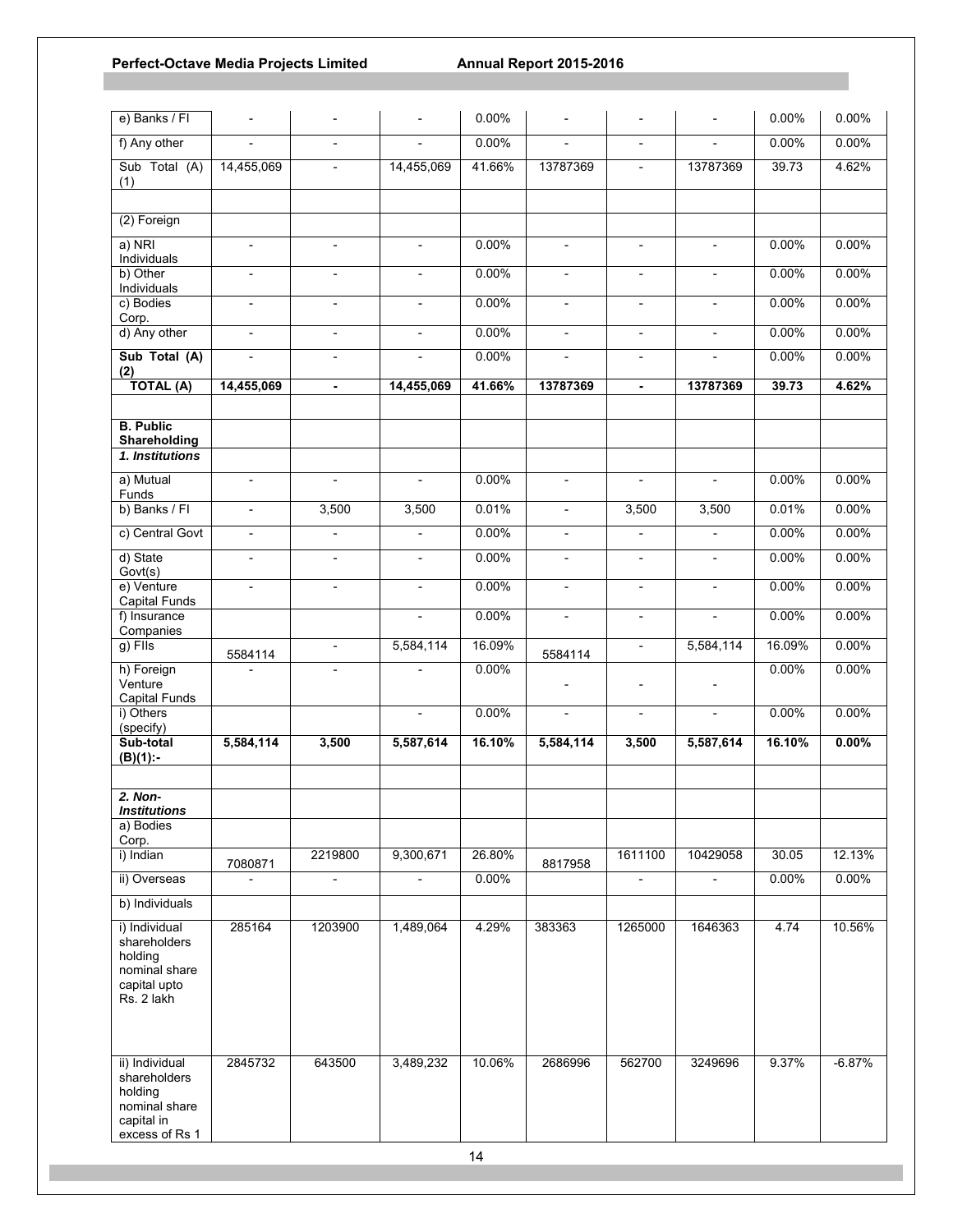| lakh                |            |         |            |          |            |         |            |          |          |
|---------------------|------------|---------|------------|----------|------------|---------|------------|----------|----------|
| c) Others           | 78450      | 300000  | 378450     |          |            |         |            |          | 100.00%  |
| *(specify)          |            |         |            |          |            |         |            |          |          |
| Sub-total           | 10,290,217 | 4367200 | 14,657,417 | 42.24%   | 11886317   | 3438800 | 15325117   | 44.16    | 4.56%    |
| (B)(2):-            |            |         |            |          |            |         |            |          |          |
| <b>Total Public</b> | 15,874,331 | 4370700 | 20,245,031 | 58.34%   | 17470431   | 3442300 | 20912731   | 60.27    | 3.30%    |
| (B)                 |            |         |            |          |            |         |            |          |          |
| C. Shares held      |            |         |            | $0.00\%$ |            |         |            | $0.00\%$ | $0.00\%$ |
| by Custodian        |            |         |            |          |            |         |            |          |          |
| for GDRs &          |            |         |            |          |            |         |            |          |          |
| <b>ADRs</b>         |            |         |            |          |            |         |            |          |          |
| <b>Grand Total</b>  | 30,329,400 | 4370700 | 34,700,100 | 100.00%  | 30.329.400 | 4370700 | 34,700,100 | 100.00%  | $0.00\%$ |
| $(A+B+C)$           |            |         |            |          |            |         |            |          |          |

\*No separate category is mentioned and all is included under Bodies Corporate

## **(ii) Shareholding of Promoter**

| SN             | <b>Shareholder's Name</b>                       | Shareholding at the beginning<br>of the year |                                                           | As on 01-04-2015                                                                | vear                    | Shareholding at the end of the<br>As on 31-03-2016   |                                                                                 | $\frac{9}{6}$<br>change<br>in             |
|----------------|-------------------------------------------------|----------------------------------------------|-----------------------------------------------------------|---------------------------------------------------------------------------------|-------------------------|------------------------------------------------------|---------------------------------------------------------------------------------|-------------------------------------------|
|                |                                                 | No. of<br><b>Shares</b>                      | $%$ of<br>total<br><b>Shares</b><br>of the<br>compa<br>ny | $%$ of<br><b>Shares</b><br>Pledge<br>d/<br>encum<br>bered<br>to total<br>shares | No. of<br><b>Shares</b> | $%$ of<br>total<br><b>Shares</b><br>of the<br>compan | $%$ of<br><b>Shares</b><br>Pledge<br>d/<br>encum<br>bered<br>to total<br>shares | shareh<br>olding<br>during<br>the<br>year |
| 1              | RATISH SHARDCHANDRA<br><b>TAGDE</b>             | 6,155,458                                    | 17.74%                                                    | 0                                                                               | 60,87,758               | 17.54%                                               | 0                                                                               | $-1.1%$                                   |
| $\overline{2}$ | RAGA CAFE LLP                                   | 3,521,745                                    | 10.15%                                                    | 0                                                                               | 35,21,745               | 10.15%                                               | 0                                                                               | $\overline{\phantom{a}}$                  |
| 3              | RAJNI SHARADCHANDRA<br><b>TAGDE</b>             | 2,300,400                                    | 6.63%                                                     | 0                                                                               | 2300400                 | 6.63%                                                | 0                                                                               |                                           |
| 4              | <b>SHARADCHANDRA</b><br><b>VISHWANATH TAGDE</b> | 715,120                                      | 2.06%                                                     | 0                                                                               | 715120                  | 2.06%                                                | 0                                                                               |                                           |
| 5              | <b>SEEMA RATISH TAGDE</b>                       | 1,634,208                                    | 4.71%                                                     | 0                                                                               | 1034208                 | 2.98%                                                | $\Omega$                                                                        | $-36.72%$                                 |
| 6              | KALYANY RATISH TAGDE                            | 92,016                                       | 0.27%                                                     | 0                                                                               | 92016                   | 0.27%                                                | 0                                                                               | $0.00\%$                                  |
| $\overline{7}$ | ATHARVA RATISH TAGDE                            | 9,822                                        | 0.03%                                                     | 0                                                                               | 9822                    | 0.03%                                                | 0                                                                               | $0.00\%$                                  |
| 8              | PERFECT COMPANY ADVICE<br><b>PVT LTD</b>        | 26,300                                       | 0.08%                                                     | $\mathbf 0$                                                                     | 26300                   | 0.08%                                                | $\Omega$                                                                        | $0.00\%$                                  |
|                |                                                 | 14,455,069                                   | 41.66%                                                    | 0                                                                               | 1,37,87,369             |                                                      | 0                                                                               | $-4.62%$                                  |

## **(iii) Change in Promoters' Shareholding (please specify, if there is no change)**

| <b>SN</b> | Particulars                                                                                                                                                                                         | Shareholding at the beginning of the year<br>(As on 01-04-2015) |                   | Cumulative Shareholding during the year<br>(As on 01-04-2015 to 31.03.2016)                                                              |                      |
|-----------|-----------------------------------------------------------------------------------------------------------------------------------------------------------------------------------------------------|-----------------------------------------------------------------|-------------------|------------------------------------------------------------------------------------------------------------------------------------------|----------------------|
|           |                                                                                                                                                                                                     | No. of shares                                                   | % of total shares | No. of shares                                                                                                                            | % of total<br>shares |
|           | At the beginning of the year                                                                                                                                                                        | 13.948.321                                                      | 41.01%            | 14455069                                                                                                                                 | 41.66%               |
|           | Date wise Increase /<br>Decrease in Promoters<br>Share holding during the<br>year specifying the reasons<br>for increase / decrease (e.g.<br>allotment / transfer / bonus/<br>sweat equity etc) $#$ | #                                                               |                   | $(600000)$ (sale through<br>off market on 18.9.2015<br>to an investor<br>(67700) (sale of shares in<br>secondary market on<br>15.3.2016) | (1.93%)              |
|           | At the end of the year                                                                                                                                                                              | 14.455.069                                                      | *41.66%           | 13787369                                                                                                                                 | 39.73%               |

\* The increase in % of total shares of the company from 41.01% to 41.66% is due to Preferential allotment of 687,300 shares and transfer of share.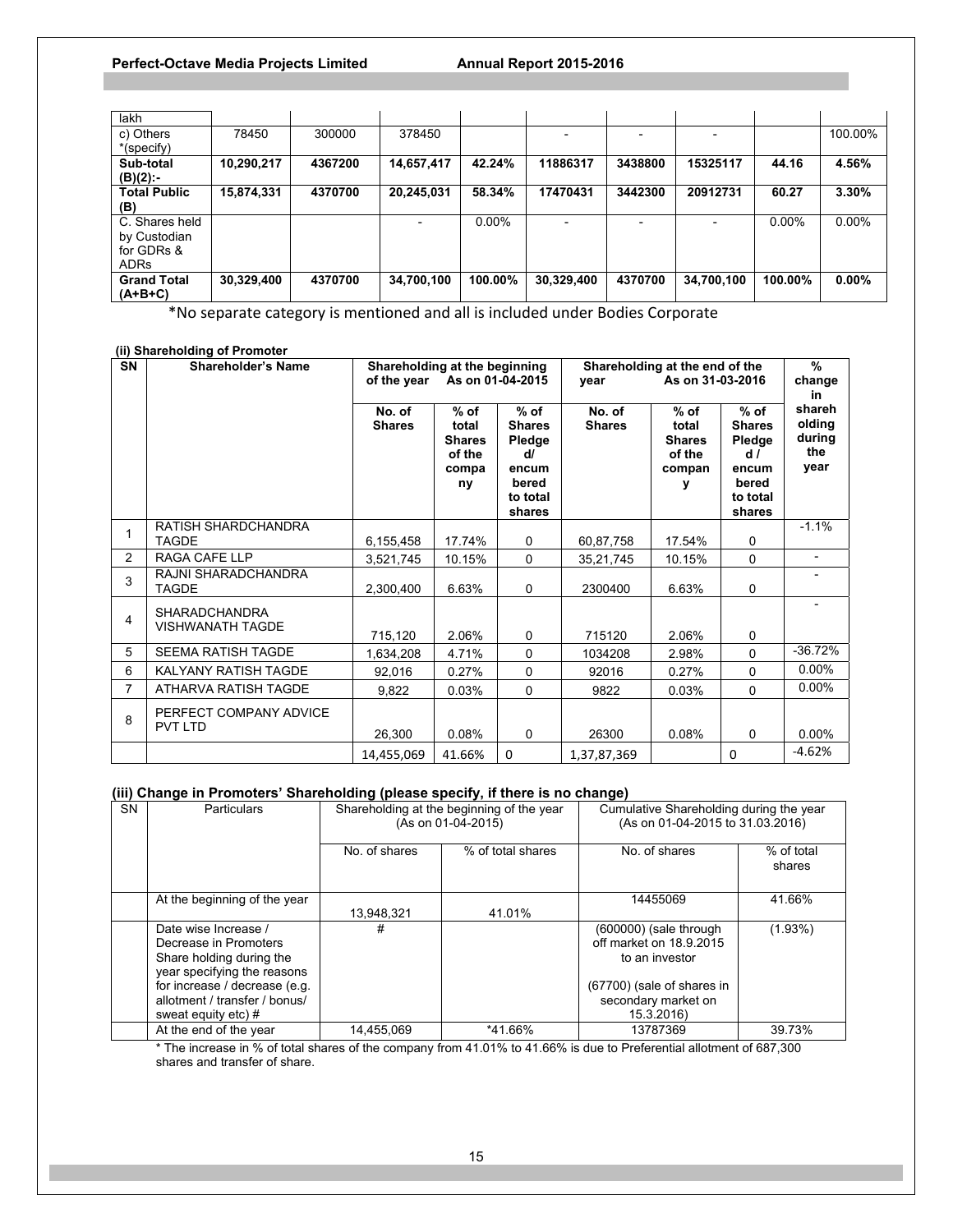| #                      |                                                      |                                                                                            |                                               |            |                             |                                             |                                                                         |                                               |
|------------------------|------------------------------------------------------|--------------------------------------------------------------------------------------------|-----------------------------------------------|------------|-----------------------------|---------------------------------------------|-------------------------------------------------------------------------|-----------------------------------------------|
| $\overline{\text{SN}}$ | Name                                                 | Shareholding                                                                               |                                               | Date       | Increase<br>Decreas<br>e in | Reason                                      | Cumulative<br>Shareholding during<br>the year<br>04-2015 to 31.03.2016) | (As on 01-                                    |
|                        |                                                      | No. of Shares at<br>the<br>beginning (01-<br>$04-15) /$<br>end of the year<br>$(31-03-16)$ | % of total<br>shares of<br>the<br>Compan<br>۷ |            | sharehol<br>ding            |                                             | No. of<br>shares                                                        | % of total<br>shares of<br>the<br>Compan<br>y |
| 1                      | <b>RATISH</b><br><b>SHARDCHANDRA</b><br><b>TAGDE</b> | 6155458                                                                                    | 17.74%                                        | 01.04.2015 |                             |                                             |                                                                         |                                               |
|                        |                                                      |                                                                                            |                                               | 14.3.2016  | (67700)                     | Sale                                        | 6087785                                                                 | 17.54%                                        |
|                        |                                                      | 6155458                                                                                    | 17.74%                                        | 31.03.2016 |                             |                                             | 6087785                                                                 | 17.54%                                        |
| 2.                     | <b>SEEMA RATISH</b><br><b>TAGDE</b>                  | 1634208                                                                                    | 4.71%                                         | 01.04.2015 |                             |                                             |                                                                         |                                               |
|                        |                                                      |                                                                                            |                                               | 16.9.2015  | (600000)                    | <b>Off Market</b><br>Sale to an<br>Investor | 1034208                                                                 | 2.98%                                         |
|                        |                                                      | 1634208                                                                                    | 4.71%                                         | 31.03.2016 |                             |                                             | 1034208                                                                 | 2.98%                                         |
|                        |                                                      |                                                                                            |                                               |            |                             |                                             |                                                                         |                                               |

# **(iv) Shareholding Pattern of top ten Shareholders**

 *(Other than Directors, Promoters and Holders of GDRs and ADRs):* 

| SN           | Name                                         | Shareholding                                                                                 |                                               | Date           | Increase /<br>Decrease in<br>shareholdin<br>g | Reason   | Cumulative<br>Shareholding during<br>the year<br>04-2015 to 31.03.2016) | (As on 01-                                |
|--------------|----------------------------------------------|----------------------------------------------------------------------------------------------|-----------------------------------------------|----------------|-----------------------------------------------|----------|-------------------------------------------------------------------------|-------------------------------------------|
|              |                                              | No. of<br>Shares at the<br>beginning<br>$(01-04-14)$ /<br>end of the<br>year<br>$(31-03-15)$ | % of total<br>shares of<br>the<br>Compan<br>y |                |                                               |          | No. of<br>shares                                                        | % of total<br>shares of<br>the<br>Company |
| $\mathbf{1}$ | <b>SURMANI CONTENT</b>                       |                                                                                              |                                               |                |                                               |          |                                                                         |                                           |
|              | DEVELOPERS PVT LTD                           | 508700                                                                                       | 1.46                                          | $01 - 04 - 15$ |                                               |          |                                                                         |                                           |
|              |                                              |                                                                                              |                                               | 12-06-15       | $-200000$                                     | Transfer | 308700                                                                  | 0.89                                      |
|              |                                              |                                                                                              |                                               | 10-07-15       | -308700                                       | Transfer | 0                                                                       | $\mathbf 0$                               |
|              |                                              |                                                                                              |                                               | $31 - 03 - 16$ |                                               |          | $\Omega$                                                                | $\Omega$                                  |
| 2            | <b>SPECTACLE</b><br><b>TRADELINK PVT LTD</b> | 1492900                                                                                      | 4.302                                         | $01 - 04 - 15$ |                                               |          |                                                                         |                                           |
|              |                                              |                                                                                              |                                               | 15-05-15       | $-200000$                                     | Transfer | 1292900                                                                 | 3.73                                      |
|              |                                              |                                                                                              |                                               | 05-06-15       | $-200000$                                     | Transfer | 1092900                                                                 | 3.15                                      |
|              |                                              |                                                                                              |                                               | 31-03-16       |                                               |          | 1092900                                                                 | 3.15                                      |
|              |                                              |                                                                                              |                                               |                |                                               |          |                                                                         |                                           |
| 3            | <b>GLOBE CAPITAL</b><br><b>MARKET LTD</b>    | 444208                                                                                       | 1.25                                          | $01 - 04 - 15$ |                                               |          |                                                                         |                                           |
|              |                                              |                                                                                              |                                               | 10-04-15       | $-1000$                                       | Transfer | 445208                                                                  | 1.28                                      |
|              |                                              |                                                                                              |                                               | 22-05-15       | $-5027$                                       | Transfer | 440181                                                                  | 1.27                                      |
|              |                                              |                                                                                              |                                               | 29-05-15       | 5000                                          | Transfer | 445181                                                                  | 1.28                                      |
|              |                                              |                                                                                              |                                               | 11-09-15       | $-25000$                                      | Transfer | 420181                                                                  | 1.21                                      |
|              |                                              |                                                                                              |                                               | 23-09-15       | 15000                                         | Transfer | 435181                                                                  | 1.25                                      |
|              |                                              |                                                                                              |                                               | 30-09-15       | 5700                                          | Transfer | 440881                                                                  | 1.27                                      |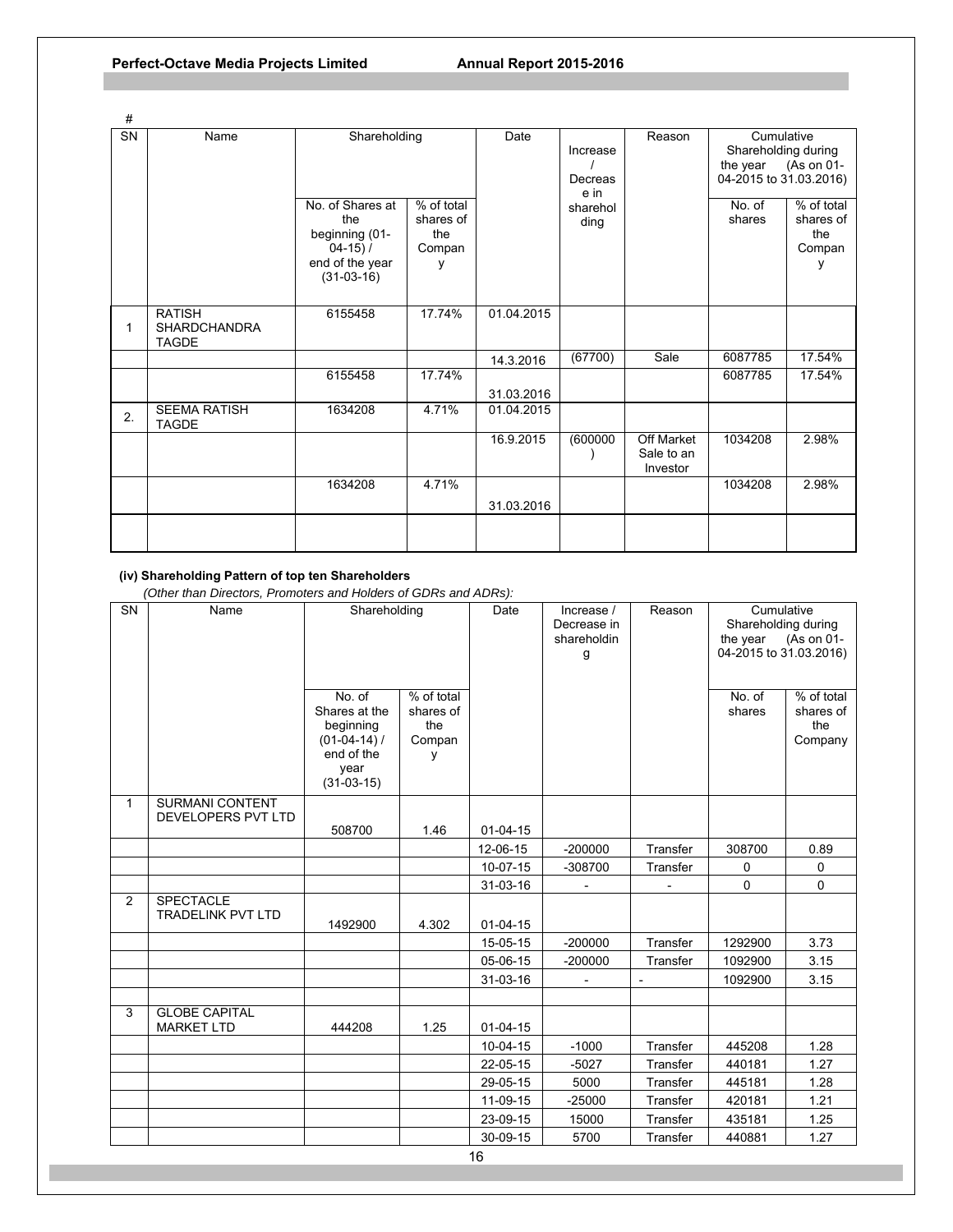|                |                                                             |         |      | 09-10-15       | $-5000$                  | Transfer                 | 435881                   | 1.26                     |
|----------------|-------------------------------------------------------------|---------|------|----------------|--------------------------|--------------------------|--------------------------|--------------------------|
|                |                                                             |         |      | 16-10-15       | 5100                     | Transfer                 | 440981                   | 1.27                     |
|                |                                                             |         |      | 23-10-15       | $-2500$                  | Transfer                 | 438481                   | 1.26                     |
|                |                                                             |         |      | 30-10-15       | $-1849$                  | Transfer                 | 436632                   | 1.26                     |
|                |                                                             |         |      | $31 - 12 - 15$ | 1515                     | Transfer                 | 438147                   | 1.26                     |
|                |                                                             |         |      | 08-01-16       | $-10000$                 | Transfer                 | 428147                   | 1.23                     |
|                |                                                             |         |      | 15-01-16       | 10000                    | Transfer                 | 438147                   | 1.26                     |
|                |                                                             |         |      | 22-01-16       | 100                      | Transfer                 | 438247                   | 1.26                     |
|                |                                                             |         |      | 05-02-16       | $-1000$                  | Transfer                 | 437247                   | 1.26                     |
|                |                                                             |         |      | 19-02-16       | 1000                     | Transfer                 | 438247                   | 1.26                     |
|                |                                                             |         |      | 04-03-16       | $-100$                   | Transfer                 | 438147                   | 1.26                     |
|                |                                                             |         |      | 31-03-16       | $\mathbf 0$              | $\overline{\phantom{a}}$ | 438147                   | 1.26                     |
|                |                                                             |         |      |                |                          |                          |                          |                          |
| 4              | <b>LEMAN DIVERSIFIED</b><br><b>FUND</b>                     |         |      |                |                          |                          |                          |                          |
|                |                                                             | 1115000 | 3.21 | $01 - 04 - 15$ |                          | $\overline{\phantom{a}}$ |                          |                          |
|                |                                                             |         |      | 31-03-16       | $\blacksquare$           | $\overline{\phantom{a}}$ | 1115000                  | 3.21                     |
|                |                                                             |         |      |                |                          |                          |                          |                          |
| 5              | <b>RUTMARG</b><br><b>COMMERCIALS PVT</b><br><b>LTD</b>      | 3333333 | 9.61 | $01 - 04 - 15$ |                          |                          |                          |                          |
|                |                                                             |         |      | 03-04-15       | 1111111                  | Transfer                 | 4444444                  | 12.81                    |
|                |                                                             |         |      | 28-08-15       | 200000                   | Transfer                 | 4644444                  | 13.86                    |
|                |                                                             |         |      | 18-09-15       | 600000                   | Transfer                 | 5244444                  | 15.11                    |
|                |                                                             |         |      | 31-03-16       | $\overline{\phantom{a}}$ | $\overline{\phantom{a}}$ | 5244444                  | 15.11                    |
|                |                                                             |         |      |                |                          |                          |                          |                          |
| 6              | <b>HYPNOS FUND</b><br><b>LIMITED</b>                        | 1579114 | 4.55 | $01 - 04 - 15$ | $\overline{\phantom{a}}$ | $\overline{\phantom{a}}$ | $\overline{\phantom{a}}$ | $\overline{\phantom{a}}$ |
|                |                                                             |         |      | 11-12-15       | $-1579114$               | Transfer                 | 0                        | $\mathbf 0$              |
|                |                                                             |         |      | 31-03-16       |                          |                          | 0                        | $\mathbf 0$              |
|                |                                                             |         |      |                |                          |                          |                          |                          |
| $\overline{7}$ | <b>GLOBE FINCAP</b>                                         |         |      |                |                          |                          |                          |                          |
|                | LIMITED                                                     | 315000  | 0.91 | $01 - 04 - 15$ |                          |                          |                          |                          |
|                |                                                             |         |      | 31-03-16       | $\blacksquare$           | $\blacksquare$           | 315000                   | 0.91                     |
|                |                                                             |         |      |                |                          |                          |                          |                          |
| 8.             | AMRAPALI AADYA<br><b>TRADING &amp;</b><br><b>INVESTMENT</b> | 74363   | 0.21 | 01-04-15       |                          |                          |                          |                          |
|                |                                                             |         |      | 10-04-15       | $-4367$                  | Transfer                 | 69996                    | 0.202                    |
|                |                                                             |         |      |                |                          | Transfer                 |                          |                          |
|                |                                                             |         |      | 17-04-15       | $-3129$                  |                          | 66867                    | 0.19                     |
|                |                                                             |         |      | 24-04-15       | 20260                    | Transfer                 | 87127                    | 0.25                     |
|                |                                                             |         |      | $01 - 05 - 15$ | $-9836$                  | Transfer                 | 77291                    | 0.22                     |
|                |                                                             |         |      | 08-05-15       | $-5270$                  | Transfer<br>Transfer     | 72021                    | 0.21                     |
|                |                                                             |         |      | 15-05-15       | 32452                    | Transfer                 | 104473                   | 0.30                     |
|                |                                                             |         |      | 22-05-15       | $-2200$                  | Transfer                 | 102273                   | 0.30                     |
|                |                                                             |         |      | 29-05-15       | 103955                   | Transfer                 | 206228                   | 0.59                     |
|                |                                                             |         |      | 05-06-15       | 197078                   | Transfer                 | 403306                   | 1.16                     |
|                |                                                             |         |      | 12-06-15       | 17839                    | Transfer                 | 421145                   | 1.21                     |
|                |                                                             |         |      | 19-06-15       | $-8192$                  |                          | 412953                   | 1.19                     |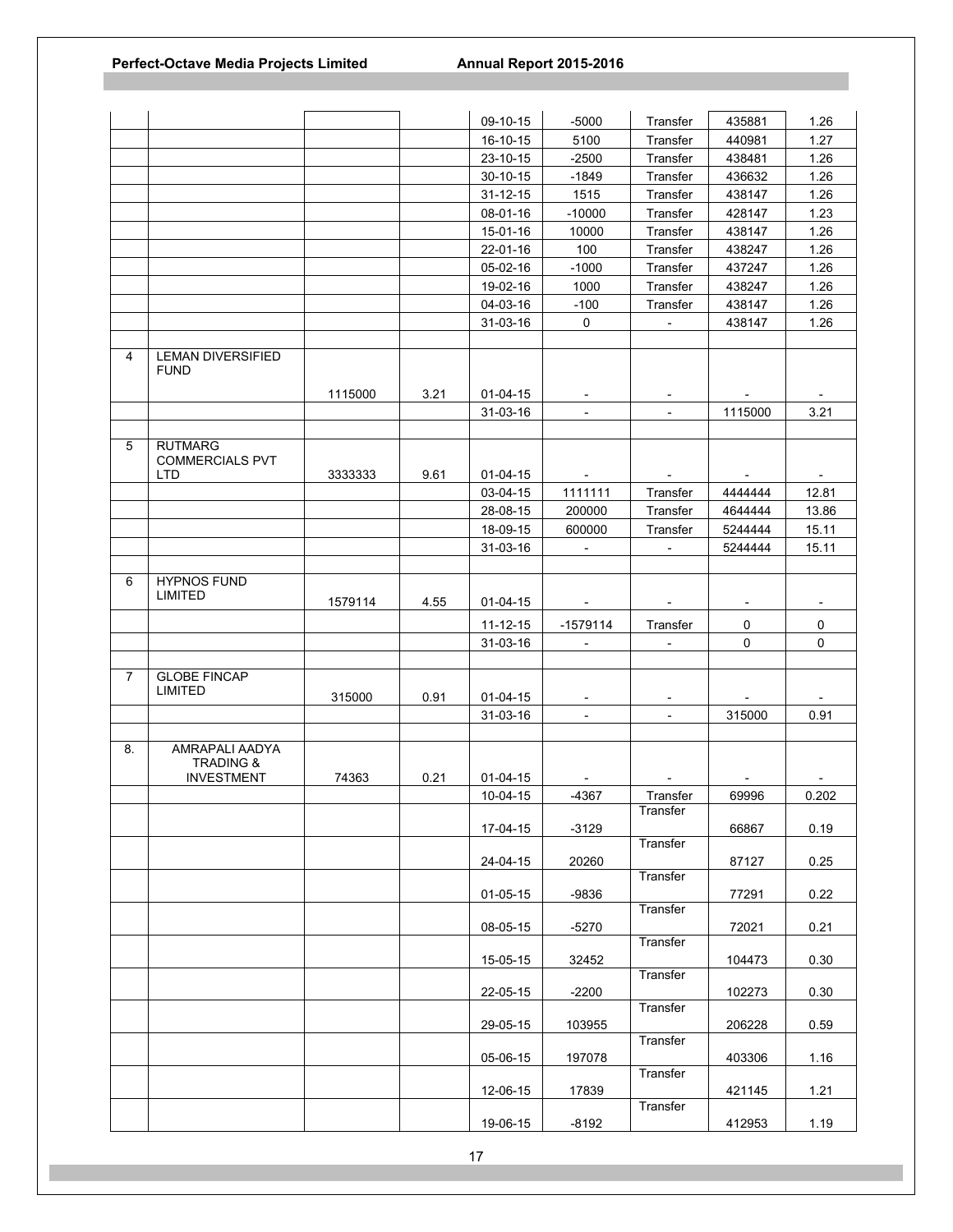|  |  |                |          | Transfer |        |      |
|--|--|----------------|----------|----------|--------|------|
|  |  | 26-06-15       | $-8962$  | Transfer | 403991 | 1.16 |
|  |  | $30 - 06 - 15$ | $-2783$  |          |        | 1.15 |
|  |  |                |          | Transfer | 401208 |      |
|  |  | 03-07-15       | $-6726$  |          | 394482 | 1.14 |
|  |  |                |          | Transfer |        |      |
|  |  | 10-07-15       | $-6478$  |          | 388004 | 1.12 |
|  |  |                |          | Transfer |        |      |
|  |  | 17-07-15       | $-13361$ |          | 374643 | 1.08 |
|  |  |                |          | Transfer |        |      |
|  |  | 24-07-15       | $-4849$  |          | 369794 | 1.07 |
|  |  |                |          | Transfer |        |      |
|  |  | 31-07-15       | $-2383$  |          | 367411 | 1.06 |
|  |  |                |          | Transfer |        |      |
|  |  | 07-08-15       | $-5220$  |          | 362191 | 1.04 |
|  |  |                |          | Transfer |        |      |
|  |  | 14-08-15       | 2606     |          | 364797 | 1.05 |
|  |  |                |          | Transfer |        |      |
|  |  | 21-08-15       | -294233  |          | 70564  | 0.20 |
|  |  |                |          | Transfer |        |      |
|  |  | 28-08-15       | 71443    |          | 142007 | 0.41 |
|  |  |                |          | Transfer |        |      |
|  |  | 04-09-15       | $-59911$ |          | 82096  | 0.24 |
|  |  |                |          | Transfer |        |      |
|  |  | 11-09-15       | 103077   |          | 185173 | 0.53 |
|  |  |                |          | Transfer |        |      |
|  |  | 18-09-15       | $-2431$  |          | 182742 | 0.53 |
|  |  |                |          | Transfer |        |      |
|  |  | 23-09-15       | 112649   |          | 295391 | 0.86 |
|  |  |                |          | Transfer |        |      |
|  |  | 25-09-15       | 5396     |          | 300787 | 0.87 |
|  |  |                |          | Transfer |        |      |
|  |  | 30-09-15       | $-1309$  |          | 299478 | 0.86 |
|  |  |                |          | Transfer |        |      |
|  |  | 09-10-15       | $-7642$  |          | 291836 | 0.84 |
|  |  |                |          | Transfer |        |      |
|  |  | 16-10-15       | 11085    |          | 302921 | 0.87 |
|  |  |                |          | Transfer |        |      |
|  |  | 23-10-15       | $-2671$  |          | 300250 | 0.87 |
|  |  |                |          | Transfer |        |      |
|  |  | 30-10-15       | $-8414$  | Transfer | 291836 | 0.84 |
|  |  |                |          |          |        | 0.85 |
|  |  | 06-11-15       | 3807     | Transfer | 295643 |      |
|  |  | $13 - 11 - 15$ | 1211     |          | 296854 | 0.86 |
|  |  |                |          | Transfer |        |      |
|  |  | 20-11-15       | $-121$   |          | 296733 | 0.86 |
|  |  |                |          | Transfer |        |      |
|  |  | 27-11-15       | -4897    |          | 291836 | 0.84 |
|  |  |                |          | Transfer |        |      |
|  |  | 04-12-15       | 10033    |          | 301869 | 0.87 |
|  |  |                |          | Transfer |        |      |
|  |  | $11 - 12 - 15$ | $-2691$  |          | 299178 | 0.86 |
|  |  |                |          | Transfer |        |      |
|  |  | 18-12-15       | $-6671$  |          | 292507 | 0.84 |
|  |  |                |          | Transfer |        |      |
|  |  | 25-12-15       | 8179     |          | 300686 | 0.87 |
|  |  |                |          | Transfer |        |      |
|  |  | $31 - 12 - 15$ | $-7164$  |          | 293522 | 0.85 |
|  |  |                |          | Transfer |        |      |
|  |  | 08-01-16       | 3813     |          | 297335 | 0.86 |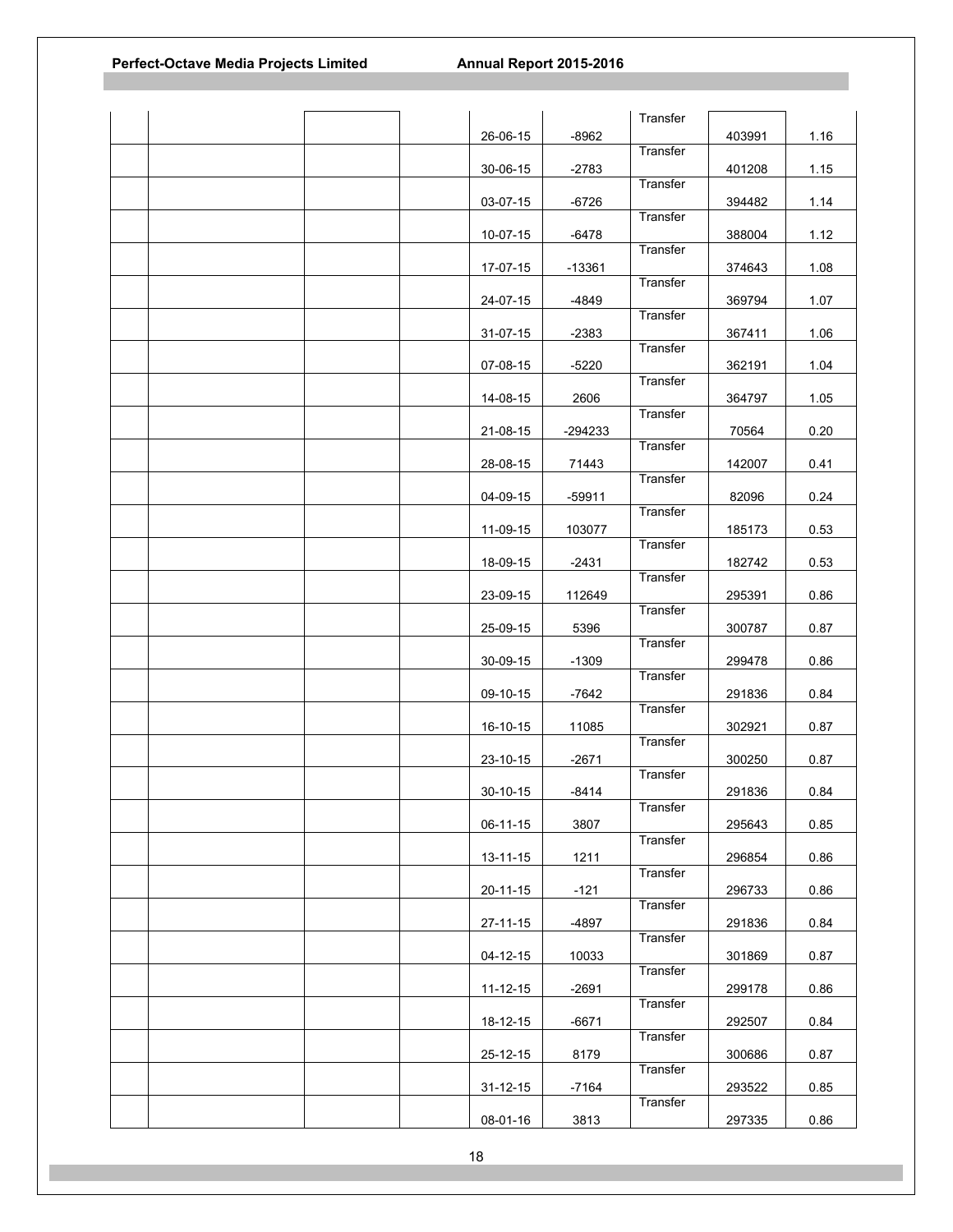|    |                        |         |      |                |                | Transfer |                |                          |
|----|------------------------|---------|------|----------------|----------------|----------|----------------|--------------------------|
|    |                        |         |      | 15-01-16       | $-978$         |          | 296357         | 0.85                     |
|    |                        |         |      |                |                | Transfer |                |                          |
|    |                        |         |      | 22-01-16       | 15329          |          | 311686         | 0.90                     |
|    |                        |         |      |                |                | Transfer |                |                          |
|    |                        |         |      | 29-01-16       | $-3078$        |          | 308608         | 0.89                     |
|    |                        |         |      |                |                | Transfer |                |                          |
|    |                        |         |      | 05-02-16       | $-520$         |          | 308088         | 0.89                     |
|    |                        |         |      |                |                | Transfer |                |                          |
|    |                        |         |      | 12-02-16       | $-322$         | Transfer | 307766         | 0.89                     |
|    |                        |         |      | 18-03-16       | 96986          |          | 404752         | 1.17                     |
|    |                        |         |      |                |                | Transfer |                |                          |
|    |                        |         |      | 25-03-16       | 179273         |          | 584025         | 1.68                     |
|    |                        |         |      |                | $-38624$       | Transfer |                |                          |
|    |                        |         |      | 31-03-16       |                |          | 545401         | 1.57                     |
|    |                        |         |      |                |                |          |                |                          |
| 9  | <b>SURMANI CONTENT</b> |         |      |                |                |          |                |                          |
|    | <b>DEVELOPERS</b>      | 2000000 | 5.76 | $01 - 04 - 15$ |                |          |                | $\blacksquare$           |
|    |                        |         |      | 03-04-15       | $-1111111$     | Transfer | 888889         | 2.56                     |
|    |                        |         |      | 17-04-15       | $-200000$      | Transfer | 688889         | 1.99                     |
|    |                        |         |      | 29-05-15       | -688889        | Transfer |                | $\blacksquare$           |
|    |                        |         |      |                |                |          |                |                          |
| 10 | ANCIENT EDUCATION      |         |      |                |                |          |                |                          |
|    | PRIVATE LIMITED        | 129958  | 0.38 | $01 - 04 - 15$ | $\blacksquare$ |          | $\blacksquare$ | $\overline{\phantom{a}}$ |
|    |                        |         |      | 17-04-15       | 125620         | Transfer | 255578         | 0.74                     |
|    |                        |         |      | 08-05-15       | 6000           | Transfer | 261578         | 0.75                     |
|    |                        |         |      | 15-06-15       | 4092           | Transfer | 265670         | 0.77                     |
|    |                        |         |      | 19-06-15       | 105000         | Transfer | 370670         | 1.07                     |
|    |                        |         |      | 26-06-15       | 100            | Transfer | 370770         | 1.07                     |
|    |                        |         |      | 03-07-15       | 100000         | Transfer | 470770         | 1.36                     |
|    |                        |         |      | 10-07-15       | 14950          | Transfer | 485720         | 1.40                     |
|    |                        |         |      | 17-07-15       | 108055         | Transfer | 593775         | 1.71                     |
|    |                        |         |      | 24-07-15       | 222400         | Transfer | 816175         | 2.35                     |
|    |                        |         |      | 31-07-15       | 139456         | Transfer | 955631         | 2.75                     |
|    |                        |         |      | 07-08-15       | 120100         | Transfer | 1075731        | 3.1                      |
|    |                        |         |      | 21-08-15       | 281177         | Transfer | 1356908        | 3.91                     |
|    |                        |         |      |                |                |          |                |                          |
|    |                        |         |      | 18-12-15       | 3072           | Transfer | 1359980        | 3.92                     |
|    |                        |         |      | 25-12-15       | $-796$         | Transfer | 1359184        | 3.92                     |
|    |                        |         |      | 15-01-16       | $-50$          | Transfer | 1359134        | 3.92                     |
|    |                        |         |      | 18-03-16       | $-121113$      | Transfer | 1238021        | 3.57                     |
|    |                        |         |      | 31-03-16       | 10000          | Transfer | 1248021        | 3.60                     |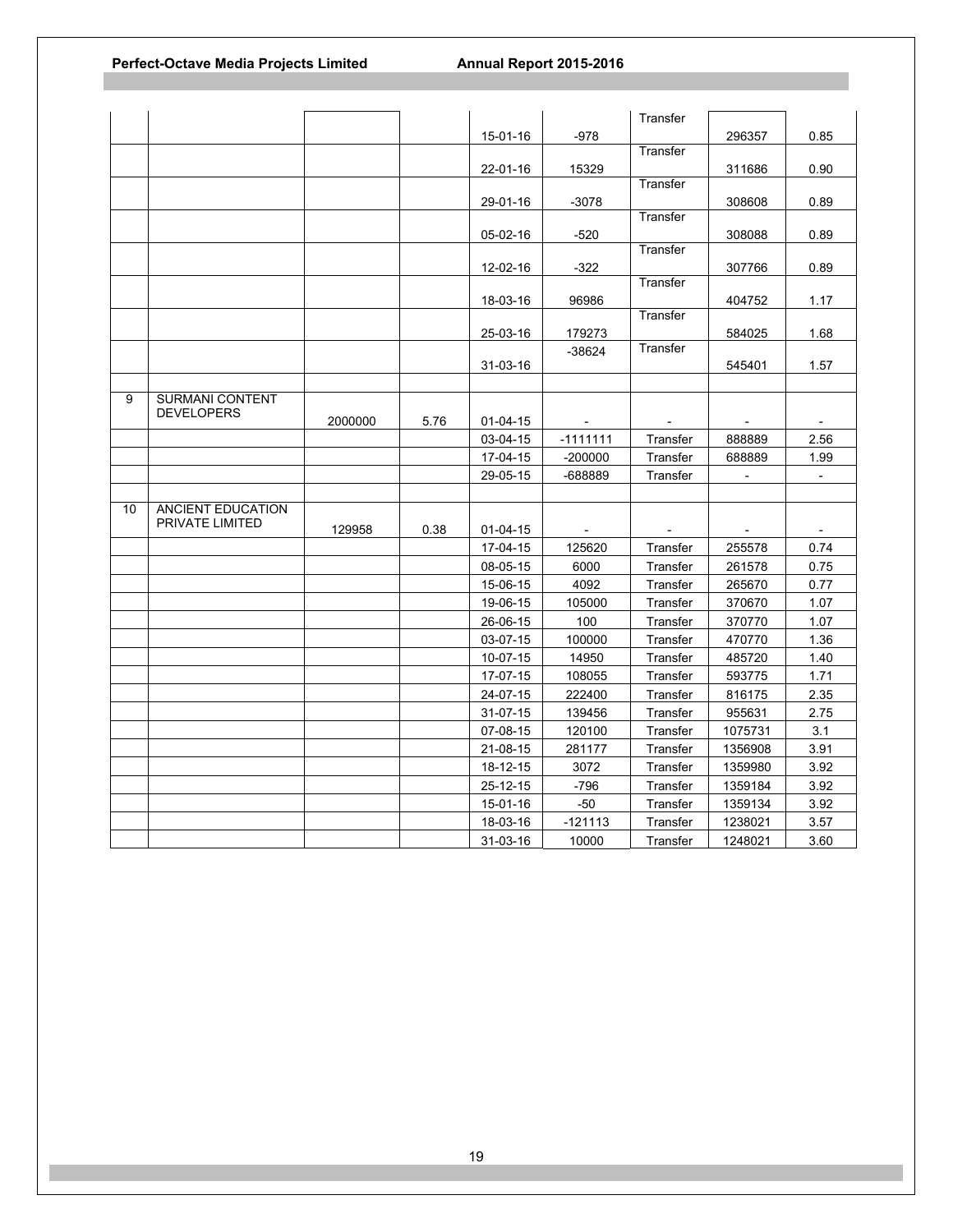| <b>SN</b>      | Name                                             | Shareholding                            |                                           | Date       | Increase /<br>Decrease in<br>shareholdin<br>g | Reason                   | Cumulative<br>Shareholding during the<br>year<br>2015 to 31.03.2016) | (As on 01-04-                            |
|----------------|--------------------------------------------------|-----------------------------------------|-------------------------------------------|------------|-----------------------------------------------|--------------------------|----------------------------------------------------------------------|------------------------------------------|
|                |                                                  | No. of<br>Shares at<br>the<br>beginning | % of total<br>shares of<br>the<br>Company |            |                                               |                          | No. of<br>shares                                                     | % of total<br>shares of<br>the<br>Compan |
|                |                                                  | $(01-04-15)$<br>end of the              |                                           |            |                                               |                          |                                                                      | y                                        |
|                |                                                  | year<br>$(31-03-16)$                    |                                           |            |                                               |                          |                                                                      |                                          |
|                | A. DIRECTORS                                     |                                         |                                           |            |                                               |                          |                                                                      |                                          |
| 1              | Ratish Tagde - Managing<br>Director              | 6155458                                 | 17.74%                                    | 01.04.2015 |                                               |                          |                                                                      |                                          |
|                |                                                  |                                         |                                           | 14.3.2016  | 67700                                         | Sale                     | 6087785                                                              | 17.54%                                   |
|                |                                                  | 6155458                                 | 17.74%                                    | 31.03.2016 |                                               |                          | 6087785                                                              | 17.54%                                   |
| $\overline{2}$ | Mahesh Tagde - Non-<br><b>Executive Director</b> | $\Omega$                                | $\Omega$                                  | 01.04.2015 | $\overline{\phantom{a}}$                      | Nil Holding/<br>movement | $\overline{\phantom{a}}$                                             |                                          |
|                |                                                  |                                         |                                           |            |                                               | during the<br>year       | $\mathbf 0$                                                          | 0                                        |
|                |                                                  | $\Omega$                                | $\mathbf{0}$                              | 31.03.2016 | $\overline{a}$                                |                          |                                                                      |                                          |
| 3              | VivekSalian - Independent<br><b>Director</b>     | $\Omega$                                | $\mathbf{0}$                              | 01.04.2015 | $\overline{\phantom{a}}$                      | Nil Holding/<br>movement | $\overline{\phantom{0}}$                                             |                                          |
|                |                                                  |                                         |                                           |            |                                               | during the<br>year       | $\Omega$                                                             | 0                                        |
|                |                                                  | $\Omega$                                | $\mathbf{0}$                              | 31.03.2016 | $\overline{\phantom{0}}$                      |                          | $\overline{\phantom{0}}$                                             | $\overline{a}$                           |
| 4              | Bharat Gada -<br>Independent Director            | 75000                                   | 0.22%                                     | 01.04.2015 | $\overline{a}$                                |                          |                                                                      |                                          |
|                |                                                  |                                         |                                           | 06.11.2015 | 100000                                        | Purchase                 | 175000                                                               | 0.50%                                    |
|                |                                                  | $\Omega$                                | $\mathbf 0$                               | 31.03.2016 |                                               |                          | 175000                                                               | 0.50%                                    |
|                | <b>B. Key Managerial</b><br><b>Personnel</b>     |                                         |                                           |            |                                               |                          |                                                                      |                                          |
| $\mathbf{1}$   | KomalDeshmukh-Samant,<br>CFO and CS              | 21264                                   | 0.06%                                     | 01.04.2015 | $\overline{\phantom{a}}$                      |                          | $\blacksquare$                                                       | $\blacksquare$                           |
|                |                                                  | 21264                                   | 0.06%                                     | 31.03.2016 | $\blacksquare$                                |                          | 21,264                                                               | 0.06%                                    |

# (v) Shareholding of Directors and Key Managerial Personnel:

| <b>V. INDEBTEDNESS</b>                                                                                     |                                     |                 |          |                    |  |  |
|------------------------------------------------------------------------------------------------------------|-------------------------------------|-----------------|----------|--------------------|--|--|
| Indebtedness of the Company including interest outstanding/accrued but not due for payment.(Amt. Rs./Lacs) |                                     |                 |          |                    |  |  |
| <b>Particulars</b>                                                                                         | Secured Loans<br>excluding deposits | Unsecured Loans | Deposits | Total Indebtedness |  |  |
| Indebtedness at the beginning of the financial year                                                        |                                     |                 |          |                    |  |  |
| <b>Principal Amount</b><br>i)                                                                              | 169                                 |                 |          | 169.00             |  |  |
| ii) Interest due but not paid                                                                              |                                     |                 |          |                    |  |  |
| iii) Interest accrued but not due                                                                          |                                     |                 |          |                    |  |  |
| Total (i+ii+iii)                                                                                           | 169.00                              |                 |          | 169.00             |  |  |
| Change in Indebtedness during the financial year                                                           |                                     |                 |          |                    |  |  |
| * Addition                                                                                                 |                                     |                 |          |                    |  |  |
| * Reduction                                                                                                |                                     |                 |          |                    |  |  |
| Net Change                                                                                                 |                                     |                 |          |                    |  |  |
| 20                                                                                                         |                                     |                 |          |                    |  |  |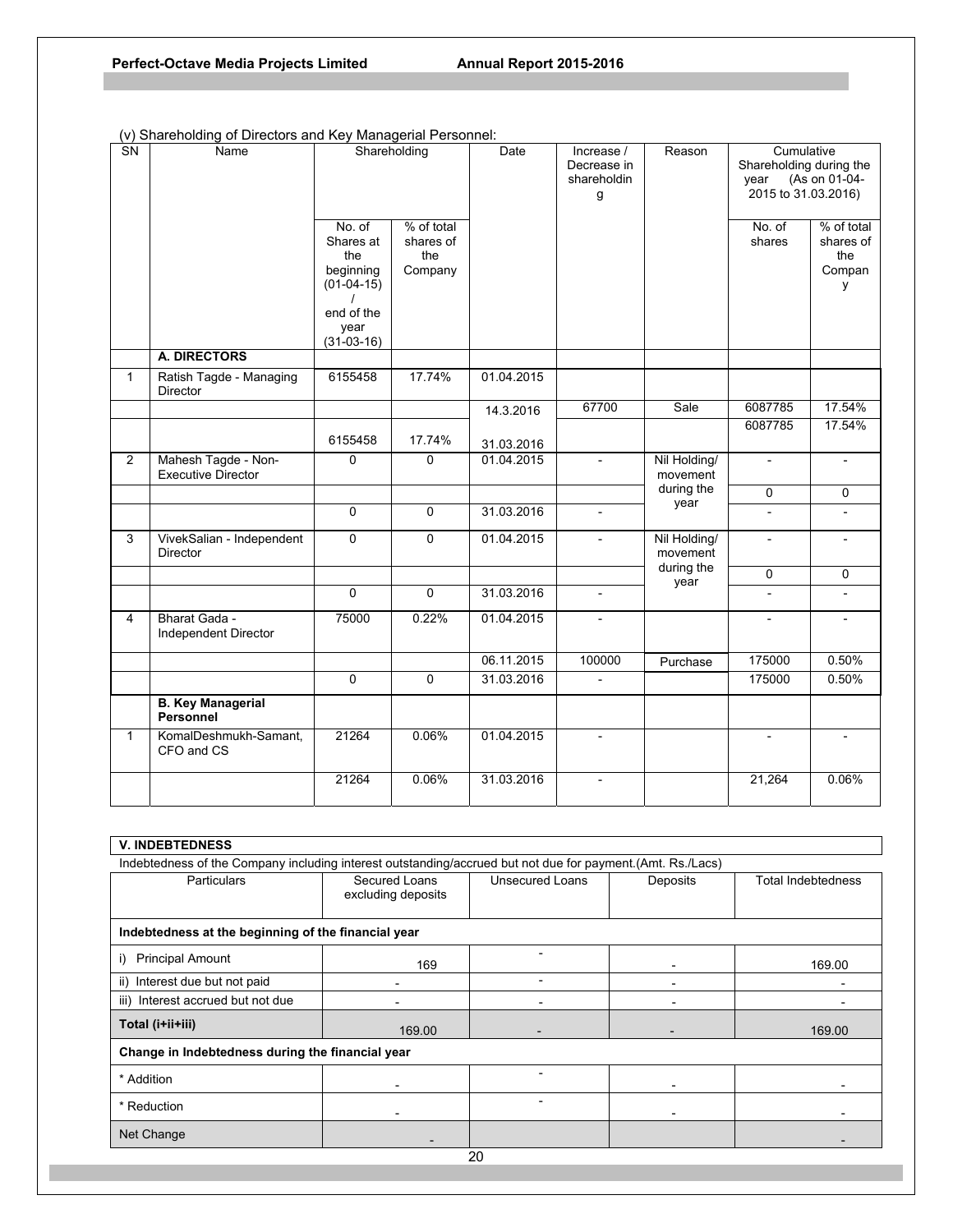| Indebtedness at the end of the financial year |        |  |  |        |  |
|-----------------------------------------------|--------|--|--|--------|--|
| i) Principal Amount                           | 169    |  |  | 169.00 |  |
| ii) Interest due but not paid                 | 8.72   |  |  | 2.19   |  |
| iii) Interest accrued but not due             |        |  |  |        |  |
| Total (i+ii+iii)                              | 177.72 |  |  | 171.19 |  |

## **VI. REMUNERATION OF DIRECTORS AND KEY MANAGERIAL PERSONNEL**

A**.** Remuneration to Managing Director, Whole-time Directors and/or Manager:

| SN. | <b>Particulars of Remuneration</b>                                                     | Name of MD/WTD/<br>Manager | Total<br>Amount |
|-----|----------------------------------------------------------------------------------------|----------------------------|-----------------|
|     | Name                                                                                   | <b>Ratish Tagde</b>        | (Rs/Lac)        |
|     | Designation                                                                            | <b>Managing Director</b>   |                 |
| 1   | Gross salary                                                                           |                            |                 |
|     | (a) Salary as per provisions contained in section 17(1) of the Income-tax<br>Act, 1961 | 12.00                      | 10.13           |
|     | (b) Value of perquisites u/s 17(2) Income-tax Act, 1961                                |                            |                 |
|     | (c) Profits in lieu of salary under section 17(3) Income- tax Act, 1961                |                            |                 |
| 2   | <b>Stock Option</b>                                                                    | <b>NIL</b>                 |                 |
| 3   | <b>Sweat Equity</b>                                                                    | <b>NIL</b>                 |                 |
|     | Commission                                                                             | <b>NIL</b>                 |                 |
| 4   | - as % of profit                                                                       |                            |                 |
|     | - others, specify                                                                      |                            |                 |
| 5   | Others, please specify (Medical reimbursement)                                         | 0.15                       |                 |
|     | Conveyance Allowances                                                                  | 1.80                       | 1.50            |
|     | <b>Special Allowances</b>                                                              | 0.62                       | 0.52            |
|     | Total (A)                                                                              | 14.57                      | 12.15           |
|     | Ceiling as per the Act                                                                 | 30.00                      | 30.00           |

## **B. Remuneration to other Directors**

| SN. | Particulars of Remuneration                | Name of Directors | <b>Total Amount</b> |
|-----|--------------------------------------------|-------------------|---------------------|
|     |                                            |                   |                     |
|     |                                            |                   | (Rs/Lac)            |
|     | <b>Independent Directors</b>               |                   |                     |
|     | Fee for attending board committee meetings |                   |                     |
|     | Commission                                 |                   |                     |
|     | Others, please specify                     |                   |                     |
|     | Total (1)                                  |                   |                     |
| 2   | <b>Other Non-Executive Directors</b>       |                   |                     |
|     | Fee for attending board committee meetings | NOT APPLICABLE    |                     |
|     | Commission                                 |                   |                     |
|     | Others, please specify                     |                   |                     |
|     | Total (2)                                  |                   |                     |
|     | Total $(B)=(1+2)$                          |                   |                     |
|     | <b>Total Managerial Remuneration</b>       |                   |                     |
|     | Overall Ceiling as per the Act             |                   |                     |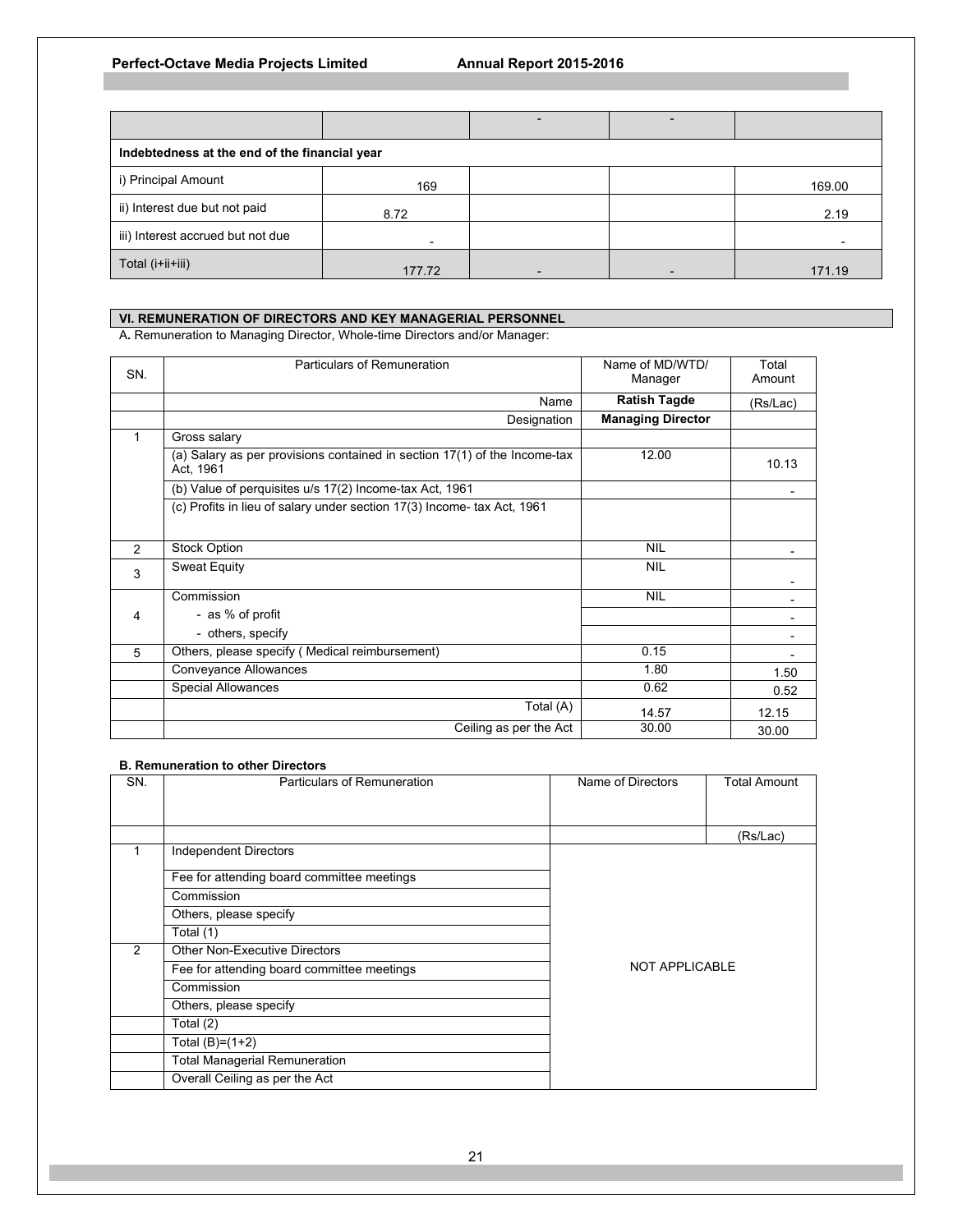| SN.            | Particulars of Remuneration<br>Name of Key Managerial Personnel                        |                       |                          | <b>Total Amount</b> |
|----------------|----------------------------------------------------------------------------------------|-----------------------|--------------------------|---------------------|
|                | Name                                                                                   |                       | KomalDeshmukh-<br>Samant | (Rs/Lac)            |
|                | Designation                                                                            | CEO                   | CS and CFO               |                     |
| $\mathbf{1}$   | Gross salary                                                                           |                       |                          |                     |
|                | (a) Salary as per provisions contained in<br>section 17(1) of the Income-tax Act, 1961 |                       | 3.60                     | 3.60                |
|                | (b) Value of perquisites u/s 17(2) Income-<br>tax Act, 1961                            |                       | 1.76                     | 1.76                |
|                | (c) Profits in lieu of salary under section<br>17(3) Income- tax Act, 1961             |                       | <b>NIL</b>               | <b>NIL</b>          |
| $\overline{2}$ | Stock Option                                                                           | <b>NOT APPLICABLE</b> | <b>NIL</b>               | <b>NIL</b>          |
| 3              | <b>Sweat Equity</b>                                                                    |                       | <b>NIL</b>               | <b>NIL</b>          |
|                | Commission                                                                             |                       |                          |                     |
| $\overline{4}$ | - as % of profit                                                                       |                       | <b>NIL</b>               | <b>NIL</b>          |
|                | - others, specify                                                                      |                       | <b>NIL</b>               | <b>NIL</b>          |
| 5              | Others, please specify                                                                 |                       |                          |                     |
|                | Special Allowance                                                                      |                       | 0.64                     | 0.64                |
|                | Total                                                                                  |                       | 6.00                     | 6.00                |

# **C. Remuneration to Key Managerial Personnel other than MD/Manager/WTD**

| VII. PENALTIES / PUNISHMENT/ COMPOUNDING OF OFFENCES: |                                       |                                    |                                                                                  |                                       |                                             |
|-------------------------------------------------------|---------------------------------------|------------------------------------|----------------------------------------------------------------------------------|---------------------------------------|---------------------------------------------|
| Type                                                  | Section of<br>the<br>Companies<br>Act | <b>Brief</b><br><b>Description</b> | Details of<br>Penalty /<br><b>Punishment/</b><br>Compoundin<br>g fees<br>imposed | Authority [RD /<br><b>NCLT/COURT]</b> | Appeal<br>made, if any<br>(give<br>Details) |
| A. COMPANY                                            |                                       |                                    |                                                                                  |                                       |                                             |
| Penalty                                               |                                       |                                    |                                                                                  |                                       |                                             |
| Punishment                                            |                                       |                                    |                                                                                  |                                       |                                             |
| Compounding                                           |                                       |                                    |                                                                                  |                                       |                                             |
| <b>B. DIRECTORS</b>                                   |                                       |                                    |                                                                                  |                                       |                                             |
| Penalty                                               |                                       |                                    | <b>NOT APPLICABLE</b>                                                            |                                       |                                             |
| Punishment                                            |                                       |                                    |                                                                                  |                                       |                                             |
| Compounding                                           |                                       |                                    |                                                                                  |                                       |                                             |
| <b>C. OTHER OFFICERS IN DEFAULT</b>                   |                                       |                                    |                                                                                  |                                       |                                             |
| Penalty                                               |                                       |                                    |                                                                                  |                                       |                                             |
| Punishment                                            |                                       |                                    |                                                                                  |                                       |                                             |
| Compounding                                           |                                       |                                    |                                                                                  |                                       |                                             |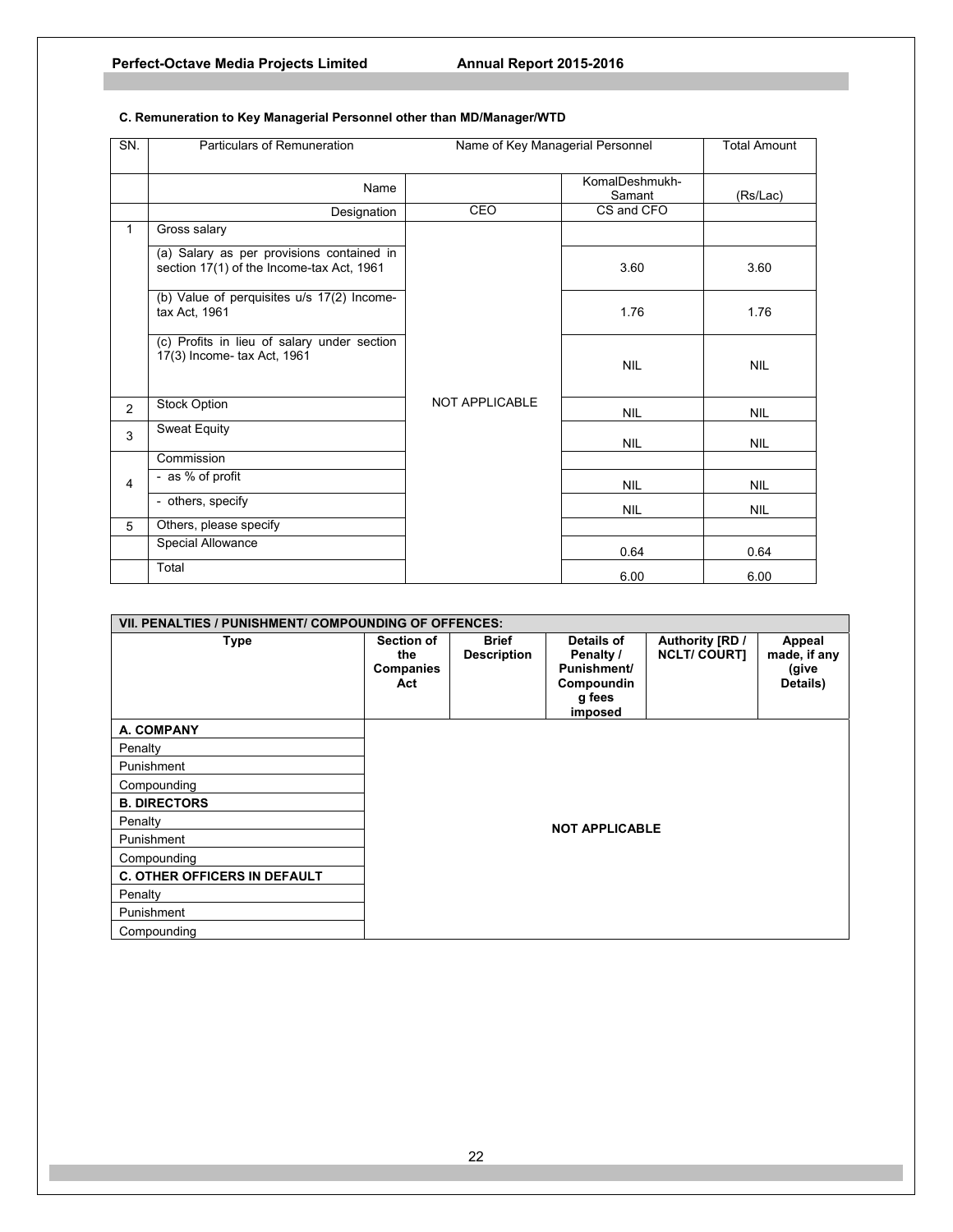## **MANAGEMENT DISCUSSION AND ANALYSIS**

### **A.Indian Media & Entertainment Industry**

As per FICCI- KPMGMedia and Entertainment Industry Report 2016,M&E industry in India is expected to grow at a compound annual growth rate (CAGR) of 14.3 percent to Rs 2,260 billion by 2020 from Rs 1,158 billion in 2015. This growth will be led by advertising revenue which is expected to grow to Rs 994 billion (from Rs 475 billion in 2015) at a CAGR of 15.9 percent.

Television (TV) industry is one of the fastest and growing segment of Indian Media and Entertainment Industry. It plays an imperative role in disseminating cultures, information's and values due to its easily accessibility and availability and brought the world closer together. Considering the advantage of this medium, your Company is operating "Insync" Television channel to showcase Indian Music to World.

 The country has one of the largest broadcasting industries in the world with approximately 800 satellite television channels, 242 FM channels and more than 100 operational community radio networks. The Indian film industry is the largest producer of films globally with 400 production and corporate houses involved in film production.

### **B.Business Prospects**

Television industry in India is on a transformation path. Multiple channels in each genre competing with each other for TRP, increasing pay TV penetration, expanding yet fragmented local as well as overseas viewership of Indian channels, demand for more specific content – clearly set the stage for the next level of growth and transition for players across the television value chain. Content creators and broadcasters need to be cognizant of the ever increasing demand for differentiated content.

Since company has established its name in the segment of non-film music, there is a huge scope for production of music programs for other TV channel. We are in discussions with few DTH platforms and few regional Television Channels for producing thematic musical programs. This will open up a huge business potential for the company. We are also in advanced talks for producing musical programs for few International cable operators and TV channels.

### **C. Performance Review**

Indian television market ha snot yet become a content driven market hence company could not commence major revenue stream from its niche broadcast operations. Management was optimist that the Indian Music lover and advertisers would welcome the niche music content, however, Indian Markets will take few more years to be ready for paid content era. Therefore in the larger interest of stakeholders of the company, we are working on right mix of strategies whereby the expenses are reduced and embark upon low cost new media segments. This includes venturing into a media production house, producing music albums, talent hunt, short films, webisodes, concert management, international artists management etc.

### **D. Risk Factors**

#### Ever changing trends in Media sector

No longer can media owners simply create a one-hour programme – the new media landscape demands multiple versions of the same thing.

#### Niche segment

Ours is the super niche segment and no market size is readily available. We need to create market for the viewership of this channel.

#### Funds Investment:

Attracting investments in the niche segment of any industry foresee problem. Thus, going forward, innovation will be the key to attract more consumers and deliver relevant content and services that are profitable too.

### **E**. **Strengths, Opportunities and Threats**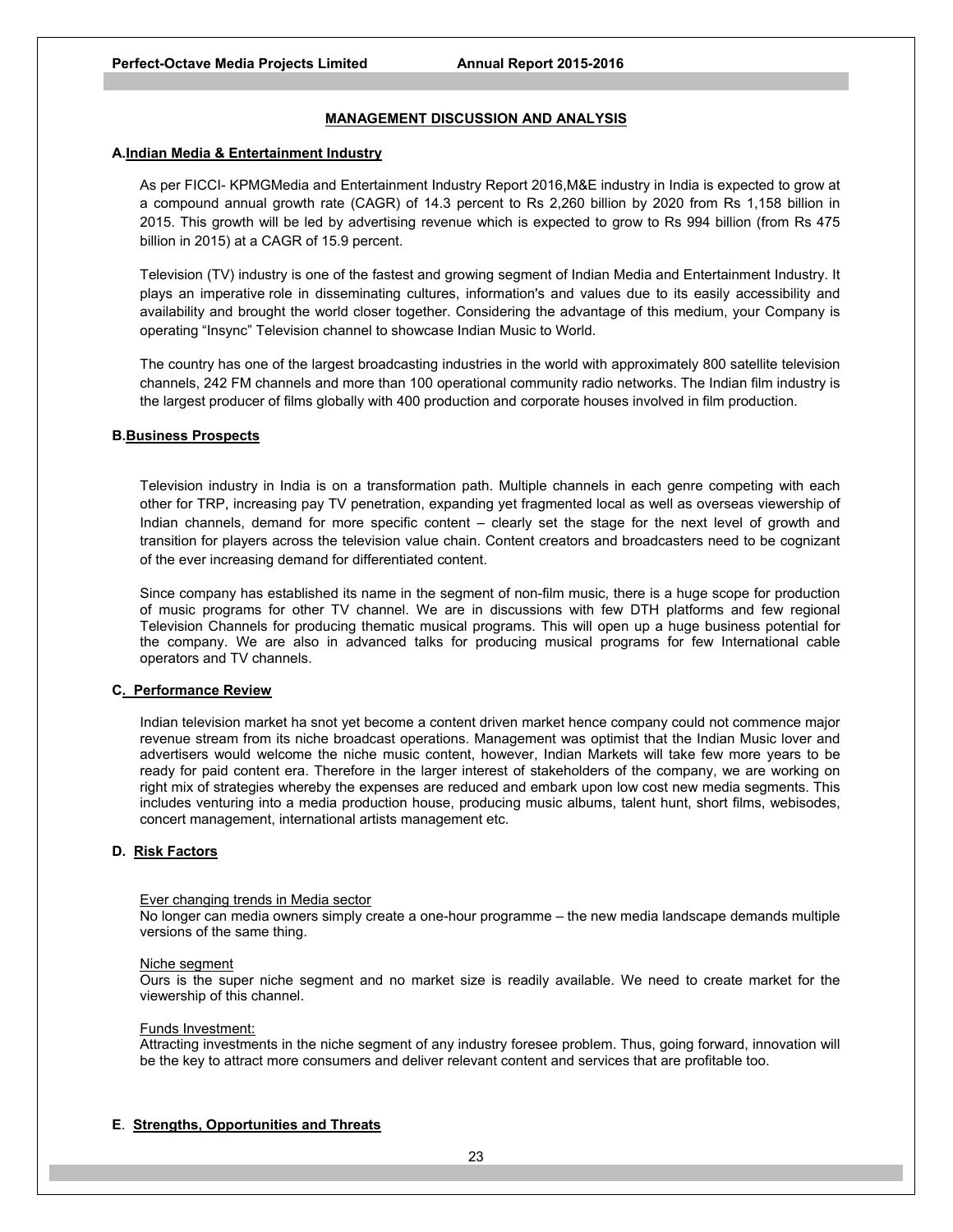#### **Strengths:**

Media and Entertainment is one of the most booming sectors in India due to its vast viewership reach. Change in the lifestyle and spending patterns of the Indian masses on entertainment

#### **Opportunities:**

The industry still has room to expand within India as the market is wide and can increase its market share. The high technological innovation which is happening everyday also presents a good opportunity for the television industry to utilize the latest technology in expanding its production mix or improving the existing ones hence increasing the market. The increasing interest of the global investors in the sector.

#### **Threats:**

Piracy, violation of intellectual property rights poses a major threat to the media and the television industry or any other media industries for that matter. Lack of quality content has emerged as a major concern because of the 'quick-buck' route being followed in the industry. With technological innovations taking place so rapidly, the television industry is facing considerably uncertainty about success in the market place.

Your Company operates in a very competitive environment. Changes in the Government regulations or any change in the legislative intent to bring about addressability could adversely impact growth plans.

## **F. Outlook**

The Government of India has supported this sector's growth by taking various initiatives such as digitising the cable distribution sector to attract greater institutional funding, increasing Foreign Direct Investment (FDI) limit from 74 per cent to 100 per cent in cable and Direct-to-home (DTH) satellite platforms, and granting industry status to the film industry for easy access to institutional finance.

A significant amount of growth is expected in the Indian media and entertainment industry over the next few years. International firms are looking to enter diversify into India. The new companies Act has led to greater transparency and corporate accountability, which may result in higher investor confidence.

It is expected the trend of market consolidation will continue across the M&E sector as large firms merge with smaller ones in order to increase their foothold over the market.

#### **G. Segment Wise or Product Wise Performance**

The Company proposes to operate in the following segments:

- Television Broadcasting and Content Syndication Division
- Content Production Division
- Music Label Division
- Event Management Division
- Artist Management Division

Currently Company operates in one segment only i.e. Television Broadcasting and Content Syndication Division.

#### **H. Internal Control System and their Adequacy**

Your Company has adequate internal control system commensurate with the size and nature of its business. Your Company's internal audit process is being handled by your well experienced and learned management which helps in monitoring the adequacy and effectiveness of the internal control system and the status of compliance of operating systems and policies.

Your Company's Internal Control system is designed to:

- Safeguard the company's assets and to identify liabilities and managed it accordingly.
- Ensure that transactions are properly recorded and authorized.
- Ensure maintenance of proper records and processes that facilitates relevant and reliable information.
- Ensure compliance with applicable Laws and Regulations.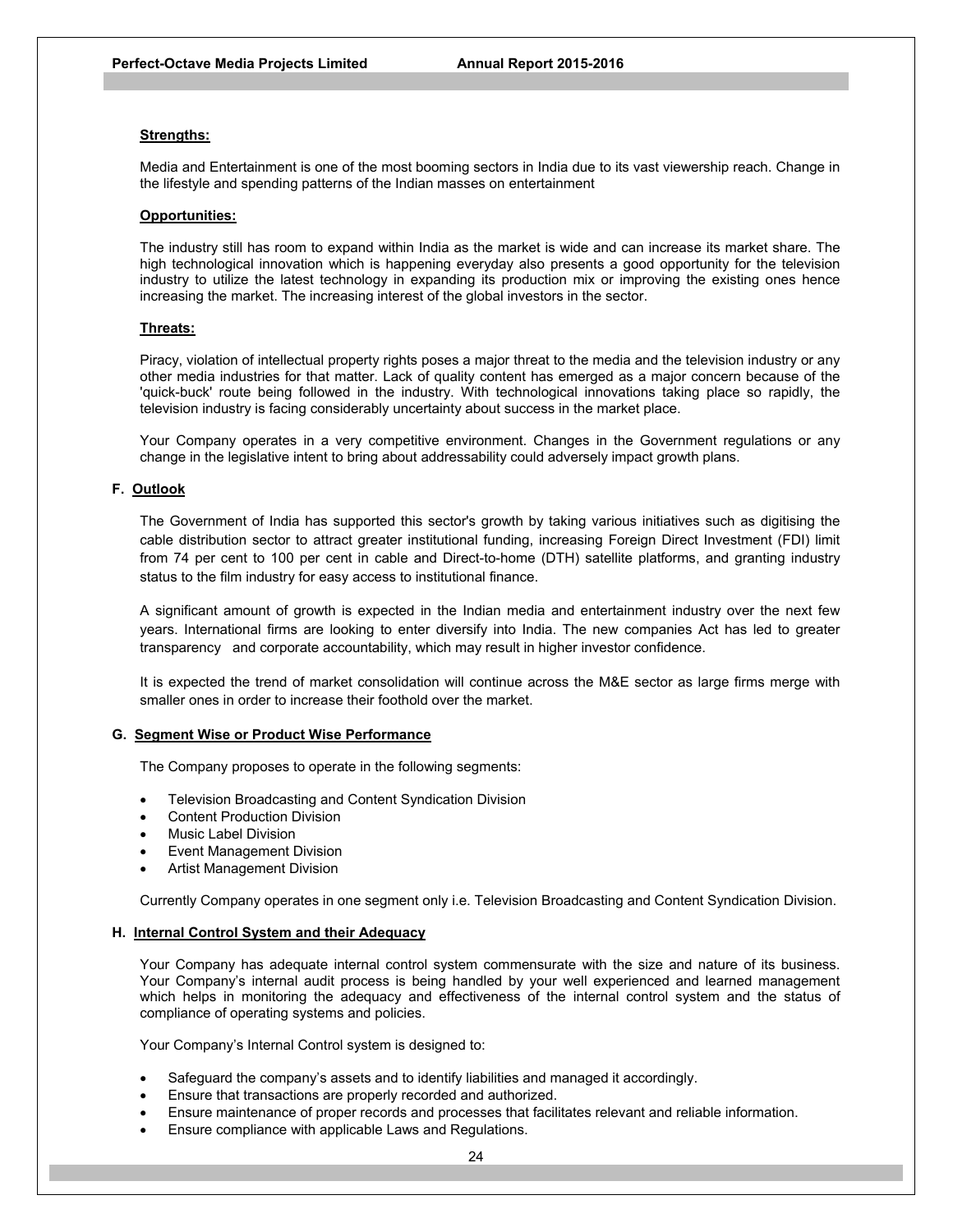### **I. Discussion and Financial performance with respect to operational performance**

The details of the financial performance of the Company are appearing in the Balance Sheet, Profit & Loss Account and other financial statements appearing separately. Please refer the Directors' Report for highlights.

## **J. Material Developments in Human Resources/ Industrial Relations Front**

The Company firmly believes in and has consistently practiced progressive HR values. The Company inculcates the values of transparency, professionalism and accountability in its operations to generate long term benefits for its shareholders, customers, employees. There is consistent emphasis on each individual's sense of responsibility, while simultaneously as part of a team. This results in our people's ability to work in perfect harmony despite coming from different disciplines. The Company has appointed various personnel during the year under review for its content production activity, research and programming of content on channel.

#### **Cautionary Statement**

Statements in the Management Discussion and Analysis and the annual report describing the Company's objectives, projections, estimates, expectations may be "forward looking statements" within the meaning of applicable securities laws and regulations in India and other countries. Actual results could defer materially from those expressed or implied. Important factors that could make a difference to the Company's operations include economic conditions affecting the domestic market, in which the Company operates, changes in the Government regulations, tax laws and other statutes and other incidental factors and unforeseen circumstances.

> **On behalf of Board of Directors of Perfect-Octave Media Projects Limited**

 $S$ d/- $S$ d/- $S$ d/- $S$ d/- $S$ d/- $S$ d/- $S$ d/- $S$ d/- $S$ d/- $S$ d/- $S$ d/- $S$ d/- $S$ d/- $S$ d/- $S$ d/- $S$ d/- $S$ d/- $S$ d/- $S$ d/- $S$ d/- $S$ d/- $S$ d/- $S$ d/- $S$ d/- $S$ d/- $S$ d/- $S$ d/- $S$ d/- $S$ d/- $S$ d/- $S$ d/- $S$ d/- $S$ d/- $S$ d/- $S$ d/- $S$ d/- $S$ d/  **Ratish Tagde Founder & Managing Director** 

**Place: Mumbai Date: 12th August, 2016**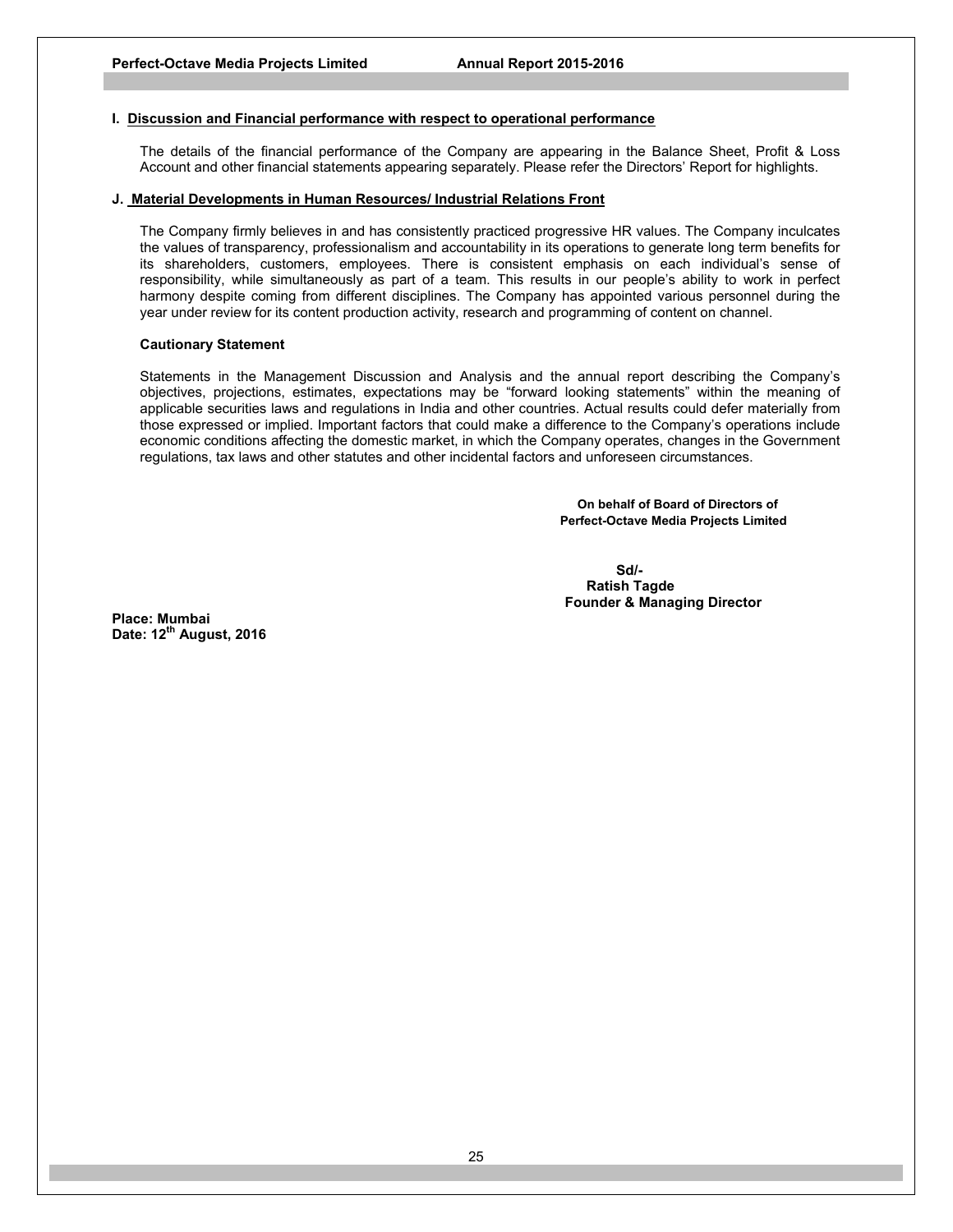## **CORPORATE GOVERNANCE REPORT**

The Directors' Report on the compliance of the Corporate Governance Code is given below:

## **CORPORATE GOVERNANCE:**

#### **Company's Philosophy on Corporate Governance:**

Perfect-Octave'sphilosophy on Corporate Governance is aimed at ensuring highest standards of transparency and accountability as well as equal treatment to all shareholders. Perfect-Octave believes that good Corporate Governance is a continuous process and strives to improve the Corporate Governance practices to meet shareholder's expectations. It is all about balancing individual and societal goals, as well as, economic and social goals.

### **BOARD OF DIRECTORS:**

#### **A. Composition of Board:**

Your Board has the optimum combination of executive and non-executive directors with effective balance of Independent and non-independent directors from diverse backgrounds who have years of experience and expertise in various fields. This ideal combination of Board members separates the function of management and governance.

The composition of the Board also complies with the provisions of the Companies Act, 2013 and the Listing Regulation. As year ended on ending 31st March, 2016, the total Board strength comprises of the following:

| Category                                 | <b>No. of Directors</b> |
|------------------------------------------|-------------------------|
| Non-Independent Director - Non-Executive |                         |
| Independent Directors                    |                         |
| Non-Independent & Executive - M.D        |                         |
| <b>Total Strength</b>                    |                         |

Directors are appointed or re-appointed with the approval of the shareholders. Apart from the directors appointed for a specific term and the independent directors of the Company all the directors are liable to retire by rotation unless otherwise specifically approved by the shareholders.

 None of the Directors on the Board are members of more than 10 (Ten) Committees or Chairman of more than 5 (Five) Committees as specified in Regulation 26 of the SEBI (Listing Obligations and Disclosure Requirements) Regulations, 2015 across all the Companies in which they are Directors.

As per regulation 17(1)(a) of SEBI (Listing Obligations and Disclosure Requirements) Regulations, 2015, the Board has approved the appointment of Mrs. Seema Tagde as a Woman Director as well as appointment of Mr. K. Ganesh Kumar. However, the said appointment is subject to prior approval of Ministry of Information and Broadcasting and the said approval is awaited.

### **B. Profile of Directors**

The brief profile of each Director is given below:

### **i. Mr. Ratish Tagde (Executive, Non-Independent, Managing Director)**

 Mr. Ratish Tagde is a corporate professional and a very refined musician. He is a Company Secretary and a Law Graduate. He possesses 30 years of rich experience in serving corporate sector at various senior positions. He is an accomplished Violinist, and is highly educated in music segment with triple M.A. and Gold Medalist. Mr. Ratish Tagde has also organized many events/concerts in various part of India wherein all most all top artists have performed.

Company operates Insync, a TV channel in classical music segment which is a brain child of Ratish Tagde The channel showcases Indian classical based music genres such as Hindustani classical, Carnatic music, Ghazal, Sufi, fusion, Spiritual, Music education &various dance formats. The mission of Insync is to Protect, Preserve and promote our rich musical heritage. Insync aims to cater not only the connoisseurs of Indian classical music but also to rope in the youth to experience the richness of our traditional Music. .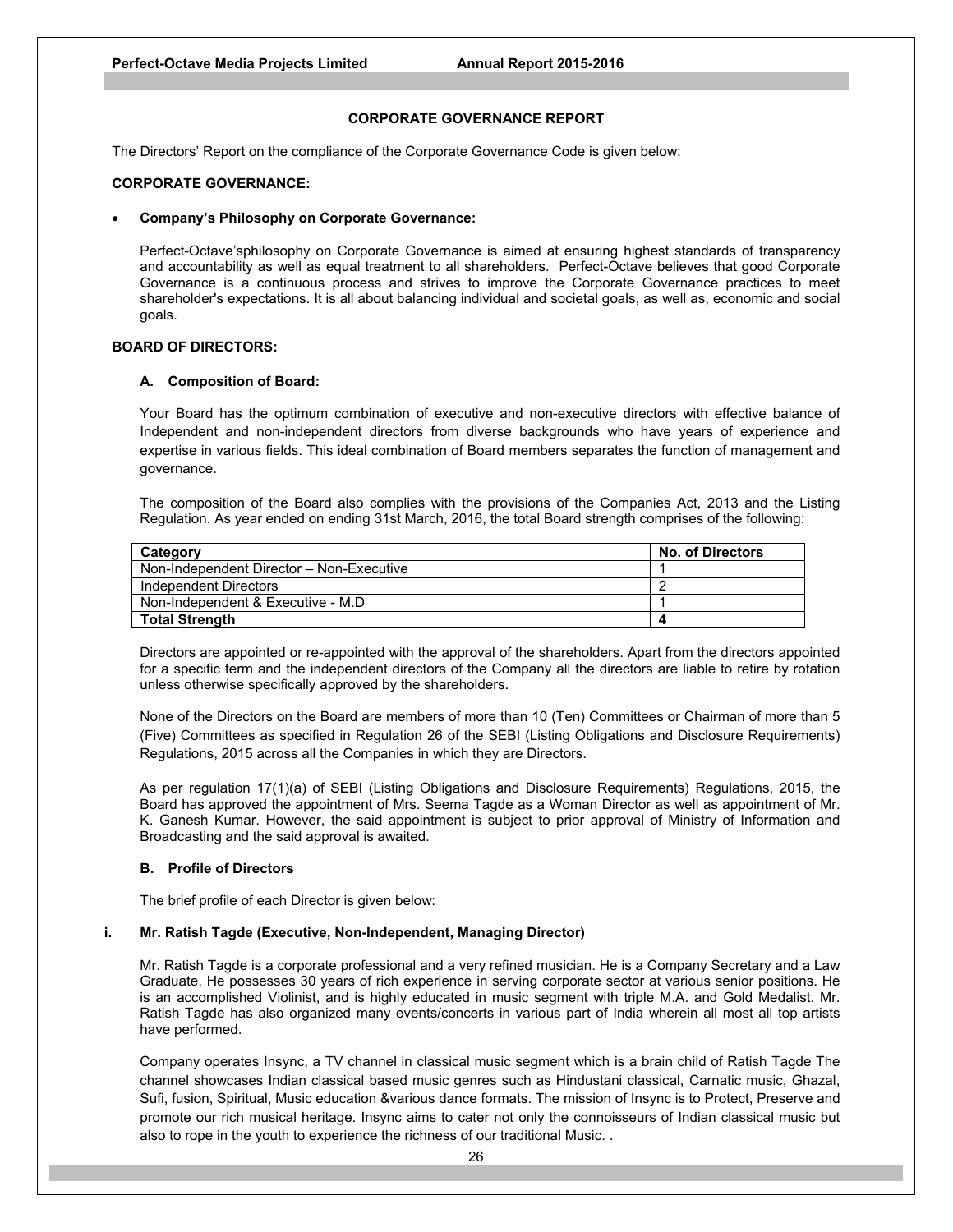### **ii. Mr. Mahesh Tagde(Non-Executive, Non-Independent)**

Mr. Mahesh Tagde is a leading television serial Director and producer. He runs a production house titled "Tell A Tale" media which is an established brand in the Marathi Television Serial Industry. He had Directed/produced many award winning serials like AdhuriEkKahani, Kulvadhu, LekLadkiYaGharci and many more. He has rich experience in production of content and also well versed in nuances of content production.

## **iii. Mr. Vivek Sadanand Salian (Non-Executive, Independent Director)**

 Mr. VivekSalian holds Bachelor of Arts from Osmania University in Hyderabad, Diploma in Interactive Internet Technology and Diploma in Advertising and Public Relations Management from K.C. College of Management Studies. He is a visionary with over 20 years of experience in the field of Media & Advertising having excellent communication skills. He is a proprietor of Visual INXS &Signsol engaged in concept designs on Interior & exterior branding for Real Estate & Corporate clients. Being creative and believer of innovative out of box solutions, he likes to take challenge, set very high targets and constantly overachieve.

### **iv. Mr. Bharat VirchandGada(Non-Executive, Independent Director)**

 Mr. Bharat Gada holds Commerce Graduate from MMK College,Bandra . He has experience of running a plastic manufacturing unit and business strategies.

## **C. Disclosure of relationships between directors inter se:**

Mr. Ratish Tagde and Mr. Mahesh Tagde are real brothers. Mrs. Seema Tagde is a wife of Mr. Ratish Tagde

## **D. Details of shares and convertible instruments held by non-executive directors:**

Mr. Bharat Gada is holding 1,75,000 equity shares as on 31 $^{\rm st}$  March, 2016

### E. **Board Training and Induction**

At the time of appointing a Director, a formal letter of appointment is given to the director appointed, which inter alia explains the role, function, duties and responsibilities expected of him as a Director of the Company. The Director is also explained in detail the compliances required from him under the Companies Act, Listing Regulations and other relevant regulations and his affirmation taken with respect to the same.

The terms and conditions of appointment of independent director are disclosed on Company Website http://www.perfectoctave.com/investor-relation.html#policies.

### **F. Familiarization program for Independent Directors:**

The Company has conducted the Familiarization program for Independent Directors. The Program aims to provide insights into the Company to enable the Independent Directors to understand its business in depth, to acclimatize them with the processes, businesses and functionaries of the Company and to assist them in performing their role as Independent Directors of the Company. The Company's Policy of conducting the Familiarization Program has been disclosed on the website of the Company athttp://www.perfectoctave.com/pdf/Familiarization%20Programmes%20for%20Independent%20Directors.pdf.

### **G. Meetings, agenda and proceedings etc. of the Board Meeting:**

### **i. Board Meetings:**

During the year ended on 31st March, 2015,the Board of Directors had 6 Board meetings. These were held on May 30, 2015, August 14, 2015, November 14, 2015, November 30, 2015, February 5, 2016 and February 9, 2016. The last Annual General Meeting (AGM) was held on September 30, 2015. The attendance record of the Directors at the Board Meetings during the year ended on 31st March, 2016, and at the last AGM is as under:-

| Sr<br>No. | Name of the Director | Category                                         | No. of Board<br>Meetings<br><b>Attended</b> | <b>Attendance</b><br>at<br>last AGM |
|-----------|----------------------|--------------------------------------------------|---------------------------------------------|-------------------------------------|
|           | Ratish Tagde         | Executive and Non Independent<br><b>Director</b> | .6 იf 6                                     | Yes                                 |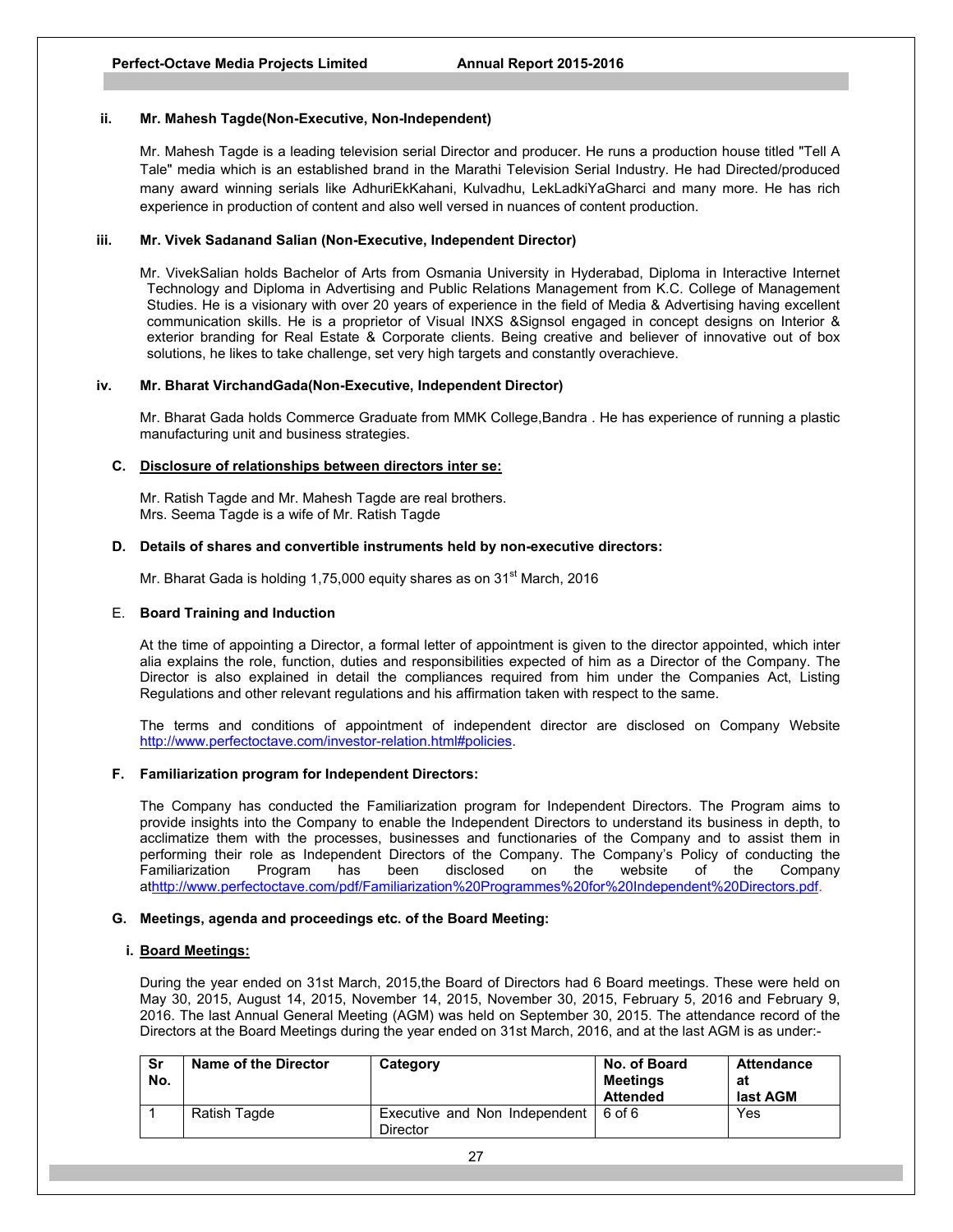| Mahesh Tagde       | <b>Non</b><br>Executive<br>Non<br>and<br>Independent Director | $5$ of $6$ | Yes        |
|--------------------|---------------------------------------------------------------|------------|------------|
| <b>Bharat Gada</b> | Non Executive and Independent                                 | $4$ of 6   | Yes        |
|                    | <b>Director</b>                                               |            |            |
| Vivek Salian       | Non Executive and Independent                                 | 4 of 6     | <b>Yes</b> |
|                    | Director                                                      |            |            |

## ii. **Separate Meeting of Independent Directors**:

As stipulated by the Code of Independent Directors under the Companies Act, 2013 and Listing Regulations,a separate meeting of the Independent Directors of the Company was held on January 11, 2016 to review the performance of Non-independent Directors and the Board as whole. The Independent Directors also reviewed the quality, content and timeliness of the flow of information between the Management and the Board and its Committees which is necessary to effectively and reasonably perform and discharge their duties.

## **iii. Agenda:**

All the meetings are conducted as per well designed and structured agenda. All the agenda items are backed by necessary supporting information and documents (except for the critical price sensitive information, which is circulated at the meeting) to enable the Board to take informed decisions. Agenda also includes minutes of the meetings of all the Board Committees. Additional agenda items in the form of "Other Business" are included with the permission of the Chairman. Agenda papers are generally circulated seven days prior to the Board Meeting. In addition, for any business exigencies, the resolutions are passed by circulation and later placed in the ensuing Board Meeting for ratification / approval.

## **H.Other Directorships etc.:**

None of the Directors is a Director in more than 10 Public Limited Companies or acts as an Independent Director in more than 7 Listed Companies. Further, none of the Director acts as a member of more than 10 committees or acts as a chairman of more than 5 committees across all Public Limited Companies in which he is a Director.

The details of the Directorships, Chairmanships and the Committee memberships in other Companies (excluding Private Limited Companies, Foreign Companies and Section 8 Companies) held by the Directors as on  $31<sup>5</sup>$ March, 2016, are given below:-

| Sr<br>No.      | <b>Name of the Director</b> | <b>Other Directorship #</b> | <b>Committee Positions ##</b> |               |
|----------------|-----------------------------|-----------------------------|-------------------------------|---------------|
|                |                             |                             | Chairman                      | <b>Member</b> |
| $\mathbf 1$    | Ratish Tagde                | 02                          | 02                            | 02            |
| $\overline{2}$ | Mahesh Tagde                | ۰                           | $\overline{\phantom{a}}$      |               |
| 3              | <b>Bharat Gada</b>          | -                           | $\overline{\phantom{a}}$      |               |
| $\overline{4}$ | VivekSalian                 | ۰                           | $\overline{\phantom{a}}$      |               |

#Includes Directorships of Public Limited Companies other than Perfect-Octave.

## Includes only Audit Committee and Stakeholders' Relationship Committee of Public limited companies (whether Listed or not) other than Perfect-Octave.

### **I. Evaluation of the Board's Performance:**

During the year, the Board adopted a formal mechanism for evaluating its performance and as well as that of its Committees and individual Directors. The exercise was carried out through a structured evaluation process covering various aspects of the Boards functioning such as composition of the Board & committees, experience & competencies, performance of specific duties & obligations, governance issues etc. Separate exercise was carried out to evaluate the performance of individual Directors including the Board Chairman who were evaluated on parameters such as attendance, contribution at the meetings and otherwise, independent judgment, safeguarding of minority shareholders interest etc.

The evaluation of the Independent Directors was carried out by the entire Board and that of the Chairman and the Non-Independent Directors were carried out by the Independent Directors.The Directors were satisfied with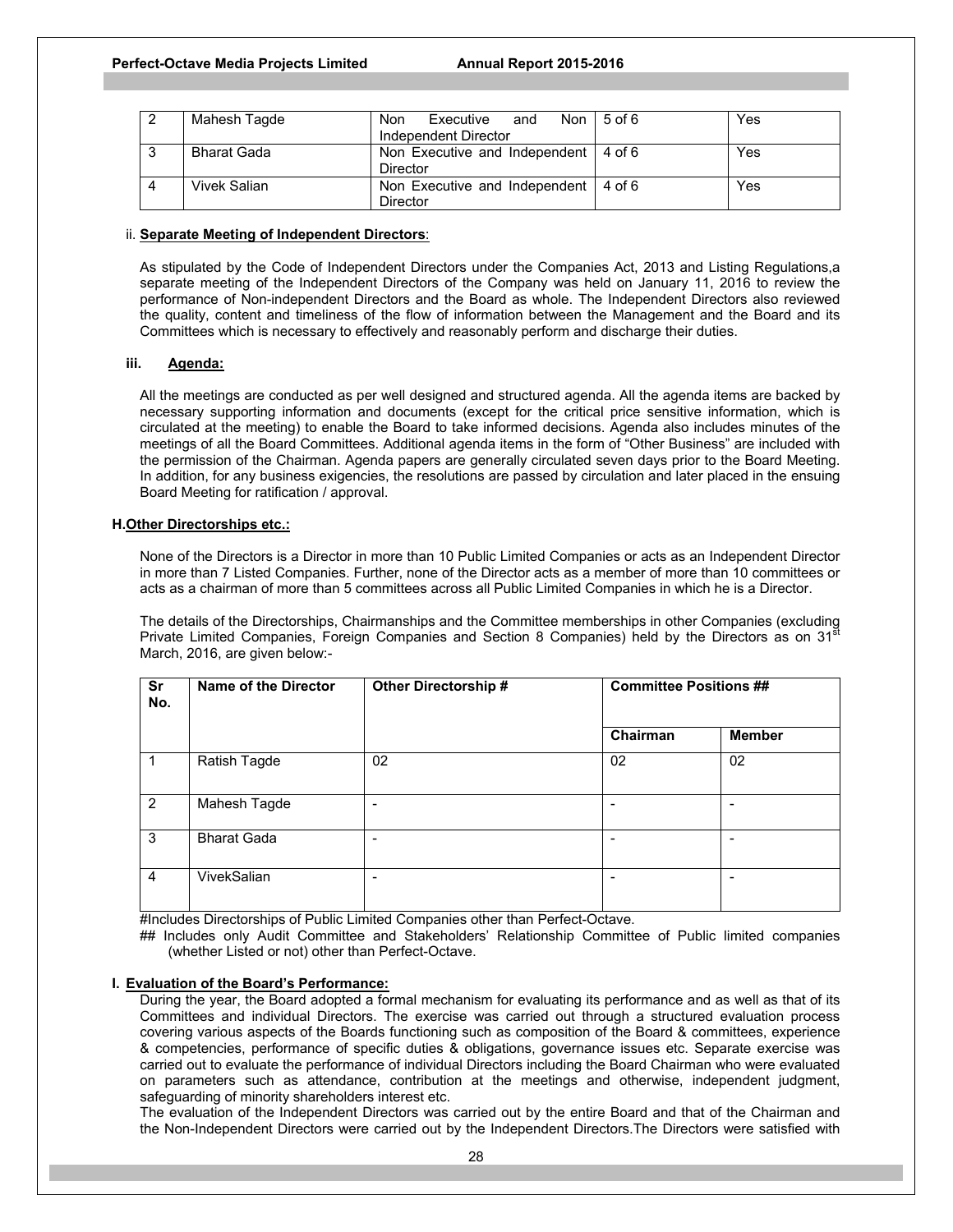the evaluation results, which reflected the overall engagement of the Board and its Committees with the Company.

### **J. Code of Conduct:**

The Board of Directors has laid down a Code of Conduct for Business and Ethics (the Code) for all the Board members and all the employees in the management grade of the Company. The Code covers amongst other things the Company's commitment to honest & ethical personal conduct, fair competition, corporate social responsibility, sustainable environment, health & safety, transparency and compliance of laws & regulations etc.

The Code of Conduct is posted on the website of the Company http://www.perfectoctave.com/investorrelation.html#codeofconduct.

All the Board members and senior management personnel have confirmed compliance with the code. A declaration to that effect signed by the Managing Director is attached and forms part of the Annual Report of the Company.

### **K.Prevention of Insider Trading Code:**

The Company has adopted a Code of Conduct for Prevention of Insider Trading with a view to regulate trading insecurities by the Directors and designated employees of the Company. The Code requires pre-clearance for dealing inthe Company's shares and prohibits the purchase or sale of Company shares by the Directors and the designatedemployees while in possession of unpublished price sensitive information in relation to the Company and during theperiod when the Trading Window is closed. The Board is responsible for implementation of the Code.

Company Secretary acts as a Compliance Officer, who is responsible for setting forth procedures and implementation of the code for trading in Company's securities. All Board Directors and the designated employees have confirmed compliance with the Code.

### **COMMITTEES OF THE BOARD:**

With a view to have a more focused attention on business and for better governance and accountability, the Board has constituted the following mandatory committees viz. Audit Committee, Stakeholders' Relationship Committee, Nomination &Remuneration Committee.The terms of reference of these Committees are determined by the Board and their relevance reviewed from time to time. Meetings of each of these Committees are convened by the respective Chairman of the Committee, who also informs the Board about the summary of discussions held in the Committee Meetings. The Minutes of the Committee Meetings are sent to all Directors individually and tabled at the Board Meetings.

### **a) Audit Committees**

The Company has constituted a well-qualified and independent audit committee as required under Section 177 of the Companies Act, 2013 read with the Rules thereto and is also in fulfillment of the requirements of Regulation 18 of the Listing Regulations. The primary objective of the Committee is to monitor and provide an effective supervision of the Management's financial reporting process, to ensure accurate and timely disclosures, with the highest levels of transparency, integrity and quality of financial reporting.

The Audit Committee comprises of two Non-Executive Independent Directors who are wellversedwith financial matters and corporate laws. The Audit Committee met four times during the year on May 30, 2015, August 14, 2015, November 14, 2015 and February 05, 2016. The necessary quorum was present for all the meetings. The Chairman of the Audit Committee was presentat the last Annual General Meeting of the Company held on September 30, 2015.

The composition of the Committee during year ended March 31, 2016 and the details of meetings held and attended by theDirectors are as under:

| <b>Name</b>     | Category                      | <b>Position</b> | Number of meetings during<br>vearended March 31, 2016 |                 |
|-----------------|-------------------------------|-----------------|-------------------------------------------------------|-----------------|
|                 |                               |                 | Held                                                  | <b>Attended</b> |
| Mr. VivekSalian | Non-Executive,<br>Independent | Chairman        |                                                       |                 |
| Mr. Bharat Gada | Non-Executive.                | Member          |                                                       |                 |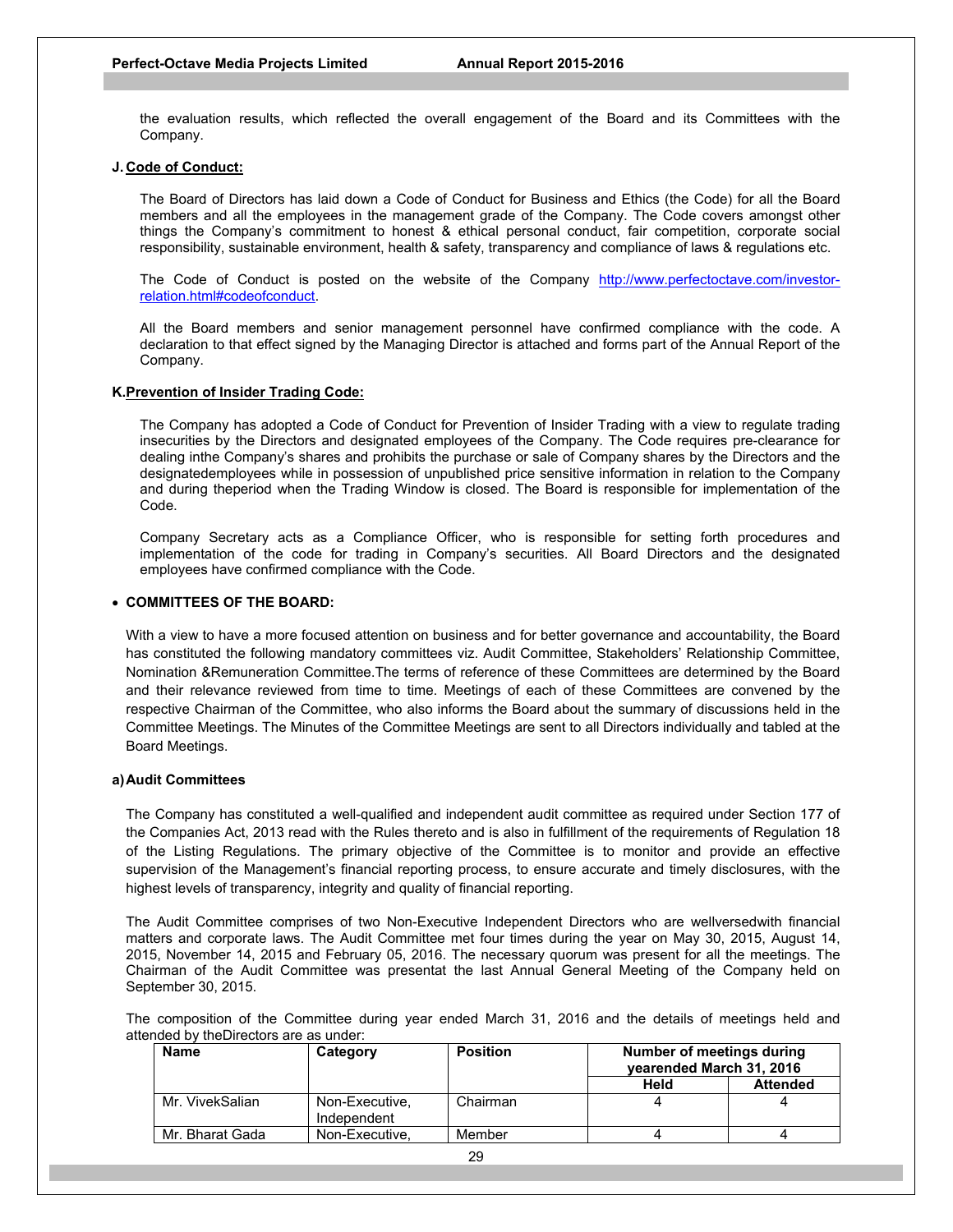|                  | Independent         |        |  |
|------------------|---------------------|--------|--|
| Mr. Ratish Tagde | Executive,          | Member |  |
|                  | Non.<br>Independent |        |  |

The role of audit committee and the information reviewed by it is as per Part C of Schedule II of SEBI (Listing Obligation and Disclosure Requirements) Regulation, 2015 including but not limited to oversighting financial reporting process, review of financial results and related parties transactions, recommendation of appointment, remuneration and terms of auditors and internal auditors, scrutiny of intercorporate loans and investments, evaluation of internal financial controls and risk management systems.

### **b) Stakeholders' Relationship Committee**

The Committee periodically reviews the status of shareholders' grievances and redressal of the same. The Committee met four times during the year on May 30, 2015, August 14, 2015, November 14, 2015 and February 05, 2016. The necessary quorum was present for all the meetings. The Chairman of the Committee was present at the last Annual General Meeting of the Company held on September 30, 2015.

The composition of the Committee during year ended March 31, 2016and the details of meetings held and attended by the Directors are as under:

| <b>Name</b>     | Category                      | <b>Position</b> | Number of meetings during<br>yearended March 31, 2016 |                 |
|-----------------|-------------------------------|-----------------|-------------------------------------------------------|-----------------|
|                 |                               |                 | Held                                                  | <b>Attended</b> |
| Mr. VivekSalian | Non-Executive,<br>Independent | Chairman        |                                                       |                 |
| Mr. Bharat Gada | Non-Executive,<br>Independent | Member          | 4                                                     |                 |

Company Secretary is designated as the "Compliance Officer" who oversees the redressal of the investors' grievances.

The Company has appointed M/s. Sharex Dynamic (India) Pvt Ltd, as its Registrars and Transfer Agents to consider, approve or reject the share transfer, transmission, consolidations, splitting, demat&remat of shares and to carry out related functions and all documentation and procedures in connection with the same.

None of the complaints is pending for a period exceeding 30 days. All the requests for transfer of shares have been processed on time and there are no transfers pending for more than 15 days.

Over and above the aforesaid complaints, the Company and its Registrar & Share Transfer Agent have received letters / queries / requests on various matters such as change of address, change of bank particulars, ECS mandate, nomination request etc. and we are pleased to report that except for requests received during the year end which are under process, all other queries / requests have been replied on time.

#### **C. Nomination and Remuneration Committee**

The Nomination and Remuneration Committee's constitution and terms of reference are in compliance with provisions of Section 178 the Companies Act, 2013 and Regulation 19 of SEBI (Listing Obligations and Disclosure Requirements) Regulations, 2015.

The Nomination and Remuneration Committee metonetimes on February 9, 2016. The necessary quorum was present for all the meetings. The composition of the Committee during year ended March 31, 2016 and the details of meetings held and attended by the Directors are as under:

| <b>Name</b>      | Category                          | <b>Position</b> | <b>Number of meetings during</b><br>the year ended March 31, 2016 |                 |
|------------------|-----------------------------------|-----------------|-------------------------------------------------------------------|-----------------|
|                  |                                   |                 | Held                                                              | <b>Attended</b> |
| Mr. Bharat Gada  | Non-Executive,<br>Independent     | Chairman        |                                                                   |                 |
| Mr. VivekSalian  | Non-Executive,<br>Independent     | Member          |                                                                   |                 |
| Mr. Mahesh Tagde | Non-Executive.<br>Non-Independent | Member          |                                                                   |                 |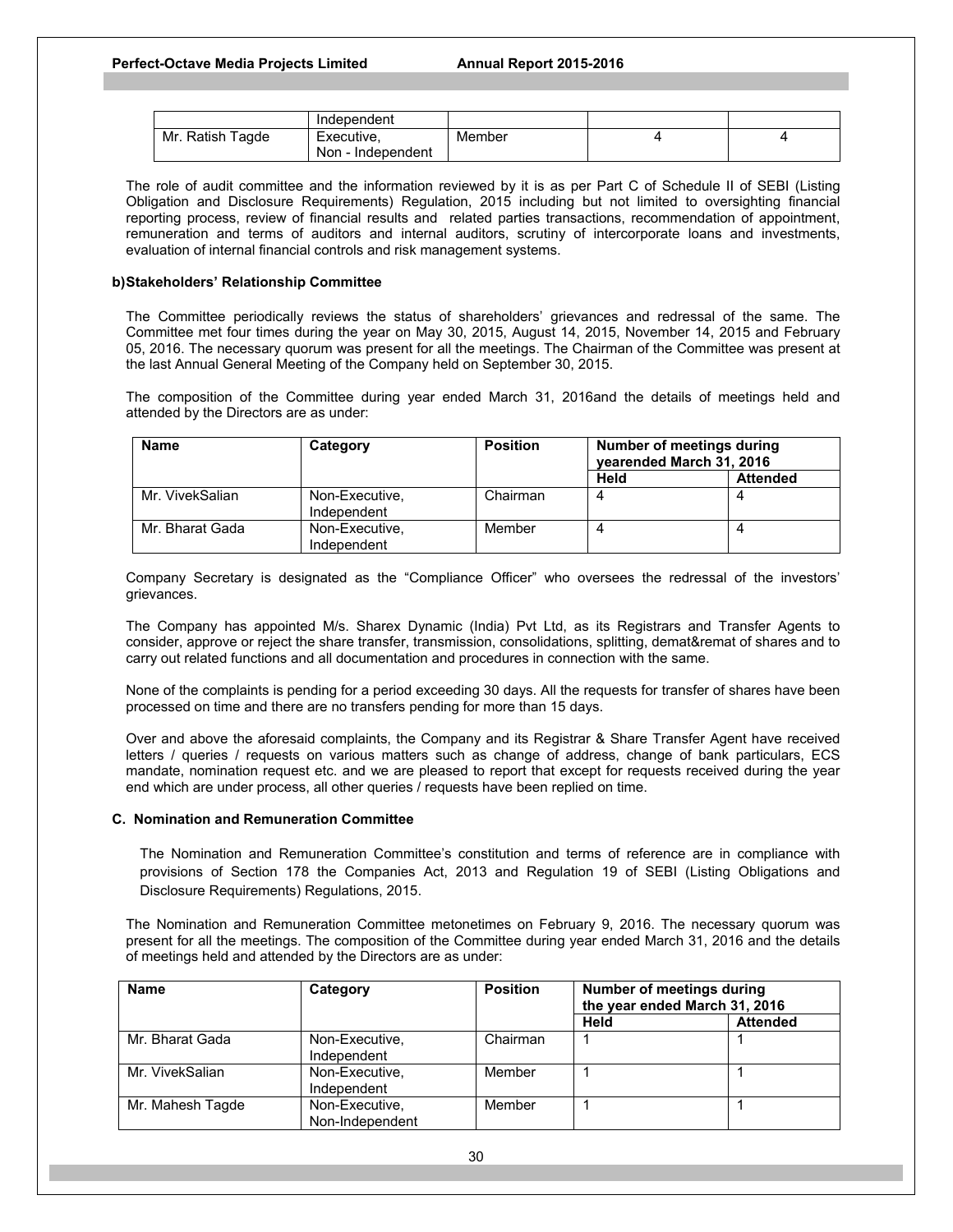The broad terms of reference of the Nomination and Remuneration Committee are:

- 1) To formulate the criteria for determining qualifications, competencies, positive attributes and independence for appointment of a Director (Executive and Non-Executive) and recommend to the Board, policies relating to the remuneration of the Directors, key managerial personnel and other employees;
- 2) To formulate the criteria for evaluation of all the Directors on the Board;
- 3) To devise a policy on Board diversity; and
- 4) To lay out remuneration principles for employees linked to their effort, performance and achievement relating to the Company's goals.

Nomination and Remuneration Committee has set the performance evaluation criteria for Independent directors and Remuneration Policy for Directors

### **Sitting fees and commission paid to Non-Executive Directors:** No sitting fees have been paid to any director during the year.

# **Remuneration of Directors:**

## A. **Remuneration Policy:**

In terms of the Section 178 of the Companies Act, 2013, the Remuneration Policy on nomination and remuneration of Directors, Key Managerial Personnel and Senior Management of the Company had been formulated by the Nomination & Remuneration Committee of the Company and approved by the Board of Directors.The Policy ensures that:

- a. The level and composition of remuneration is reasonable and sufficient to attract, retain and motivate Directors of the quality required to run the Company successfully
- b. Relationship of remuneration to performance is clear and meets appropriate performance benchmarks and
- c. Remuneration to Directors, Key Managerial Personnel and Senior Management involves a balance between fixed and incentive pay reflecting short and long term performance objectives appropriate to the working of the Company and its goals.

## **B. Pecuniary relationship or transactions of the non-executive directors vis-a vis the listed entity:**

None of the executive directors has any pecuniary relationship or transactions vis-à-vis the listed entity.

## **C. Remuneration of Managing Director:**

The relevant details are disclosed in the Directors' Report.

### **Performance Evaluation:**

### **Performance evaluation criteria for independent directors:**

The performance evaluation framework is in place and has been circulated to all the directors to seek their response on the evaluation of independent directors.

Following is the Evaluation Criteria:

| Factor                | <b>Attributes</b>                                                             |
|-----------------------|-------------------------------------------------------------------------------|
|                       |                                                                               |
| <b>Role</b><br>&      | Understanding of nature and role of independent directors' position-          |
| <b>Accountability</b> |                                                                               |
|                       | Understanding of risks associated with the business                           |
|                       |                                                                               |
|                       | Application of knowledge for rendering advice to Management for resolution of |
|                       | business issues                                                               |
|                       |                                                                               |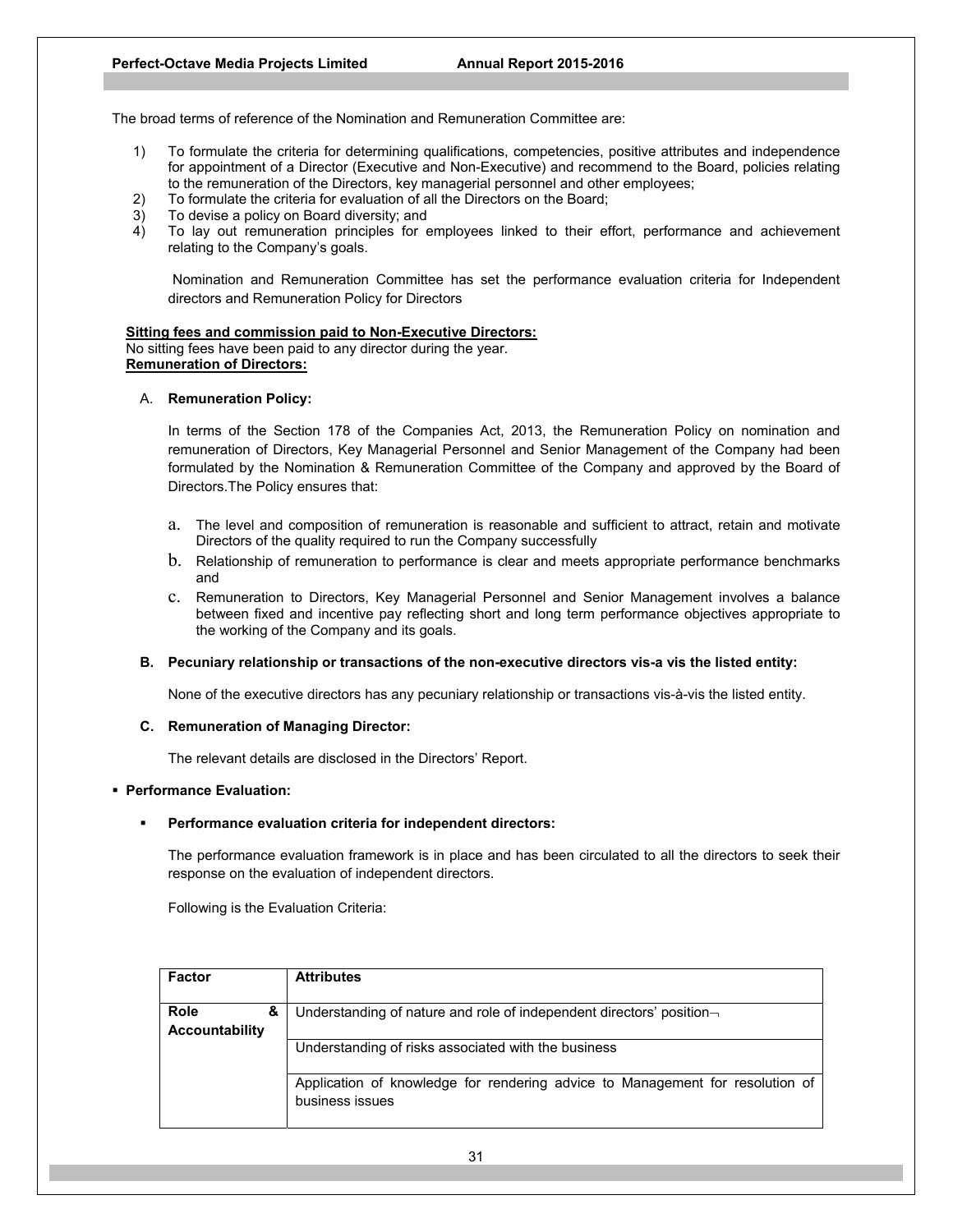|                               | Offer constructive challenge to Management strategies and proposals                                                                                                                                                                                                     |  |  |  |  |  |
|-------------------------------|-------------------------------------------------------------------------------------------------------------------------------------------------------------------------------------------------------------------------------------------------------------------------|--|--|--|--|--|
|                               | Active engagement with the Management and attentiveness to progress of<br>decisions taken                                                                                                                                                                               |  |  |  |  |  |
|                               | Maintenance of confidentiality of critical issues.                                                                                                                                                                                                                      |  |  |  |  |  |
| <b>Objectivity</b>            | Non-partisan appraisal of issues                                                                                                                                                                                                                                        |  |  |  |  |  |
|                               | Own recommendations given professionally without tending to majority or popular<br>views                                                                                                                                                                                |  |  |  |  |  |
| Leadership<br>&<br>Initiative | <b>Heading Board Sub Committees</b>                                                                                                                                                                                                                                     |  |  |  |  |  |
|                               | Driving any function or identified initiative based on domain knowledge and<br>experience                                                                                                                                                                               |  |  |  |  |  |
|                               | The ability to communicate effectively and collaborate with other board members to<br>contribute effectively to the diversity of perspectives that enhances Board and<br>Committee deliberations, including a willingness to listen and respect the views of<br>others; |  |  |  |  |  |
| <b>Personal</b><br>attributes | Commitment to role & fiduciary responsibilities as a board member                                                                                                                                                                                                       |  |  |  |  |  |
|                               | Attendance and active participation and not done perfunctorily                                                                                                                                                                                                          |  |  |  |  |  |
|                               | Proactive, strategic and lateral thinking                                                                                                                                                                                                                               |  |  |  |  |  |
|                               | Demonstrated intelligence, maturity, wisdom and independent Judgment                                                                                                                                                                                                    |  |  |  |  |  |

### d) **Independent Directors' Meeting**

During the year under review, the Independent Directors met on January 11, 2016, inter alia, to discuss:

- Evaluation of the performance of Non Independent Directors and the Board of Directors as a whole;
- Evaluation of the performance of the Chairman of the Company, taking intoaccount the views of the Executive and NonExecutive Directors;
- Evaluation of the quality, content and timelines of flow of information between the Management and the Board that is necessary for the Board to effectively and reasonably perform its duties.

All the Independent Directors were present at the Meeting.

## **VIGIL MECHANISM / WHISTLE BLOWER POLICY**

Pursuant to Section 177(9) and (10) of the Companies Act, 2013 and regulation 22 of SEBI (Listing Obligation and Disclosure Requirement) Regulation, 2015, the Company has a Whistle-Blower Policy for establishing a vigil mechanism for Directors and employees to report genuine concerns regarding unethical behavior, actual or suspected fraud or violation of the Company's Code of Conduct and Ethics policy. The said mechanism also provides for adequate safeguards against victimization of persons who use such mechanism and makes provision for direct access to the chairperson of the Audit Committee in appropriate or exceptional cases. We affirm that no employee of the Company was denied access to the Audit Committee. The said Whistle-Blower Policy has been hosted on the website of the Company at http://www.perfectoctave.com/pdf/whistler%20Blower%20Policy.pdf.

## **GENERAL BODY MEETINGS:**

## (i) Annual General Meeting (AGM):

The location, time and venue of the last three Annual General Meetings were as under: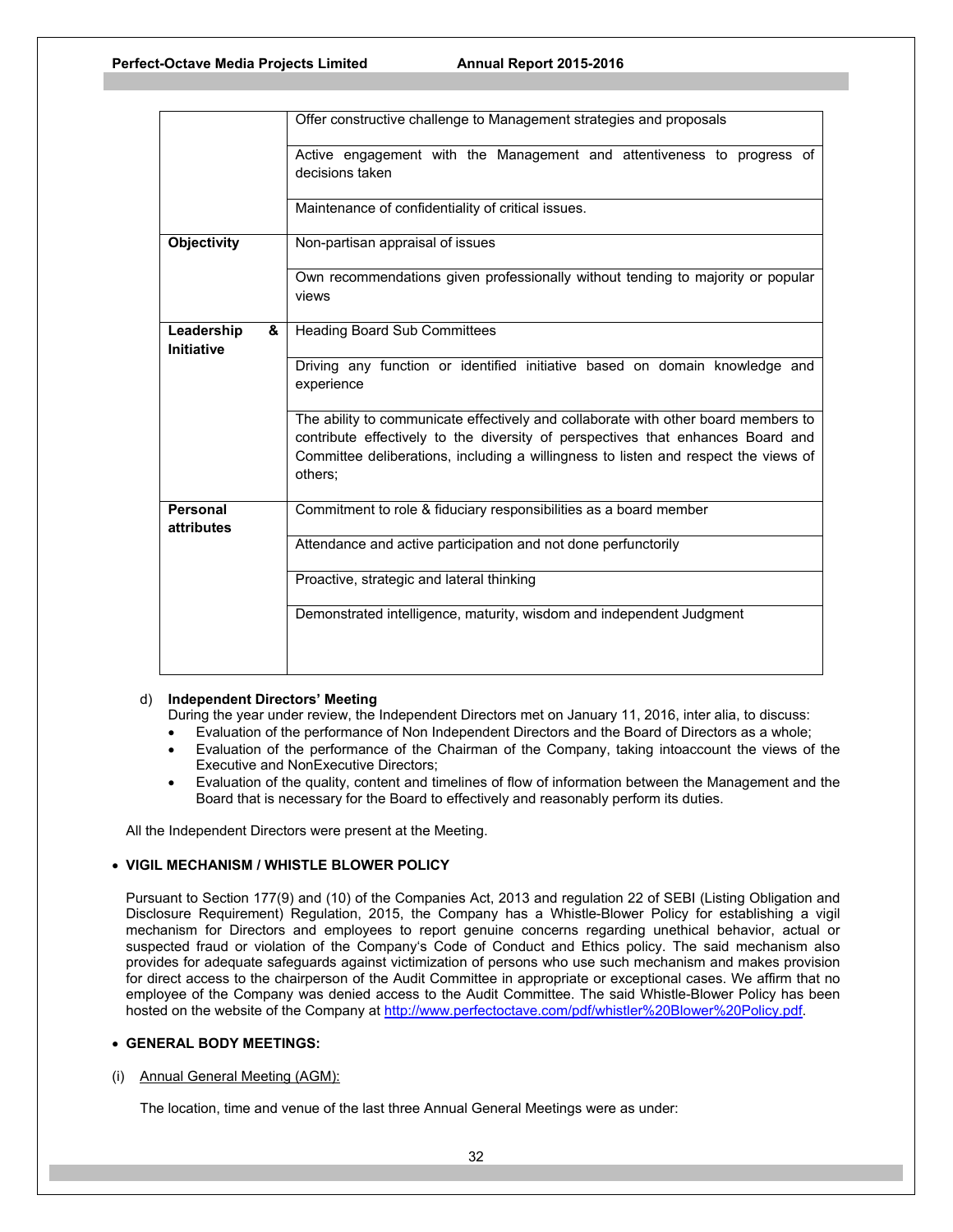| <b>Meeting</b>                                                         | Date, Time and Venue                                                                                                                                                     | <b>Special resolutions passed</b>                                                                                                                                                                                                                                                                                                                                                                                                                                                                                                                                                         |
|------------------------------------------------------------------------|--------------------------------------------------------------------------------------------------------------------------------------------------------------------------|-------------------------------------------------------------------------------------------------------------------------------------------------------------------------------------------------------------------------------------------------------------------------------------------------------------------------------------------------------------------------------------------------------------------------------------------------------------------------------------------------------------------------------------------------------------------------------------------|
| Twenty - ForthAnnual<br><b>General Meetings</b>                        | September<br>Date-Wednesday,<br>30, 2015<br>Time $-4.00$ p.m.<br>Venue- 704, Crystal Plaza,<br>AndheriGhatkopar Link Road,<br>Chakala, Andheri (E), Mumbai-<br>400 099   | No Special Resolution was passed                                                                                                                                                                                                                                                                                                                                                                                                                                                                                                                                                          |
| Twenty - Third Annual<br><b>General Meetings</b>                       | Date - Tuesday, September 30,<br>2014<br>Time - 12.00 Noon<br>Venue- Hotel Planet, Subhash<br>Road, Adjacent to Garware<br>House, Vile Parle (East), Mumbai<br>$-400057$ | 1. To increase the borrowings limits under<br>Section 180(1) (c) of the Companies Act,<br>2013.<br>2. Allotment of shares under Employees Stock<br>Option Plan (ESOP) Scheme.<br>3. Preferential allotment of 7,18,000 Equity<br>Shares of Rs. 10/- each to Promoters / Non-<br>Promoter.<br>4. Adoption of new Articles of Association of the<br>Company.<br>5. Revision in Remuneration to Mr. Ratish<br>Tagde, Managing Director.<br>6. Re-appointment of Mr.<br>Ratish<br>Tagde,<br>Managing Director.<br>7. Approval for entering into Related Party<br>Transactions by the Company. |
| Twenty<br>Second<br>$\qquad \qquad -$<br>Annual<br>General<br>Meetings | Date - Friday, July 12, 2013 Time<br>- 12.00 Noon<br>Venue - Hotel Planet, Subhash<br>Road, Adjacent to<br>Garware<br>House, Vile Parle (East), Mumbai<br>$-400057$      | No Special Resolution                                                                                                                                                                                                                                                                                                                                                                                                                                                                                                                                                                     |

### (ii) Extra Ordinary General Meeting (EGM):

In addition to Annual General Meeting, the Company holds General Meetings of the shareholders as and when need arises. During the year, no Extra Ordinary General Meeting was held.

### (iii) Postal Ballot:

 The Company has not passed any special resolution through Postal Ballot during the year ended March 31, 2016.

None of the businesses proposed to be transacted in the ensuing Annual General Meeting require passing a Special Resolution through Postal Ballot.

### **RELATED PARTY TRANSACTIONS:**

All transactions entered into with Related Parties as defined under the Companies Act, 2013 as well as SEBI (Listing Obligations and Disclosure Requirement) Regulation, 2015 during the financial year were in the ordinary course of business and on an arms length pricing basis and do not attract the provisions of Section 188 of the Companies Act, 2013. There were no materially significant transactions with related parties during the financial year which were in conflict with the interest of the Company. Suitable disclosure as required by the Accounting Standards (AS-18) has been made in the notes to the Financial Statements.

The Board has approved a policy for related party transactions which has been uploaded on the Company's website http://www.perfectoctave.com/pdf/RPT%20Policy.pdf.

## **DISCLOSURES:**

### **Strictures and Penalties**

No strictures or penalties have been imposed on the Company by the Stock Exchanges or by the Securities and Exchange Board of India (SEBI) or by any statutory authority on any matters related to capital markets during the last three years.

## **Compliance with Accounting Standards**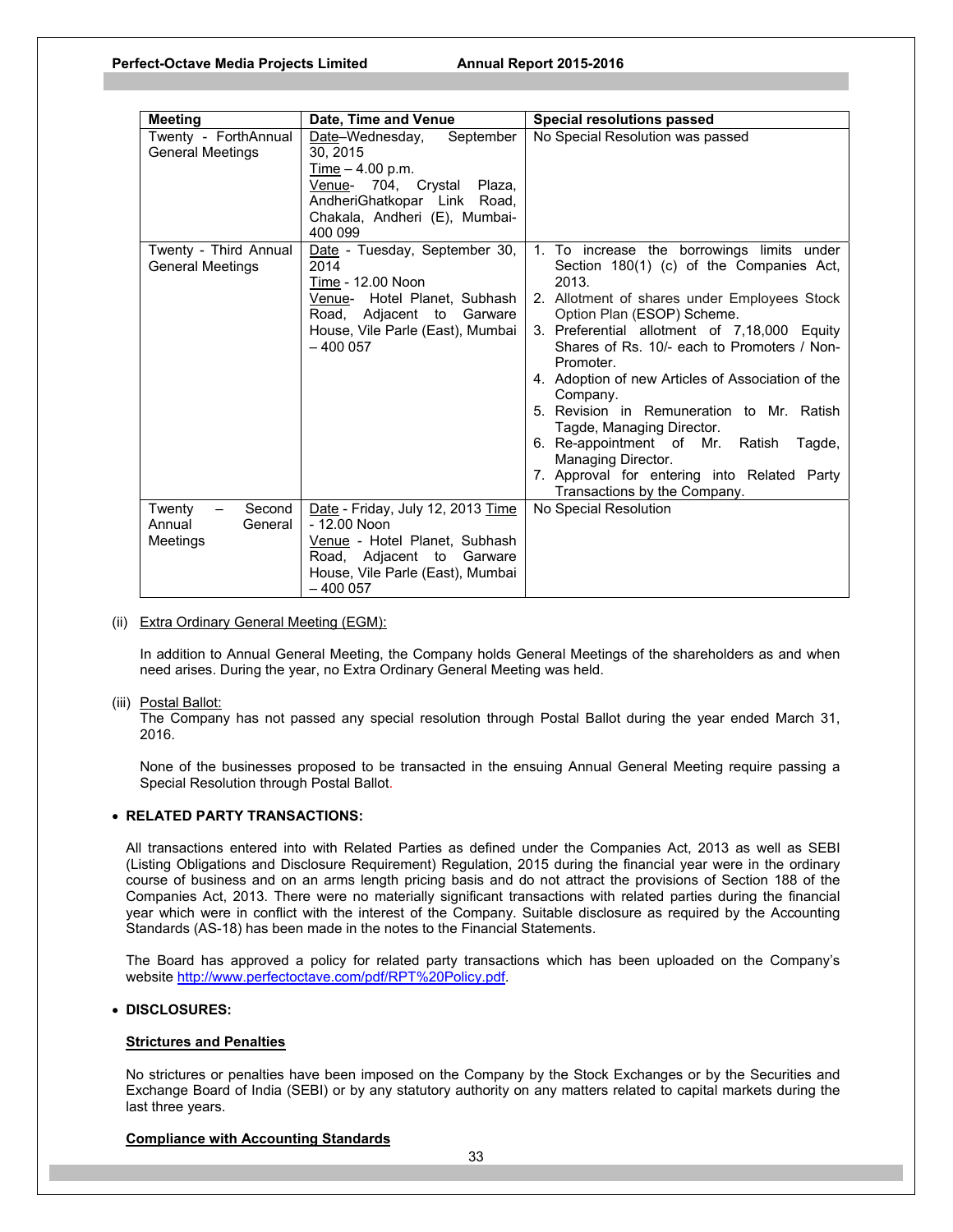In the preparation of the financial statements, the Company has followed the Accounting Standards notified pursuant to Companies (Accounting Standards) Rules, 2006 (as amended) and the relevant provision of the Companies Act, 2013. The significant accounting policies which are consistently applied have been set out in the Notes to the Financial Statements.

### **Internal Controls**

The Company has a formal system of internal control testing which examines both the design effectiveness and operational effectiveness to ensure reliability of financial and operational information and all statutory / regulatory compliances.

### **Independent Director**

The Independent Directors have confirmed that they meet the criteria of 'Independence' as stipulated under LODR and the Companies Act, 2013.

## **Details of compliance with mandatory requirements and adoption of non-mandatory requirements of the Listing Regulations:**

The Company has fully complied with the mandatory requirements of the Listing Regulations. No non-mandatory requirements of Listing Regulation is adopted by the Company.

### **Policy for determining material subsidiaries:**

Since the Company do not have any subsidiary company, no policy has been formulated in this connection.

## **Commodity price risks and commodity hedging activities:**

The Company is not dealing with any such activity.

**Noncompliance of requirement of Corporate Governance:**

The Company is fully compliant with respect to mandatory requirement of Corporate Governance Report.

## **Disclosures of the compliance of Corporate Governance Requirement:**

The Company has made disclosures of the compliance of Corporate Governance Requirements as specified in regulation 17 to 27 and clauses (b) to (i) of sub regulation (2) of regulation 46 is made in this section of Corporate Governance Report.

- **Compliance certificate signed by a Practicing Company Secretary regarding compliance of conditions of corporate governance is annexed herewith.**
- **Disclosure with respect to unclaimed suspense account: N.A.**

## **MEANS OF COMMUNICATION:**

The quarterly, half-yearly and yearly financial results of the Company are sent to the Stock Exchanges immediately after these are approved by the Board.

These results are simultaneously posted on the website of the Company atperfectoctaves@gmail.comand also uploaded on the website of Bombay Stock Exchange of India Ltd.

## **GENERAL INFORMATION TO SHAREHOLDERS**

1. Annual General Meeting (AGM)

| Date  | $30th$ September, 2016                                                                           |
|-------|--------------------------------------------------------------------------------------------------|
| Day   | Fridav                                                                                           |
| Time  | 12 noon                                                                                          |
| Venue | 704, Crystal Plaza, Chakala, Andheri- Gatkoper Link Road, Andheri(East)<br><b>Mumbai 400 099</b> |

## 2. Financial Year:

Financial Year -  $1<sup>st</sup>$ April, 2016 to  $31<sup>st</sup>$  March, 2017.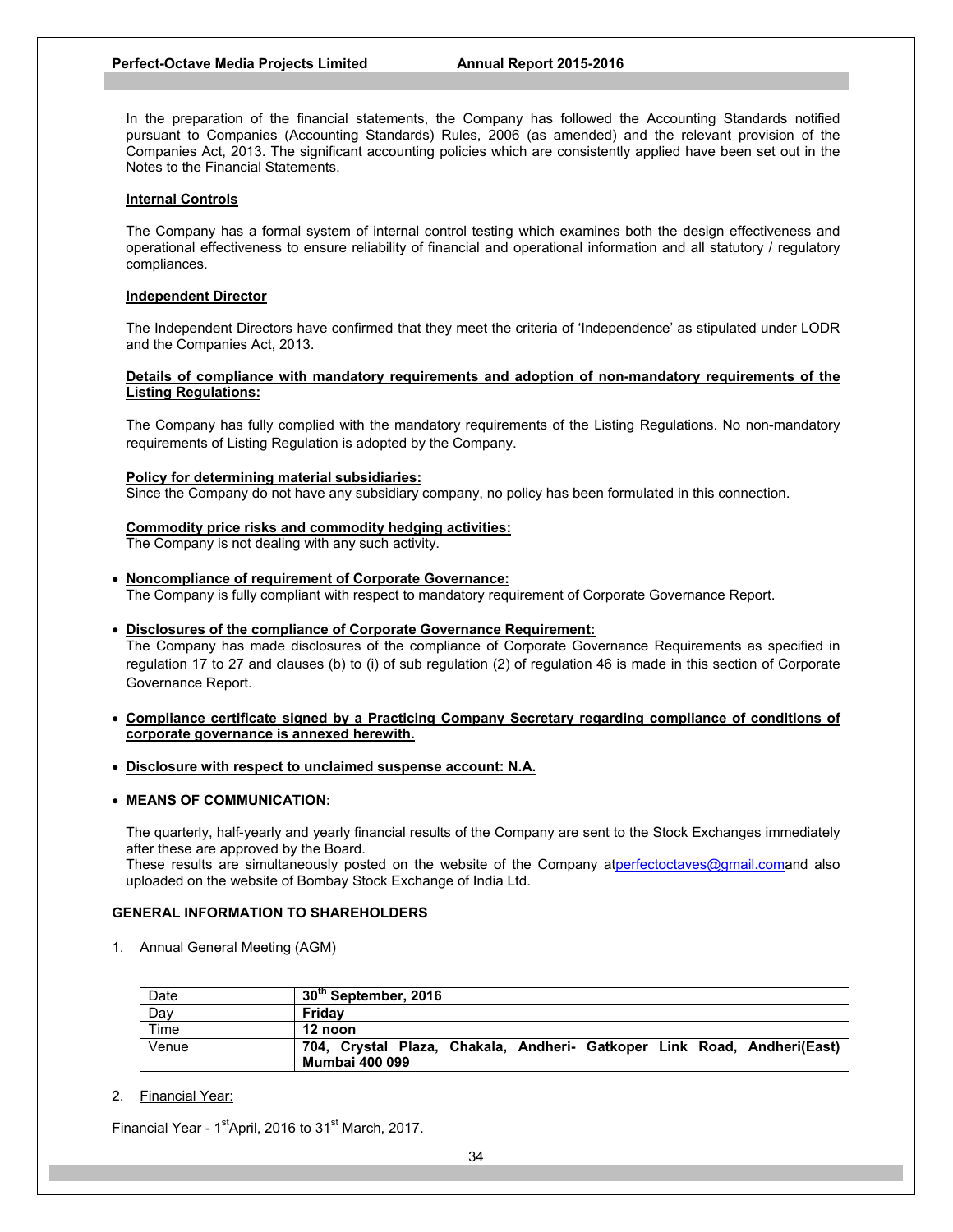## 3. Financial Calendar:

The Company follows the period of 1<sup>st</sup>April, 2016 to 31<sup>st</sup> March, 2017, as the Financial Year.

| First quarterly results                                    | On or before August 14, 2016            |  |  |
|------------------------------------------------------------|-----------------------------------------|--|--|
| Second quarterly / Half yearly results                     | On or before November 14, 2016          |  |  |
| Third quarterly results                                    | On or before February 14, 2017          |  |  |
| Annual results for the year ending on March 31, 2016       | On or before May 30, 2017               |  |  |
| Website where the financial results, shareholding pattern, | www.perfectoctaves.com, its not opening |  |  |
| annual report etc. are uploaded                            | www.bseindia.com                        |  |  |

## 4. Date of Book Closure:

Wednesday, 28<sup>th</sup>Spetember, 2016 to Friday, 30<sup>th</sup> September, 2016 (both days inclusive)

5. Listing on Stock Exchange:

The Equity Shares of the Company are listed on:

## **Bombay Stock Exchange Limited (BSE)**  PhirozeJeejeebhoy Towers

Dalal Street Mumbai – 400 001

The Company has paid listing fees at both the exchanges and has complied with the listing requirements. The Company has also paid annual custodian fee for the year under review to NSDL & CDSL.

7. Stock Code:

| <b>Stock Exchange</b>               | Code                  |  |
|-------------------------------------|-----------------------|--|
| <b>BSE</b>                          | 521062                |  |
| Demat ISIN Numbers in NSDL and CDSL | INE814L01013          |  |
| <b>CIN</b>                          | L74999MH1991PLC063275 |  |

## 8. Market Price Data:

The high / low market price of the shares during the year ended March 31, 2016 at the Bombay Stock Exchange are as under:-

| <b>Month</b>      | <b>Bombay Stock Exchange</b><br>(Face Value of Rs. 10/- Per Share) |       |  |
|-------------------|--------------------------------------------------------------------|-------|--|
|                   | High                                                               | Low   |  |
| <b>April 2015</b> | 24.40                                                              | 19.10 |  |
| May 2015          | 20.50                                                              | 18.50 |  |
| June 2015         | 20.30                                                              | 18.70 |  |
| <b>July 2015</b>  | 26.60                                                              | 18.80 |  |
| August 2015       | 23.15                                                              | 19.50 |  |
| September 2015    | 20.35                                                              | 18.25 |  |
| October 2015      | 19.70                                                              | 17.80 |  |
| November 2015     | 19.20                                                              | 18.10 |  |
| December 2015     | 22.60                                                              | 17.45 |  |
| January 2016      | 18.20                                                              | 17.20 |  |
| February 2016     | 17.50                                                              | 14.95 |  |
| <b>March 2016</b> | 28.80                                                              | 16.70 |  |

9. Performance in comparison toBombay Stock Exchange Limited SENSEX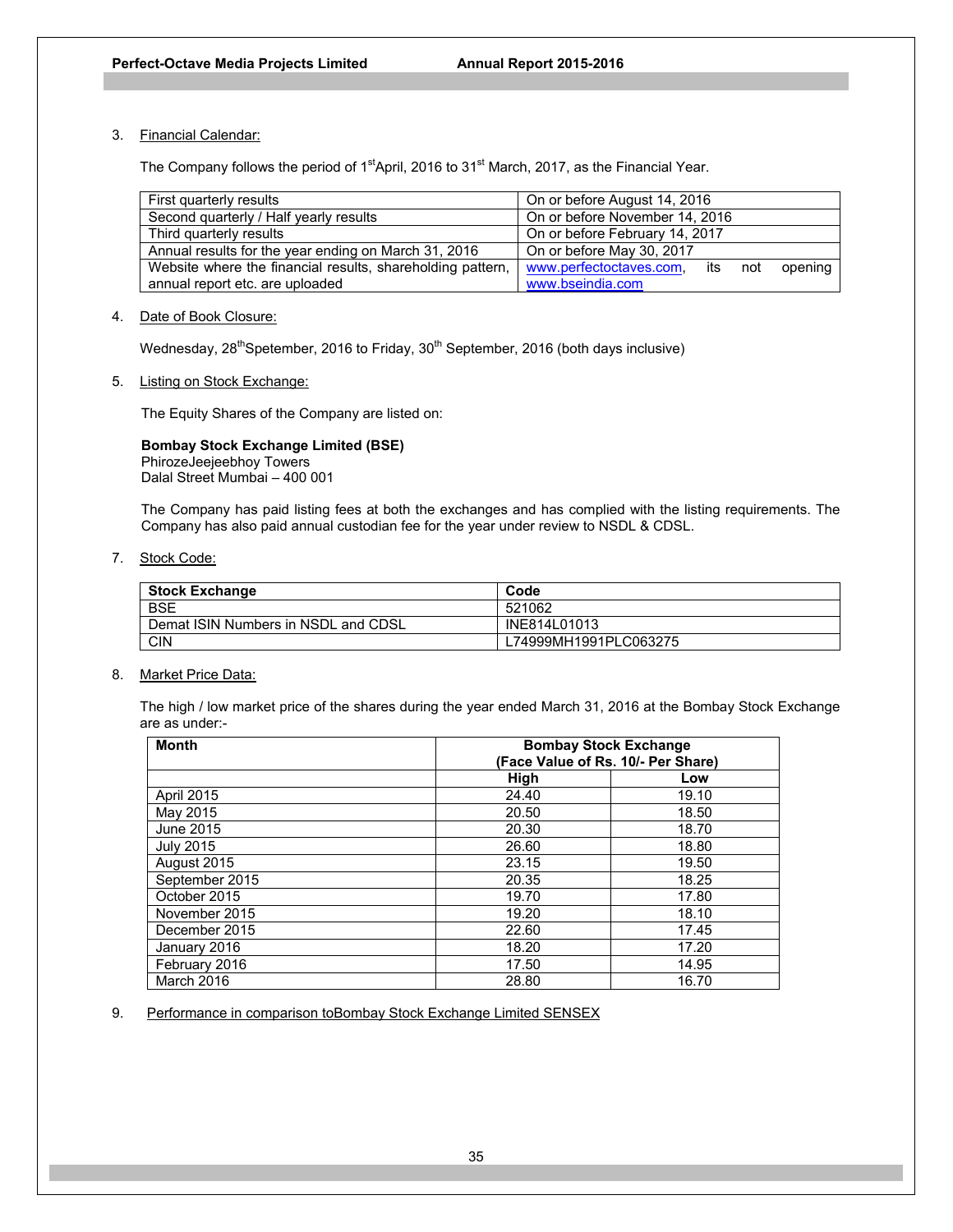

10. Registrar and Share Transfer Agents:

# **M/s. Sharex Dynamic (India) Private Limited**

Unit 1, Luthra Ind. Premises, 1<sup>st</sup> Floor, 44 – E, M VasantMarg, Andheri – Kurla Road, Safed Pool, Andheri (East), Mumbai – 400 072 Tel. No: 022 2851 56 06/ 2851 56 44 Fax : 022 2851 28 85 Email ID: investor@sharexindia.com

- 11. Investor's Complaints to be addressed to: Registrar and Share Transfer Agents at the above mentioned addresses.
- 12. Share Transfer System:

Share transfers in physical form are processed and the share certificates are generally returned to the transferees within a period of fifteen days from the date of receipt of transfer provided the transfer documents lodged with the Company are complete in all respects.

13. Distribution of Shareholding as on March 31, 2016 is as under:‐

| Category         | <b>Shareholders</b> |                        | Face Value of Rs. 10/-<br><b>Per Share</b> |                  |
|------------------|---------------------|------------------------|--------------------------------------------|------------------|
|                  | <b>Numbers</b>      | $%$ of<br>shareholders | Amount (Rs.)                               | $%$ of<br>Amount |
| $1 - 5000$       | 4111                | 88.22                  | 7312020                                    | 2.11             |
| $5001 - 10000$   | 270                 | 5.79                   | 2291060                                    | 0.66             |
| $10001 - 20000$  | 121                 | 2.60                   | 1870740                                    | 0.54             |
| $20001 - 30000$  | 20                  | 0.43                   | 514600                                     | 0.15             |
| $30001 - 40000$  | 16                  | 0.34                   | 565120                                     | 0.16             |
| $40001 - 50000$  | 21                  | 0.45                   | 1025030                                    | 0.30             |
| $50001 - 100000$ | 23                  | 0.49                   | 1819560                                    | 0.52             |
| $100001 -$ Above | 78                  | 1.67                   | 331602870                                  | 95.56            |
|                  | 4660                | 100                    | 347001000                                  | 100.00           |

14. Dematerialization of Shares and Liquidity:

About 90.08% of total equity share capital is held in dematerialised form with National Securities Depository Limited (NSDL) and Central Depository Services (India) Limited (CDSL) as on March 31, 2016.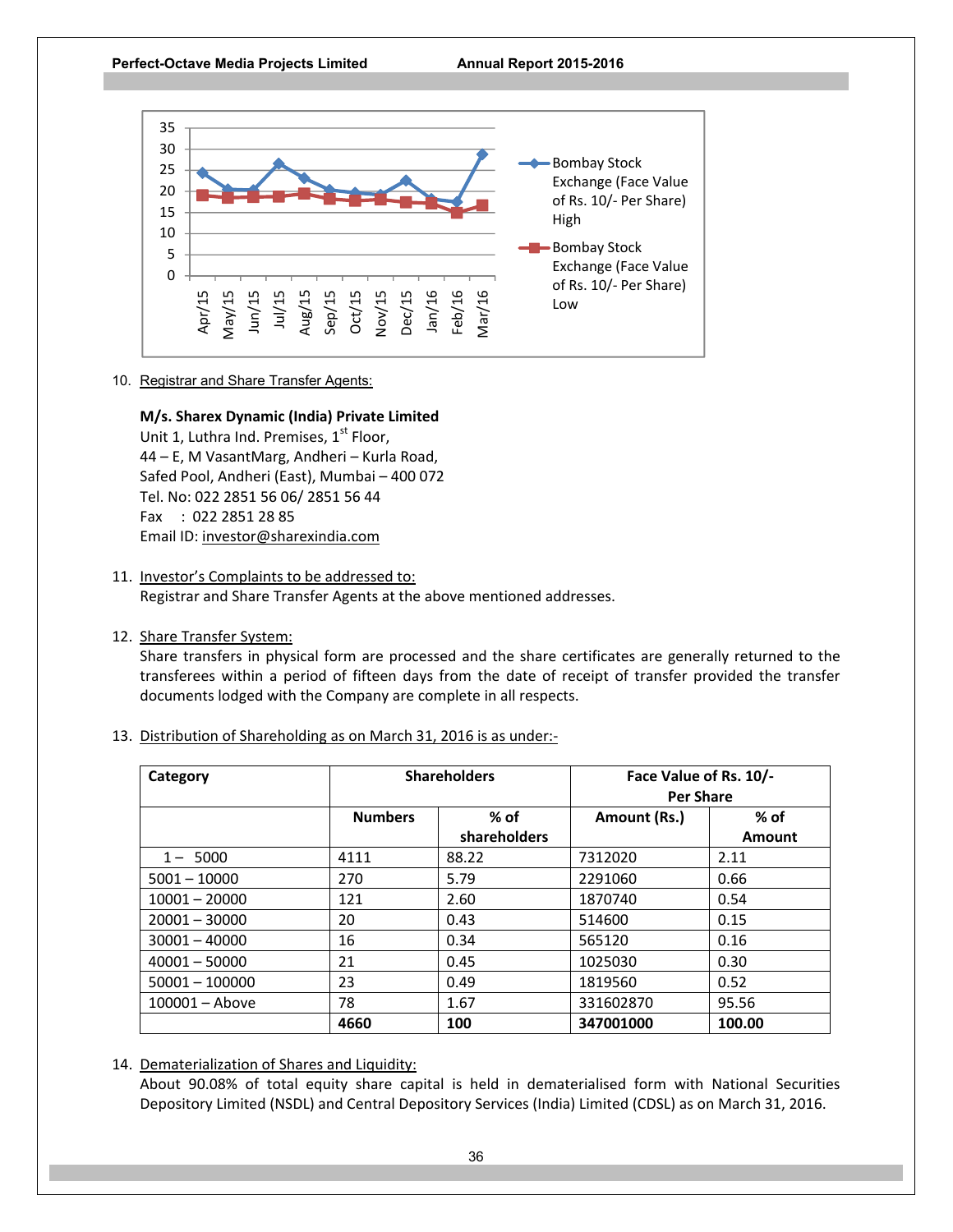The break‐up of Equity shares held in physical and Demat form as on March 31, 2016 is given below:

| <b>Particulars</b>     | <b>Shares</b> | %      |
|------------------------|---------------|--------|
| <b>Physical Shares</b> | 3442300       | 9.92   |
| <b>Demat Shares</b>    |               |        |
| <b>NSDL</b>            | 13685367      | 39.44  |
| CDSL                   | 17572433      | 50.64  |
| <b>Total</b>           | 34700100      | 100.00 |

For any assistance in converting physical shares in electronic form, investors may approach Registrar and Share Transfer Agents at the above mentioned addresses.

## 15. Compliance Officer:

Company Secretary Bharat Tin Works, 1<sup>st</sup> Floor, Makwana Road, Marol, Andheri (E), Mumbai‐ 400 056 Tel. No: 022 61362522 Email ID: perfectoctaves@gmail.com

16. Electronic Clearing Service (ECS):

The Company has extended the ECS facility to shareholders to enable them to receive dividend through electronic mode in their bank account. The Company encourages members to avail of this facility as ECS provides adequate protection against fraudulent interception and encashment of dividend warrants, apart from eliminating loss/damage of dividend warrants in transit and correspondence with the Company on revalidation/issuance of duplicate dividend warrants.

17. Bank Details for electronic shareholding:

Members are requested to notify their Depository Participant (DP) about the changes in the bank details. Members are requested to furnish complete details of their bank accounts, including MICR codes of their banks, to their DPs.

## 18. Shareholding Pattern as on March 31, 2016:

| Sr. | <b>Category of Shareholders</b>                   | <b>Total Holdings</b>    | $%$ of                   |
|-----|---------------------------------------------------|--------------------------|--------------------------|
| No. |                                                   |                          | Shareholdings            |
| 1.  | Promoter & Promoter Group                         | 13787369                 | 39.73                    |
| 2.  | Mutual Funds and UTI                              | $\overline{\phantom{0}}$ | $\overline{\phantom{0}}$ |
| 3.  | Financial<br>Institutions,<br>Banks.<br>Insurance | 3500                     | 0.010                    |
|     | <b>Companies and Venture Capital Fund</b>         |                          |                          |
| 4.  | <b>FIIs/Foreign Bodies</b>                        | 5584114                  | 16.093                   |
| 5.  | <b>Bodies Corporate</b>                           | 104290589                |                          |
| 6.  | <b>Indian Public</b>                              | 4896059                  | 14.11                    |
|     | TOTAL                                             | 34700100                 | 100.00                   |

The shareholding of different categories of the shareholders as on March 31, 2016 is given below:‐

## 21. Permanent Account Number (PAN):

Members who hold shares in physical form are advised that SEBI has made it mandatory that a copy of the PAN card of the transferee/s, members, surviving joint holders / legal heirs be furnished to the Company while obtaining the services of transfer, transposition, transmission and issue of duplicate share certificates.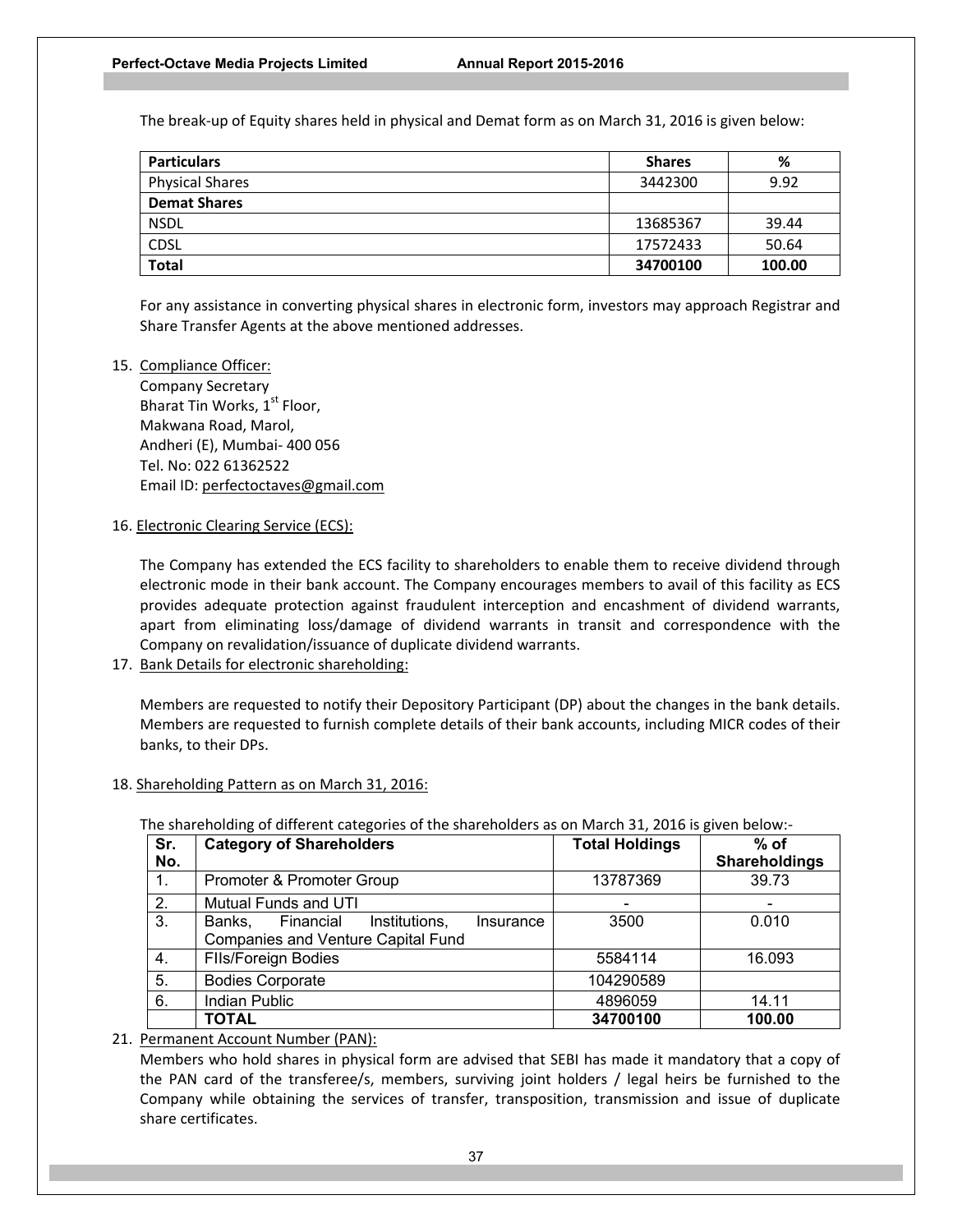## 22. Pending Investors' Grievances:

Any Member / Investor whose grievance has not been resolved satisfactorily, may kindly write to the Company Secretary and Head Compliance at the Registered Office with a copy of the earlier correspondence.

## 23. Reconciliation of Share Capital Audit:

As stipulated by Securities and Exchange Board of India (SEBI), a qualified practicing Company Secretary carries out the Share Capital Audit to reconcile the total admitted capital with National Securities DepositoryLimited (NSDL) and Central Depository Services (India) Limited (CDSL) and the total issued and listed capital.

This audit is carried out every quarter and the report thereon is submitted to stock exchanges and is also placed before the Board of Directors. No discrepancies were noticed during these audits.

25. Outstanding GDRs or Warrants or any Convertible Instrument, conversion Dates and likely impact on Equity: N.A.

## 26. Addresses for Correspondence

## **Investor's Correspondence:**

For transfer of shares in physical form, dematerialization and rematerialisation: M/s. Sharex Dynamic (India) Private Limited Unit 1, Luthra Ind. Premises,  $1<sup>st</sup>$  Floor, 44 – E, M VasantiMarg, Andheri – Kurla Road, Safed Pool, Andheri (East), Mumbai – 400 072 Tel. No: 022 2851 56 06/ 2851 56 44 Fax : 022 2851 28 85 Email ID: investor@sharexindia.com

## **Any query on Annual Report:**

Perfect‐Octave Media Projects Limited Registered Office: Bharat Tin Works,  $1<sup>st</sup>$  Floor, Makwana Road, Marol, Andheri (E), Mumbai‐ 400056 Email ID: perfectoctaves@gmail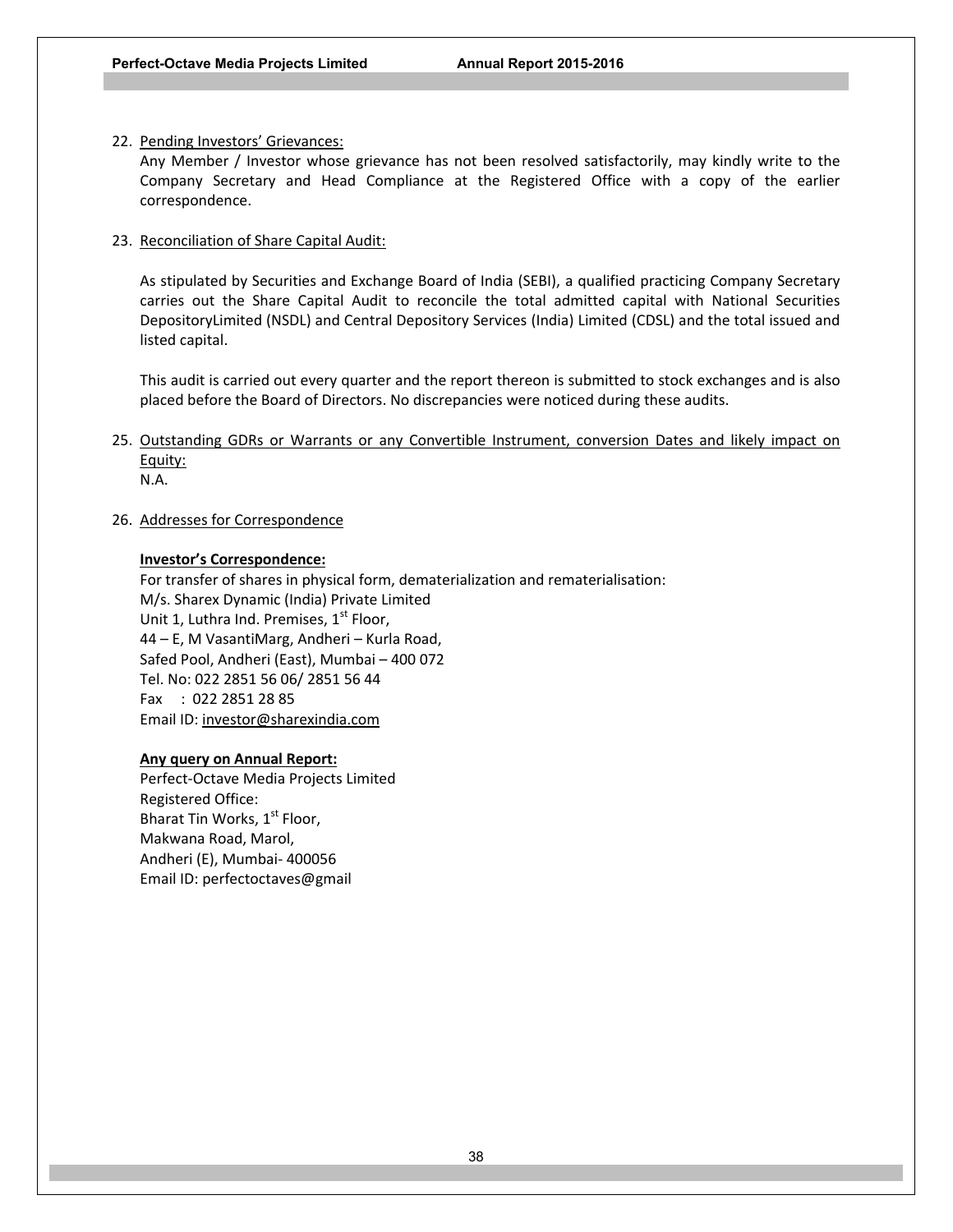## **Declaration Regarding Code of Conduct**

I hereby declare that all the Directors and Senior Management Personnel have confirmed compliance with the Code of Conduct as adopted by the Company.

> Ratish Tagde Managing Director

Mumbai, 12/08/2016

# **M. D. Certification**

## The Board of Directors **Perfect‐Octave Media Projects Limited**

We have reviewed the financial statements and the cash flow statement of **Perfect‐Octave Media Projects**  Limitedfor the year ended 31<sup>st</sup> March, 2016 and that to the best of our knowledge and belief, we state that;

- (a) (i) these statements do not contain any materially untrue statement or omit any material fact or contain statements that may be misleading;
	- (ii) these statements present a true and fair view of the Company's affairs and are in compliance with current accounting standards, applicable laws and regulations.
- (b) there are, to the best of our knowledge and belief, no transactions entered into by the Company during the year which are fraudulent, illegal or in violation of the Company's code of conduct.
- (c) we accept responsibility for establishing and maintaining internal controls for financial reporting. We have evaluated the effectiveness of internal control systems of the Company pertaining to financial reporting and have disclosed to the Auditors and the Audit Committee, deficiencies in the design or operation of such internal controls, if any, of which we are aware and steps taken or proposed to be taken for rectifying these deficiencies.
- (d) we have indicated to the Auditors and the Audit Committee:
	- (i) significant changes, if any, in the internal control over financial reporting during the year.
	- (ii) significant changes, if any, in accounting policies made during the year and that the same have been disclosed in the notes to the financial statements; and
	- (iii) instances of significant fraud of which we have become aware and the involvement therein, if any, of the management or an employee having a significant role in the Company's internal control system over financial reporting.

Yours sincerely,

 Ratish Tagde Managing Director

Mumbai, 12/08/2016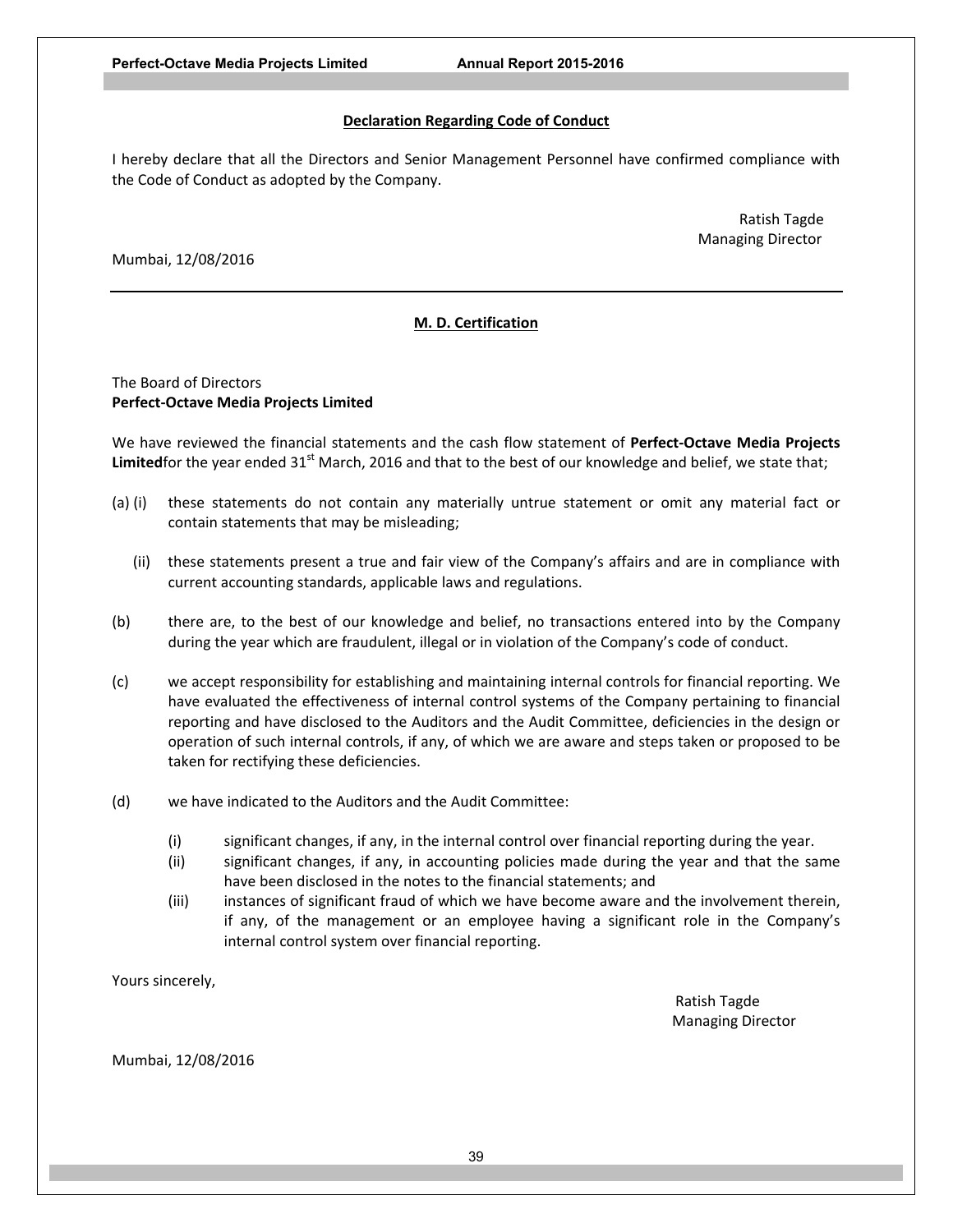## **Practicing Company Secretary's Certificate**

To,

## The Members of**Perfect‐Octave Media Projects Limited**

We have examined the compliance of conditions of corporate governance by**Perfect‐Octave Media Projects**  Limited, ('the Company'), for the year ended on March 31, 2016, as stipulated in clause 49 of the Listing Agreement of the said Company with stock exchanges.

The compliance of conditions of corporate governance is the responsibility of the management. Our examination was limited to procedures and implementation thereof, adopted by the Company for ensuring the compliance of the conditions of the Corporate Governance. It is neither an audit nor an expression of opinion on the financial statements of the Company.

In our opinion and to the best of our information and according to the explanations given to us, we certify that the Company has complied with the conditions of Corporate Governance as stipulated in the above mentioned Listing Agreement.

We further state that such compliance is neither an assurance as to the future viability of the Company nor the efficiency or effectiveness with which the management has conducted the affairs of the Company.

**For KomalDeshmukh& Associates Company Secretaries** 

**KomalDeshmukh‐ Samant Membership No.: 21142 COP: 15791** 

**Place of Signature: Mumbai Date: 12‐08‐2016**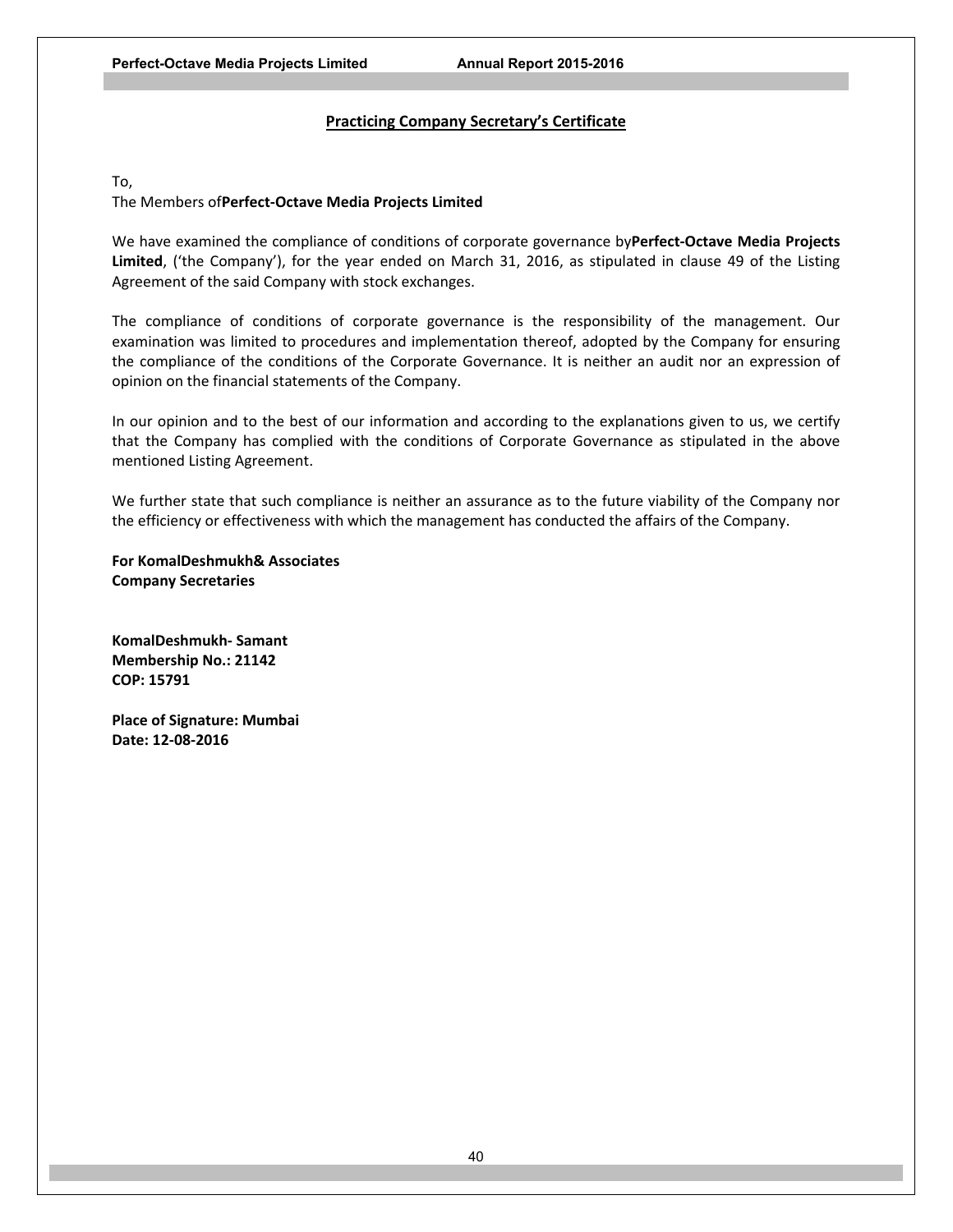#### **Perfect-Octave Media Projects Limited Annual Report 2015-2016**



 **N. K. JALAN & CO.** 2-A,Mayur Apartments, Chartered Accountants. Dadabhai Cross Road No.3, Vile Parle (West), Mumbai - 400 056

Tele: 26210903/26210904.

 Mobile: 9324114104 E-mail: nkjalan@vsnl.com

## **INDEPENDENT AUDITOR'S REPORT TO THE MEMBERS OF PERFECT OCTAVE MEDIA PROJECTS LIMITED**

## Report on the Financial Statements

We have audited the accompanying financial statements of PERFECT OCTAVE MEDIA PROJECTS LIMITED ("the Company"), which comprise the Balance Sheet as at  $31<sup>st</sup>$  March, 2016, the Statement of Profit and Loss, the Cash Flow Statement for the year then ended, and a summary of the significant accounting policies and other explanatory information.

### Management's Responsibility for the Financial Statements

The Company's Board of Directors is responsible for the matters stated in section 134(5) of the Companies Act, 2013 ("the Act") with respect to the preparation of these financial statements that give a true and fair view of the financial position, financial performance and cash flows of the Company in accordance with the accounting principles generally accepted in India, including the Accounting Standards specified under Section 133 of the Act, read with Rule 7 of the Companies (Accounts) Rules, 2014. This responsibility also includes maintenance of adequate accounting records in accordance with the provision of the Act for safeguarding the assets of the Company and for preventing and detecting frauds and other irregularities; selection and application of appropriate accounting policies; making judgments and estimates that are reasonable and prudent; and design, implementation and maintenance of adequate internal financial controls, that were operating effectively for ensuring the accuracy and completeness of the accounting records, relevant to the preparation and presentation of the financial statements that give a true and fair view and are free from material misstatement, whether due to fraud or error.

### Auditors' Responsibility

Our responsibility is to express an opinion on these financial statements based on our audit. We have taken into account the provisions of the Act, the accounting and auditing standards and matters which are required to be included in the audit report under the provisions of the Act and the Rules made there under. We conducted our audit in accordance with the Standards on Auditing specified under section 143(10) of the Act. Those Standards require that we comply with ethical requirements and plan and perform the audit to obtain reasonable assurance about whether the financial statements are free from material mis-statement.

An audit involves performing procedures to obtain audit evidence about the amounts and the disclosures in the financial statements. The procedures selected depend on the auditor's judgment, including the assessment of the risks of material misstatement of the financial statements, whether due to fraud or error. In making those risk assessments, the auditor considers internal financial control relevant to the Company's preparation of the financial statements that give a true and fair view in order to design audit procedures that are appropriate in the circumstances. An audit also includes evaluating the appropriateness of the accounting policies used and the reasonableness of the accounting estimates made by the Company's Directors, as well as evaluating the overall presentation of the financial statements.

We believe that the audit evidence we have obtained is sufficient and appropriate to provide a basis for our audit opinion on the financial statements.

### Opinion

In our opinion and to the best of our information and according to the explanations given to us, the aforesaid financial statements give the information required by the Act in the manner so required and give a true and fair view in conformity with the accounting principles generally accepted in India, of the state of affairs of the Company as at 31 $^{\text{st}}$  March, 2016 and its Loss and its cash flows for the year ended on that date.

Report on other Legal and Regulatory Requirements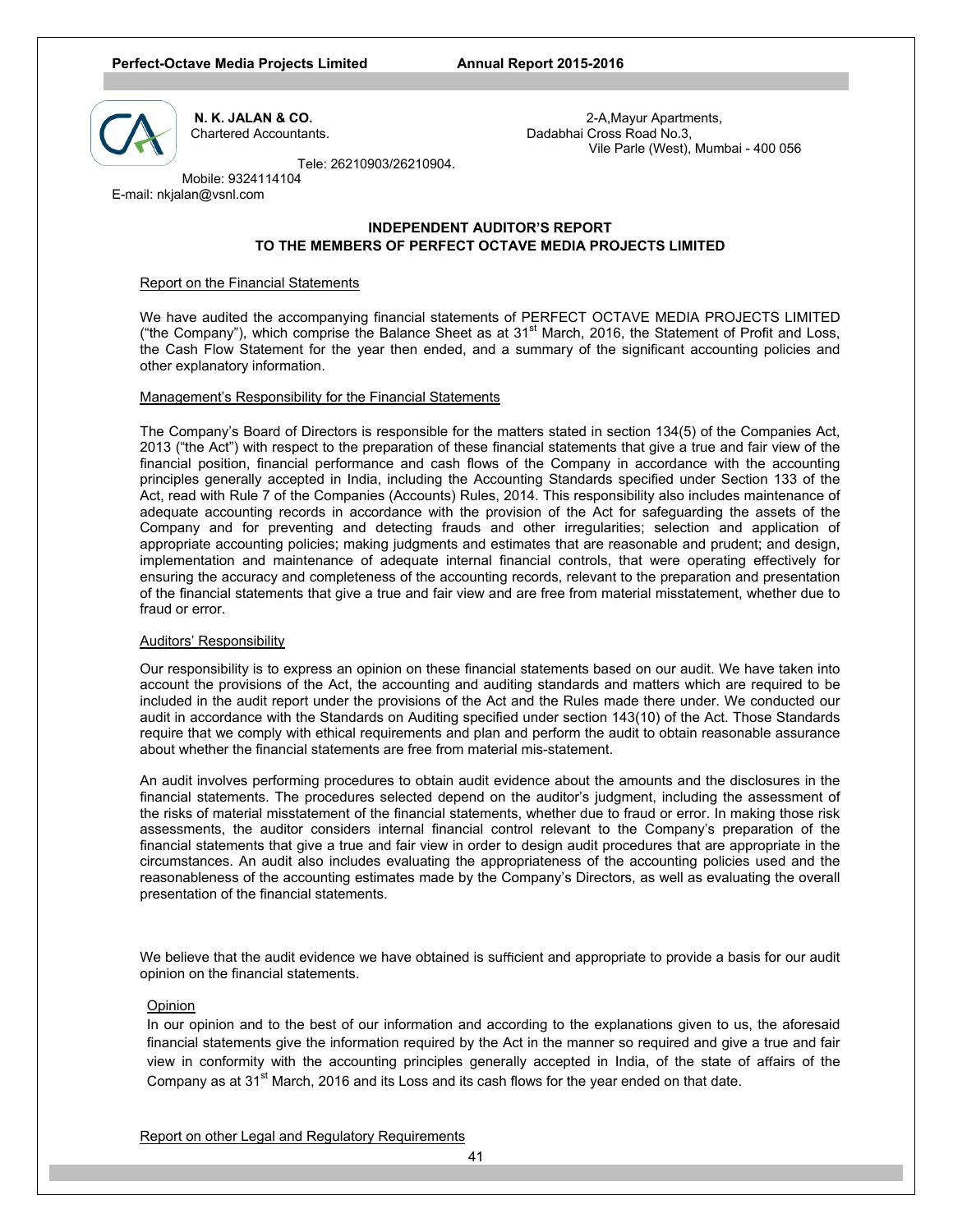- 1. As required by the Companies (Auditor's Report) Order, 2016, ("the Order"), issued by the Central Government of India in terms of sub-section (11) of section 143 of the Companies Act, 2013 and on the basis of such checks of the books and records of the Company as we considered appropriate and according to the information and explanation given to us, we give in the "Annexure 1" a statement on the matters specified in paragraphs 3 & 4 of the Order, to the extent applicable.
- 2. As required by section 143(3) of the Act, we report that:
- a) We have sought and obtained all the information and explanations which to the best of our knowledge and belief were necessary for the purposes of our audit.
- b) In our opinion, proper books of account as required by law have been kept by the Company so far as it appears from our examination of those books.
- c) The Balance Sheet, the Statement of Profit and Loss and the Cash Flow Statement dealt with by this Report are in agreement with the books of account.
- d) In our opinion, the aforesaid financial statements comply with the Accounting Standards specified under Section 133 of the Act, read with Rule 7 of the Companies (Accounts) Rules, 2014.
- e) On the basis of the written representations received from the directors as on 31st March, 2016, taken on record by the Board of Directors, none of the directors is disqualified as on 31st March, 2016, from being appointed as a director in terms of Section 164(2) of the Act.
- f) With respect to the adequacy of the internal financial controls over financial reporting of the Company and the operating effectiveness of such controls, we give our separate Report in "Annexure 2".
- g) With respect to the other matters to be included in the Auditor's Report in accordance with Rule 11 of the Companies (Audit and Auditors) Rules, 2014, in our opinion and to the best of our information and according to the explanations given to us:
	- i. The Company does not have any pending litigations which would impact its financial position.
	- ii. The Company did not have any long-term contracts including derivative contracts for which there were any material foreseeable losses.
	- iii. There were no amounts which were required to be transferred to the Investor Education and Protection Fund by the Company.

**FOR N.K. JALAN & CO. CHARTERED ACCOUNTANTS FIRM NO. 104019W** 

**PLACE: MUMBAI<br>DATED: 30/05/2016** 

**DATED: 30/05/2016 (N.K. JALAN) PROPRIETOR** 

**Membership No.011878**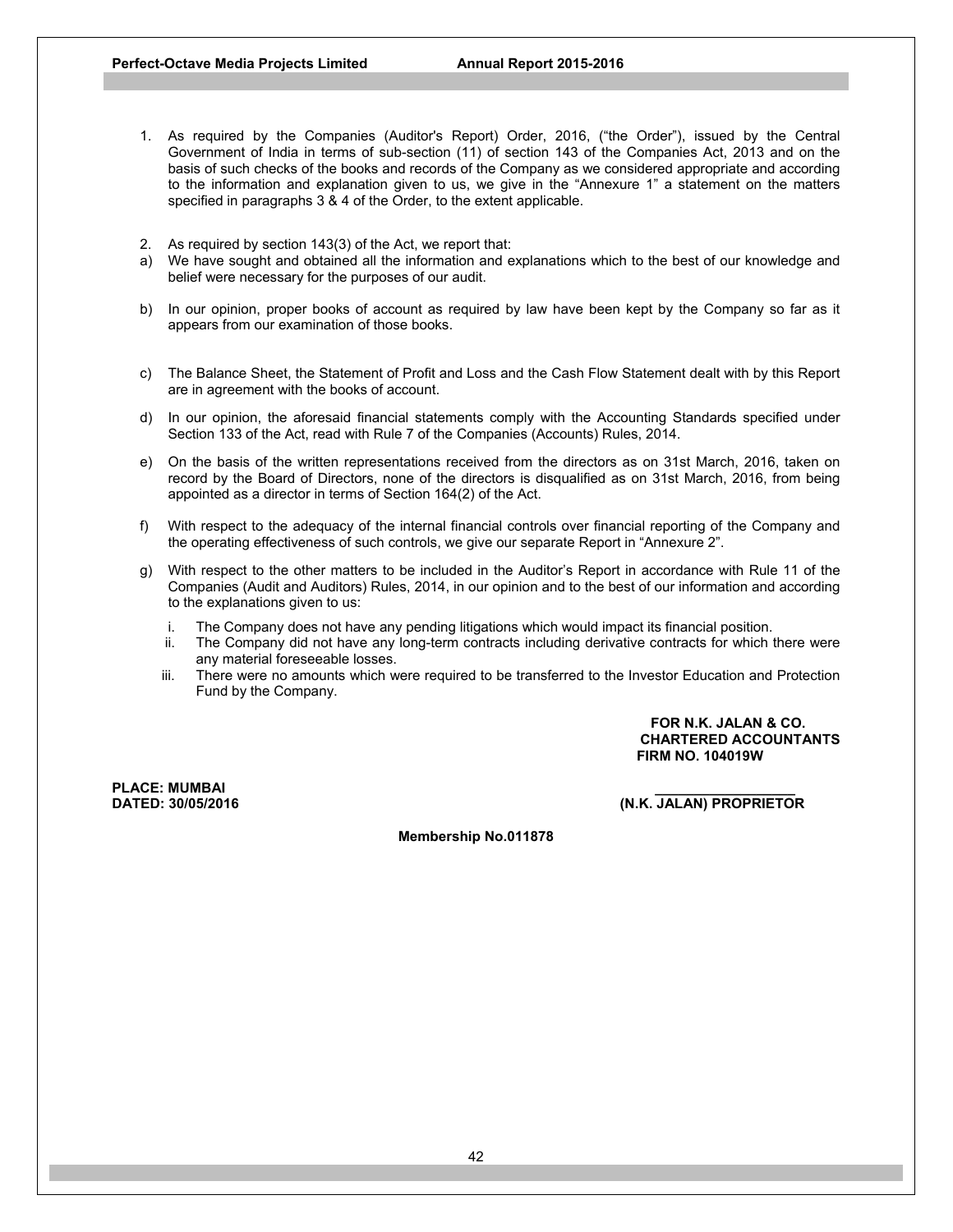## **Annexure 1 to the Independent Auditors' Report**

(Referred to in paragraph 1 under 'Report on Other Legal and Regulatory Requirements' section of our report of even date)

- (i) In respect of its fixed assets:
	- (a) The company has maintained proper records showing full particulars, including quantitative details and situation of the fixed assets.
	- (b) The fixed assets are physically verified by the management according to a phased program design to cover all the items over a period, which in our opinion is reasonable having regard to the size of the company and the nature of its assets. Pursuant to the program, a portion of the fixed assets has been physically verified by the Management during the year and no material discrepancies have been noticed on such verification.
	- (c) The Company does not own any immovable property. Therefore provisions of sub clause (c) of clause (i) of paragraph 3 of the Order are not applicable to the Company.
- (ii) The inventory has been physically verified by management during the year. In our opinion, the frequency of verification is reasonable. As informed, no material discrepancies were noticed on physical verification carried out during the year.
- (iii) As informed, the Company has not granted any loans, secured or unsecured to companies, firms, Limited Liability Partnerships or other parties covered in the register maintained under Section 189 of the Act. Therefore provisions of sub clause (a), (b) and (c) of clause (iii) of paragraph 3 of the Order are not applicable to the Company.
- (iv) As per the information and explanation given to us in respect of loans, investments, guarantees and securities, the Company has complied with the provisions of Section 185 and 186 of the Act.
- (v) In our opinion and according to the information and explanations given to us, the Company has not accepted any deposits from the public within the provisions of Sections 73 to 76 of the Act and the rules framed there under. Therefore, the provisions of clause (v) of paragraph 3 of the Order are not applicable to the Company.
- (vi) As per the information and explanations given to us, in respect of the class of industry in which the Company falls, the maintenance of cost records has not been prescribed by the Central Government under sub-section (1) of section 148 of the Companies Act, 2013. Therefore, the provisions of clause (vi) of paragraph 3 of the Order are not applicable to the Company.
- (vii) In respect of statutory dues:
	- (a) The company is generally regular in depositing with appropriate authority undisputed statutory dues including provident fund, employees' state insurance, income tax, sales tax, service tax, duty of customs, duty of excise, value added tax, cess and any other statutory dues applicable to it with the appropriate authorities. According to the information and explanations given to us, no undisputed amounts payable in respect of above dues were in arrears except TDS of ` 4,36,081/- (excluding interest) and Income Tax of ` 2,42,315/- (excluding interest), as at 31st March, 2016 for a period of more than six months from the date they became payable.
	- (b) According to the information and explanations given to us, there are no dues of sales tax, custom duty, income tax, excise duty or cess, which have not been deposited on account of any dispute.
- (viii) According to the information and explanation given to us, the company has not defaulted in repayment of dues to bank / financial institutions. The Company has not taken loan from government or has no dues to debenture holders.
- (ix) The Company has neither raised money by way of public issue offer nor has obtained any term loans. Therefore, the provisions of clause (ix) of paragraph 3 of the Order are not applicable to the Company.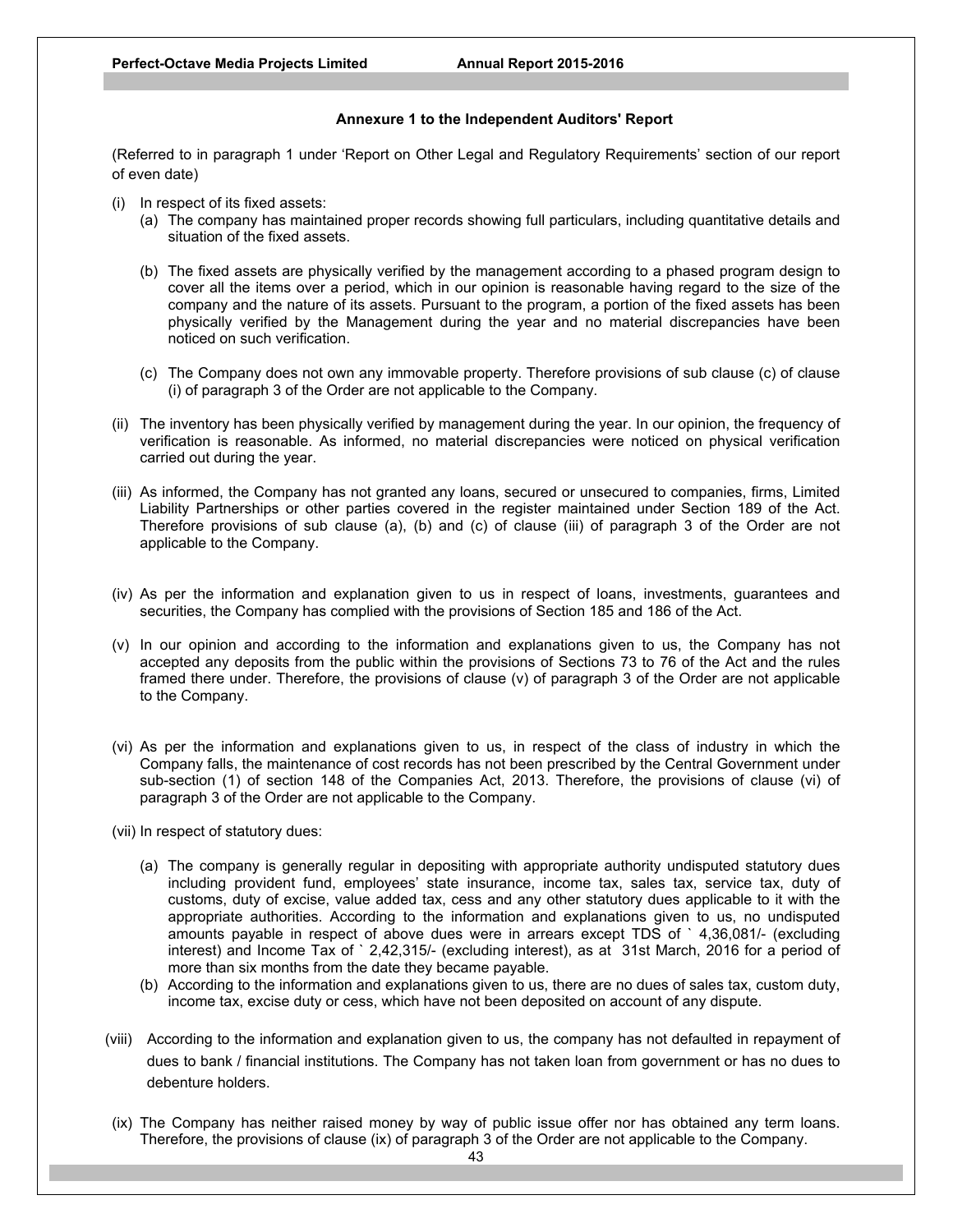- (x) During the course of our examination of the books and records of the Company, carried out in accordance with the generally accepted auditing practices in India, and according to the information and explanations given to us, we have neither come across any instance of fraud by the Company or any fraud on the Company by its officers or employees, noticed or reported during the year, nor have we been informed of any such instance by the management.
- (xi) As per the information and explanations given to us, managerial remuneration has been paid / provided in accordance with the requisite approvals mandated by the provisions of Section 197 read with Schedule V to the Act.
- (xii) In our opinion, the Company is not a Nidhi Company. Therefore, the provisions of clause (xii) of paragraph 3 of the Order are not applicable to the Company.
- (xiii) As per the information and explanation given to us, all transactions entered into by the Company with the related parties are in compliance with Sections 177 and 188 of Act, where applicable and the details have been disclosed in the Financial Statements etc., as required by the applicable accounting standards.
- (xiv) The Company has not made any preferential allotment or private placement of shares or fully or partly convertible debentures during the year under review. Therefore, the provisions of clause (xiv) of paragraph 3 of the Order are not applicable to the Company
- (xv) The Company has not entered into any non-cash transactions with directors or persons connected with him. Therefore, the provisions of clause (xv) of paragraph 3 of the Order are not applicable to the Company.
- (xvi) As per the information and explanation given to us the Company is not required to be registered under Section 45-IA of the Reserve Bank of India Act, 1934.

 FOR N.K. JALAN & CO. CHARTERED ACCOUNTANTS FIRM NO. 104019W

PLACE: MUMBAI DATED: 30/05/2016 (N.K. JALAN) PROPRIETOR

Membership No.011878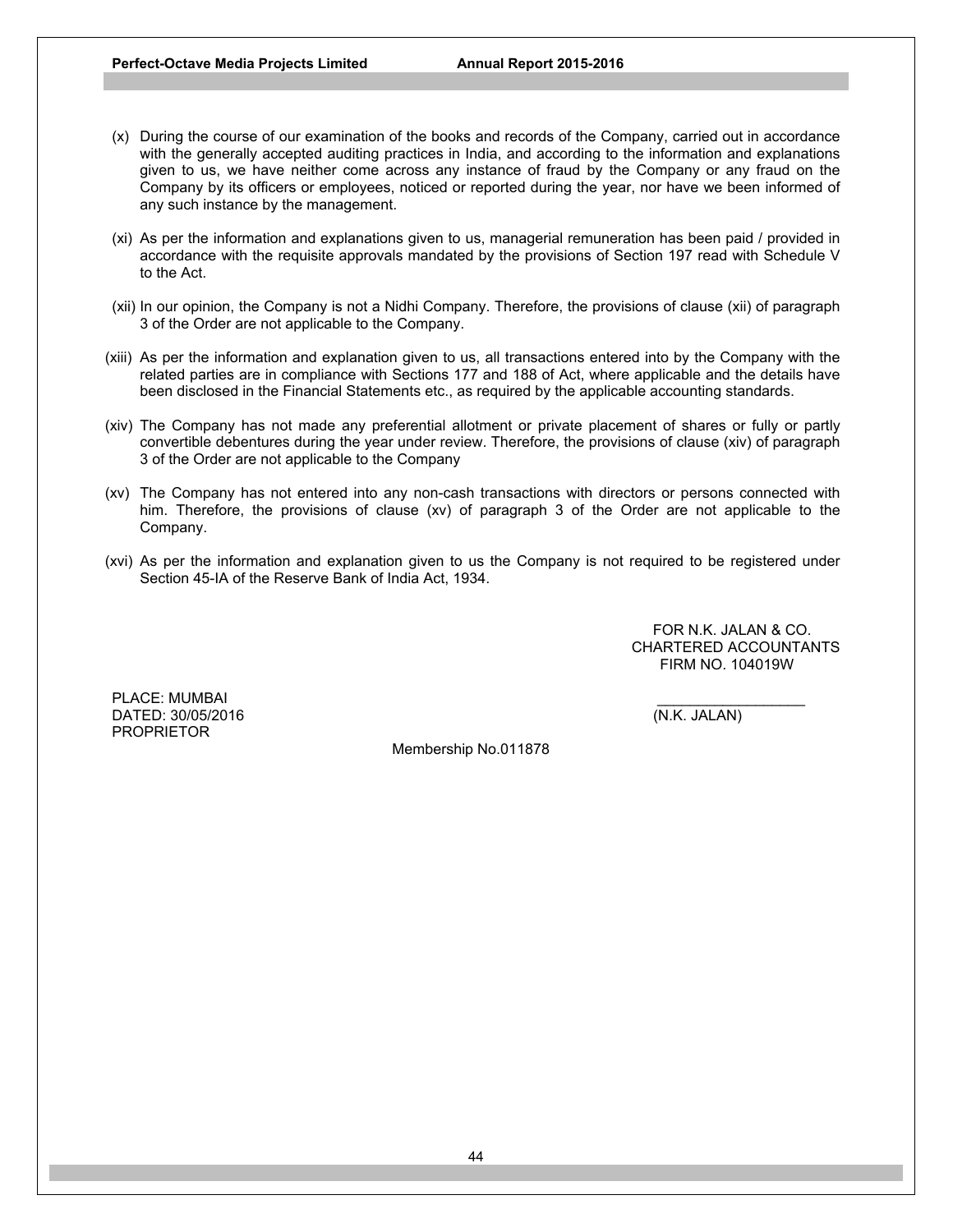## **Annexure 2 to the Independent Auditors' Report**

(Referred to in paragraph 2 under 'Report on Other Legal and Regulatory Requirements' section of our report of even date)

Report on the Internal Financial Controls under Clause (i) of Sub‐section 3 of Section 143 of the Companies Act, 2013 ("the Act")

We have audited the internal financial controls over financial reporting of PERFECT OCTAVE MEDIA PROJECTS LIMITED("the Company") as of 31<sup>st</sup> March, 2016 in conjunction with our audit of the financial statements of the Company for the year ended on that date.

## Management's Responsibility for Internal Financial Controls

The Company's management is responsible for establishing and maintaining internal financial controls based on the internal control over financial reporting criteria established by the Company considering the essential components of internal control stated in the Guidance Note on Audit of Internal Financial Controls over Financial Reporting issued by the Institute of Chartered Accountants of India ("ICAI"). These responsibilities include the design, implementation and maintenance of adequate internal financial controls that were operating effectively for ensuring the orderly and efficient conduct of its business, including adherence to company's policies, the safeguarding of its assets, the prevention and detection of frauds and errors, the accuracy and completeness of the accounting records, and the timely preparation of reliable financial information, as required under the Companies Act, 2013.

## Auditors' Responsibility

Our responsibility is to express an opinion on the Company's internal financial controls over financial reporting based on our audit. We conducted our audit in accordance with the Guidance Note on Audit of Internal Financial Controls Over Financial Reporting (the "Guidance Note") and the Standards on Auditing specified under section 143(10) of the Act to the extent applicable to an audit of internal financial controls, both issued by the ICAI. Those Standards and the Guidance Note require that we comply with ethical requirements and plan and perform the audit to obtain reasonable assurance about whether adequate internal financial controls over financial reporting was established and maintained and if such controls operated effectively in all material respects.

Our audit involves performing procedures to obtain audit evidence about the adequacy of the internal financial controls system over financial reporting and their operating effectiveness. Our audit of internal financial controls over financial reporting included obtaining an understanding of internal financial controls over financial reporting, assessing the risk that a material weakness exists, and testing and evaluating the design and operating effectiveness of internal control based on the assessed risk. The procedures selected depend on the auditor's judgement, including the assessment of the risks of material misstatement of the financial statements, whether due to fraud or error.

We believe that the audit evidence we have obtained is sufficient and appropriate to provide a basis for our audit opinion on the Company's internal financial controls system over financial reporting.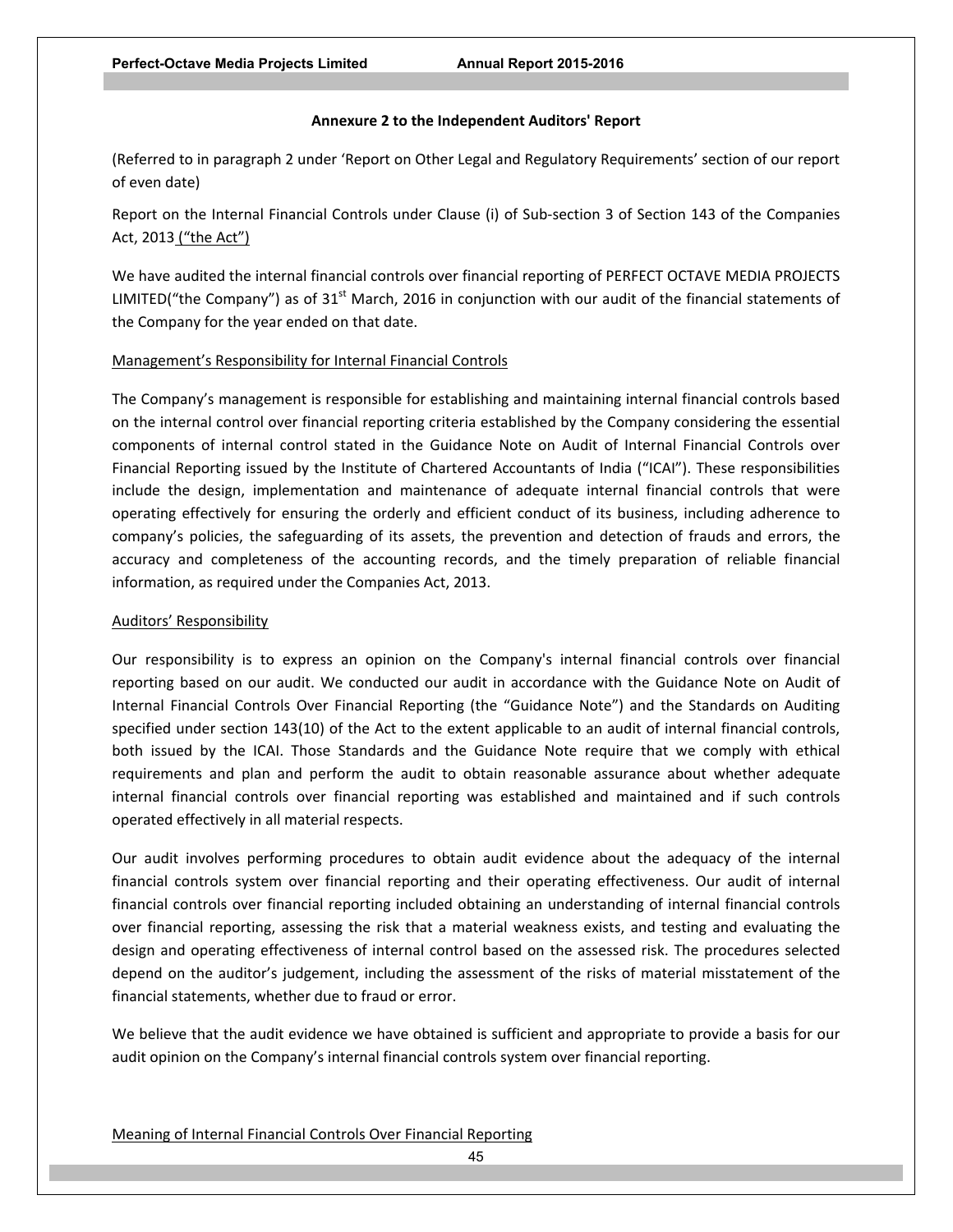A company's internal financial control over financial reporting is a process designed to provide reasonable assurance regarding the reliability of financial reporting and the preparation of financial statements for external purposes in accordance with generally accepted accounting principles. A company's internal financial control over financial reporting includes those policies and procedures that (1) pertain to the maintenance of records that, in reasonable detail, accurately and fairly reflect the transactions and dispositions of the assets of the company; (2) provide reasonable assurance that transactions are recorded as necessary to permit preparation of financial statements in accordance with generally accepted accounting principles, and that receipts and expenditures of the company are being made only in accordance with authorisations of management and directors of the company; and (3) provide reasonable assurance regarding prevention or timely detection of unauthorised acquisition, use, or disposition of the company's assets that could have a material effect on the financial statements.

# Inherent Limitations of Internal Financial Controls Over Financial Reporting

Because of the inherent limitations of internal financial controls over financial reporting, including the possibility of collusion or improper management override of controls, material misstatements due to error or fraud may occur and not be detected. Also, projections of any evaluation of the internal financial controls over financial reporting to future periods are subject to the risk that the internal financial control over financial reporting may become inadequate because of changes in conditions, or that the degree of compliance with the policies or procedures may deteriorate.

## **Opinion**

In our opinion, the Company has, in all material respects, an adequate internal financial controls system over financial reporting and such internal financial controls over financial reporting were operating effectively as at  $31<sup>st</sup>$  March, 2016, based on the internal control over financial reporting criteria established by the Company considering the essential components of internal control stated in the Guidance Note on Audit of Internal Financial Controls Over Financial Reporting issued by the ICAI.

> FOR N.K. JALAN & CO. CHARTERED ACCOUNTANTS FIRM NO. 104019W

PLACE: MUMBAI

DATED: 30/05/2016 (N.K. JALAN) PROPRIETOR

Membership No.011878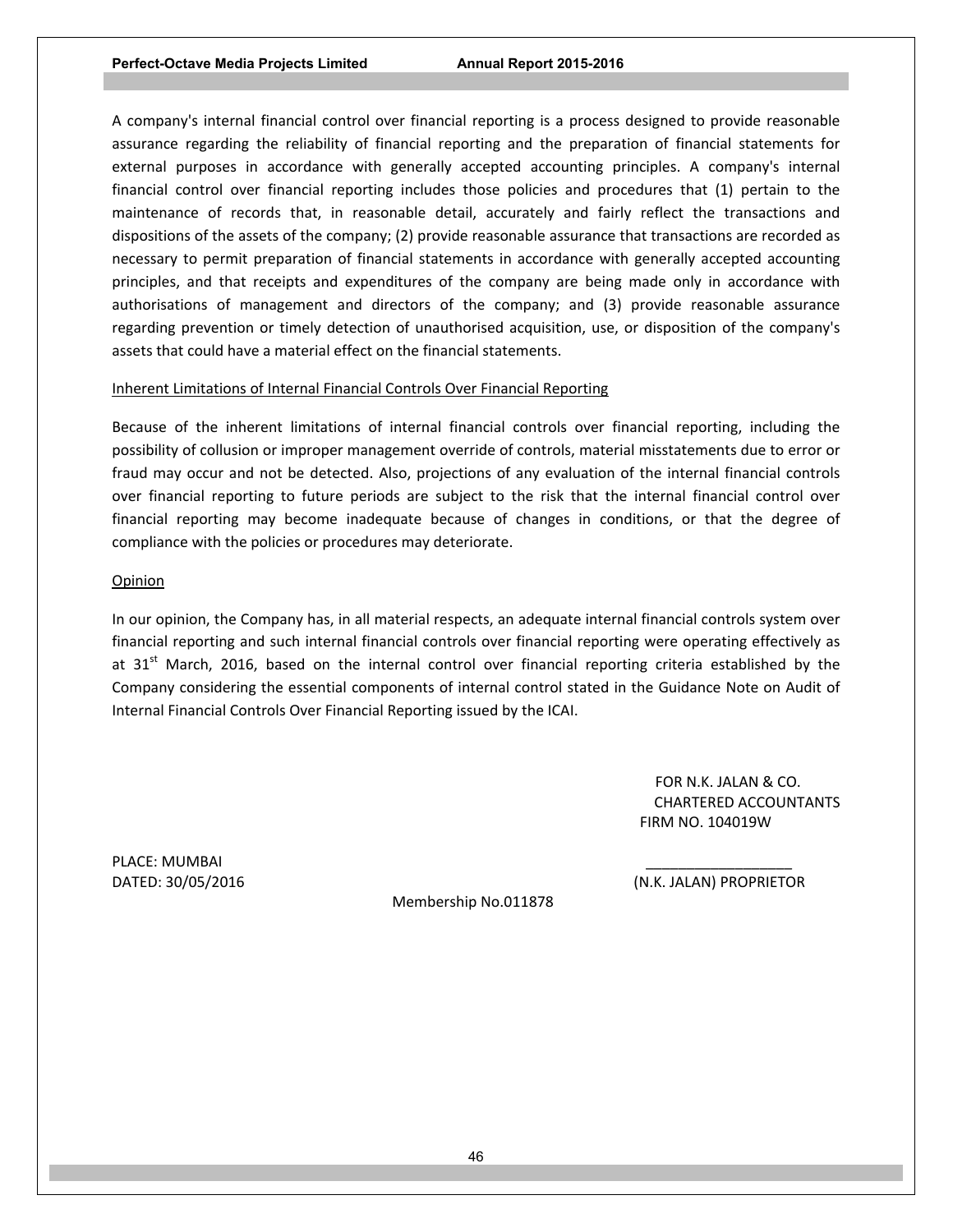| PERFECT - OCTAVE MEDIA PROJECTS LTD. |                                                         |                    |                                                      |                                  |  |
|--------------------------------------|---------------------------------------------------------|--------------------|------------------------------------------------------|----------------------------------|--|
| Balance Sheet as at 31st March, 2016 |                                                         |                    |                                                      |                                  |  |
|                                      | <b>Particulars</b>                                      | <b>Note</b><br>No. | As at 31st<br><b>March, 2016</b>                     | As at 31st<br><b>March, 2015</b> |  |
|                                      |                                                         |                    | Rs.                                                  | Rs.                              |  |
| A                                    | <b>EQUITY AND LIABILITIES</b>                           |                    |                                                      |                                  |  |
| 1                                    | <b>Shareholders' funds</b>                              |                    |                                                      |                                  |  |
|                                      | (a) Share capital                                       | 2                  | 347,001,000                                          | 347,001,000                      |  |
|                                      | (b) Reserves and surplus                                | 3                  | (197, 822, 315)                                      | (132, 853, 070)                  |  |
| $\overline{2}$                       | <b>Share Application Money Pending Allotment</b>        | 4                  |                                                      |                                  |  |
| $\overline{\mathbf{3}}$              | <b>Non-current liabilities</b>                          |                    |                                                      |                                  |  |
|                                      | (a) Deffered tax Liability                              | 5                  |                                                      |                                  |  |
| 4                                    | <b>Current liabilities</b>                              |                    |                                                      |                                  |  |
|                                      | (a) Trade payables                                      | 6                  | 6,009,695                                            | 11,009,695                       |  |
|                                      | (b) Other current liabilities                           | $\overline{7}$     | 29,713,261                                           | 12,499,979                       |  |
|                                      | (c) Short term provisions                               | 8                  | 3,649,709                                            | 1,033,002                        |  |
|                                      | (d) Short term borrowings                               | 9                  | 18,360,931                                           | 18,588,976                       |  |
|                                      |                                                         |                    |                                                      |                                  |  |
|                                      |                                                         |                    | 206,912,281                                          | 257,279,582                      |  |
| B                                    | <b>ASSETS</b>                                           |                    |                                                      |                                  |  |
| 1                                    | <b>Non-current assets</b>                               |                    |                                                      |                                  |  |
|                                      | (a) Fixed assets                                        |                    |                                                      |                                  |  |
|                                      | (i) Tangible assets                                     | 10                 | 6,640,575                                            | 8,193,030                        |  |
|                                      | (ii) Intangible assets                                  | 11                 | 127,993,272                                          | 159,413,977                      |  |
|                                      | (iii) Capital work in progress                          |                    |                                                      |                                  |  |
|                                      | (b) Non-current investments                             | 12                 | 422,525                                              | 11,956,625                       |  |
|                                      | (c) Other Non Current Assets                            |                    |                                                      |                                  |  |
| $\overline{2}$                       | <b>Current assets</b>                                   |                    |                                                      |                                  |  |
|                                      | (a) Inventories                                         | 13                 | 7,427,278                                            | 7,427,278                        |  |
|                                      | (b) Trade receivables                                   | 14                 | 1,729,533                                            | 3,433,733                        |  |
|                                      | (c) Cash and cash equivalents                           | 15                 | 346,399                                              | 355,426                          |  |
|                                      | (d) Short-term loans and advances                       | 16                 | 62,352,698                                           | 66,499,513                       |  |
|                                      | Notes To Balance Sheet and Statement Of Profit and Loss | 1 to               |                                                      |                                  |  |
|                                      |                                                         | 28                 |                                                      |                                  |  |
|                                      | As per our report Of Even Date                          |                    | 206,912,281<br>PERFECT-OCTAVE MEDIA PROJECTS LIMITED | 257,279,582                      |  |

**For N. K. JALAN & CO.**  Firm RegNo : 104019 W Chartered Accountants

**sd/- sd/- sd/- CA N K JALAN Mahesh Tagde Vivek Salian PROPRIETOR CA N K JALAN** Mahesh Tagde Vivek Salian **PROPRIETOR** PROPRIETOR Mem. No. 11878 Place: Mumbai Date: May 30, 2016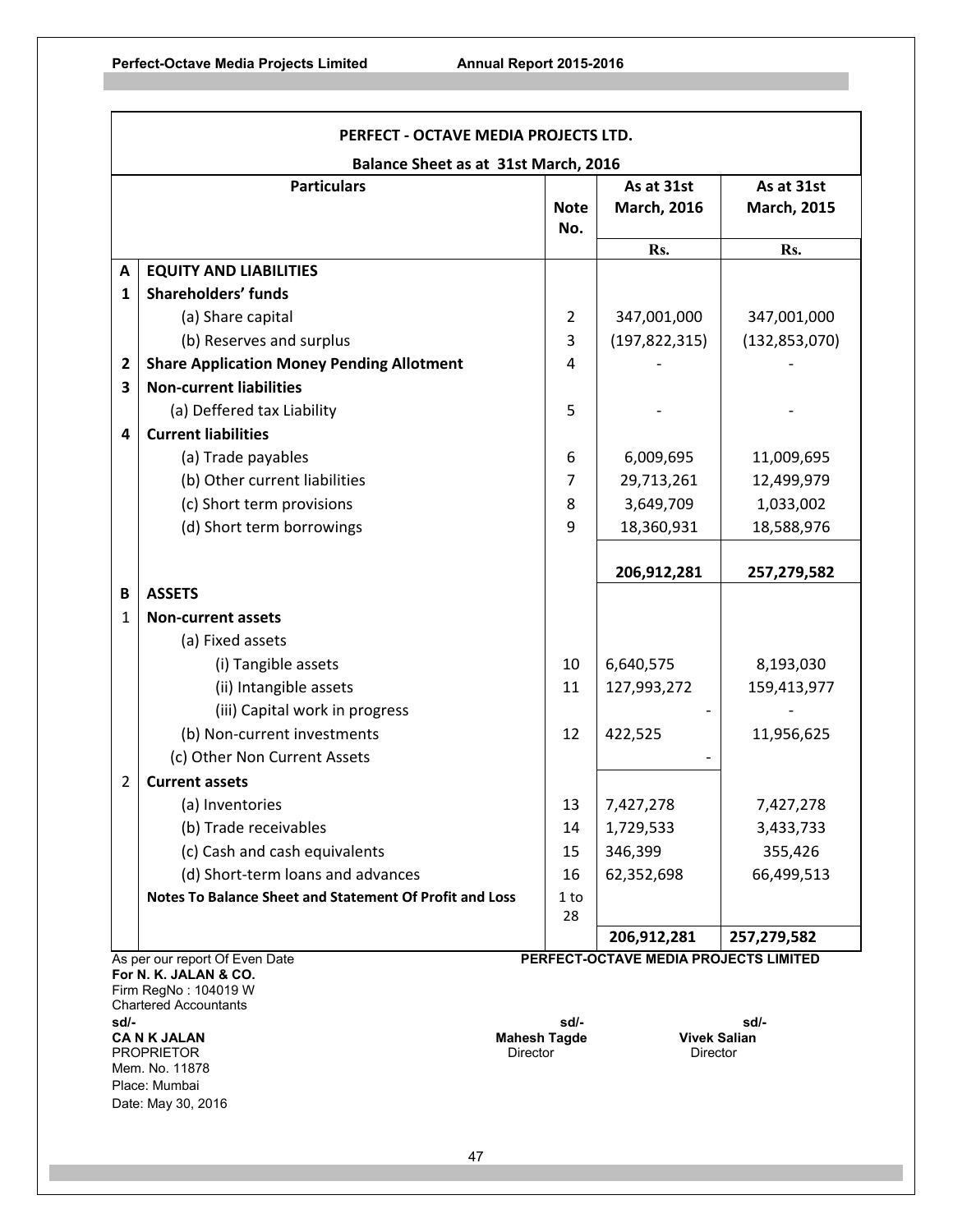- IT

| PERFECT - OCTAVE MEDIA PROJECTS LTD.                           |                                                          |             |                    |                    |
|----------------------------------------------------------------|----------------------------------------------------------|-------------|--------------------|--------------------|
| Statement of Profit & Loss for the year ended 31st March, 2016 |                                                          |             |                    |                    |
|                                                                | <b>Particulars</b>                                       | <b>Note</b> | For the year ended | For the year ended |
|                                                                |                                                          | No.         | 31st March, 2016   | 31st March, 2015   |
|                                                                |                                                          |             | Rs.                | Rs.                |
| А                                                              | <b>CONTINUING OPERATIONS</b>                             |             |                    |                    |
| 1                                                              | Revenue from operations (Gross)                          | 17          | 990,000            | 33,360,680         |
|                                                                | Less: Excise Duty                                        |             |                    |                    |
|                                                                | Revenue from operations (Net)                            |             | 990,000            | 33,360,680         |
| 2                                                              | Other income                                             | 18          | 61,454             | 372,680            |
| 3                                                              | Total revenue (1+2)                                      |             | 1,051,454          | 33,733,360         |
| 4                                                              | <b>Expenses</b>                                          |             |                    |                    |
|                                                                | (a) Purchases of stock-in-trade                          | 19          | 718,000            | 28,797,720         |
|                                                                | (b) Changes in inventories of finished goods, work-in-   | 20          |                    |                    |
|                                                                | progress and stock-in-trade                              |             |                    |                    |
|                                                                | (c) Employee benefits expense                            | 21          | 7,643,201          | 7,029,702          |
|                                                                | (d) Financial expenses                                   | 22          | 2,597,040          | 1,947,740          |
|                                                                | (d) Depreciation and amortisation expense                | 10          | 34,188,859         | 34,459,716         |
|                                                                | (e) Other expenses                                       | 23          | 20,263,114         | 20,188,016         |
|                                                                | <b>Total expenses</b>                                    |             | 65,410,214         | 92,422,894         |
| 5                                                              | Profit / (Loss) before exceptional items and tax (3 - 4) |             | (64, 358, 760)     | (58,689,534)       |
| 6                                                              | <b>Exceptional Items</b>                                 | 24          |                    | 16,312,500         |
| $\overline{\mathbf{z}}$                                        | Profit before tax (5-6)                                  |             | (64, 358, 760)     | (75,002,034)       |
| 8                                                              | Tax expense:                                             |             |                    |                    |
|                                                                | (a) Current tax expense                                  |             |                    |                    |
|                                                                | (b) Tax Adjustment relating to prior years               |             |                    |                    |
|                                                                | (c) Deferred tax                                         |             |                    |                    |
| 9                                                              | Profit / (Loss) from continuing operations               |             | (64, 358, 760)     | (75,002,034)       |
|                                                                | Note to Balance Sheet & Statement of Profit & Loss       | 1 to        |                    |                    |
| 10                                                             | Earnings per share (ofRs.10/- each):                     | 28<br>25    |                    |                    |
|                                                                | (a) Basic                                                |             |                    |                    |
|                                                                | (i) Continuing operations                                |             | (1.85)             | (2.16)             |
|                                                                | (ii) Total operations                                    |             | (1.85)             | (2.16)             |
|                                                                | (b) Diluted                                              |             |                    |                    |
|                                                                | (i) Continuing operations                                |             | (1.85)             | (2.16)             |
|                                                                | (ii) Total operations                                    |             | (1.85)             | (2.16)             |

**For N. K. JALAN & CO.**  Firm RegNo : 104019 W Chartered Accountants<br>sd/**sd/- sd/- sd/- CA N K JALAN Mahesh Tagde Vivek Salian**  PROPRIETOR Mem. No. 11878 Place: Mumbai Date: May 30, 2016

# As per our report Of Even Date **PERFECT-OCTAVE MEDIA PROJECTS LIMITED**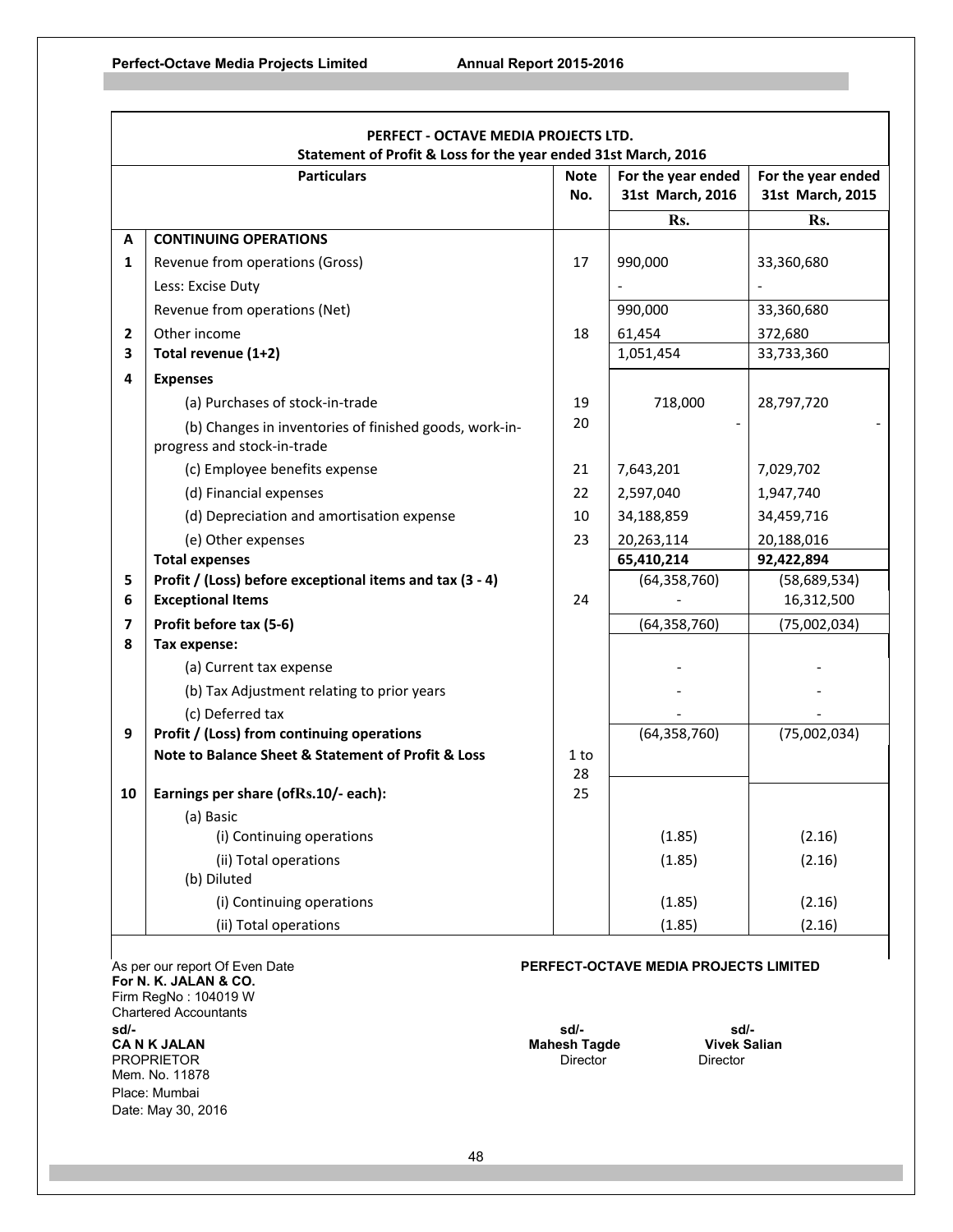## **PERFECT - OCTAVE MEDIA PROJECTS LTD. NOTES ON ACCOUNTS FOR THE YEAR ENDED 31ST MARCH 2016**

## **Note 2 Share capital**

| <b>Particulars</b>               | As at 31st March, 2016 |             | As at 31st March, 2015 |             |
|----------------------------------|------------------------|-------------|------------------------|-------------|
|                                  | No.                    | Rs.         | No.                    | Rs.         |
| (a) Authorised                   |                        |             |                        |             |
| Equity shares of Rs. 10 each     | 35,600,000             | 356.000.000 | 35.600.000             | 356.000.000 |
| (b) Issued                       |                        |             |                        |             |
| Equity shares of 10 each         | 34,700,100             | 347,001,000 | 34,700,100             | 347,001,000 |
| (c) Subscribed and fully paid up |                        |             |                        |             |
| Equity shares of 10 each         |                        |             | 34,700,100             |             |
|                                  | 34,700,100             | 347,001,000 |                        | 347,001,000 |
| <b>Total</b>                     |                        |             | 34,700,100             | 347,001,000 |
|                                  | 34,700,100             | 347,001,000 |                        |             |

Details of shares held by each shareholder holding more than 5% shares:

| Class of shares / Name of shareholder | As at 31st March, 2016   |                                            | As at 31st March, 2015      |                                            |
|---------------------------------------|--------------------------|--------------------------------------------|-----------------------------|--------------------------------------------|
|                                       | Number of<br>shares held | % holding<br>in that<br>class of<br>shares | Number of<br>shares<br>held | % holding<br>in that<br>class of<br>shares |
| Ratish Tagde                          | 6,087,758                | 17.54                                      | 6,155,458                   | 17.74                                      |
| Raga Café Pvt. Ltd.                   | 2,415,764                | 6.96                                       | 2,415,764                   | 6.96                                       |
| RajniSharadchandra Tagde              | 2.300.400                | 6.63                                       | 2.300.400                   | 6.63                                       |
| Surmani Content Developers Pvt. Ltd   | 367.589                  | 1.06                                       | 2.508.700                   | 7.23                                       |
| Aspire Emerging Fund                  | 2.890.000                | 8.33                                       | 2.890.000                   | 8.33                                       |
| Rutmarg Commercials Pvt. Ltd.         | 5.244.444                | 15.11                                      | 3.333.333                   | 9.61                                       |

The company has only one class of shares referred to as equity shares having a par value of Rs. 10/- each and holder of equity shares is entitled to one vote per share.

## **Note 3 Reserves and surplus**

| <b>Particulars</b>                                      |       | As at 31st March,<br>2016 | As at 31st March,<br>2015 |
|---------------------------------------------------------|-------|---------------------------|---------------------------|
|                                                         |       |                           | $\cdot$                   |
| (a) Share Premium Account                               |       |                           |                           |
| Opening balance                                         |       | 18,873,000                | 12,000,000                |
| Add: Amount received                                    |       |                           | 6,873,000                 |
| Closing balance                                         |       | 18,873,000                | 18,873,000                |
| (b) Surplus / (Deficit) in Statement of Profit and Loss |       |                           |                           |
| Opening balance                                         |       | (151, 726, 070)           | (76, 767, 110)            |
| Add: Profit / (Loss) for the year                       |       | (64, 358, 760)            | (75,002,034)              |
| Add/(Less): Tax Adjustment relating to earlier years    |       | (610.485)                 | 43.074                    |
| Closing balance                                         |       | (216,695,315)             | (151,726,070)             |
|                                                         | Total | (197,822,315)             | (132,853,070)             |

## **Note 4 Share Application Money Pending Allotment**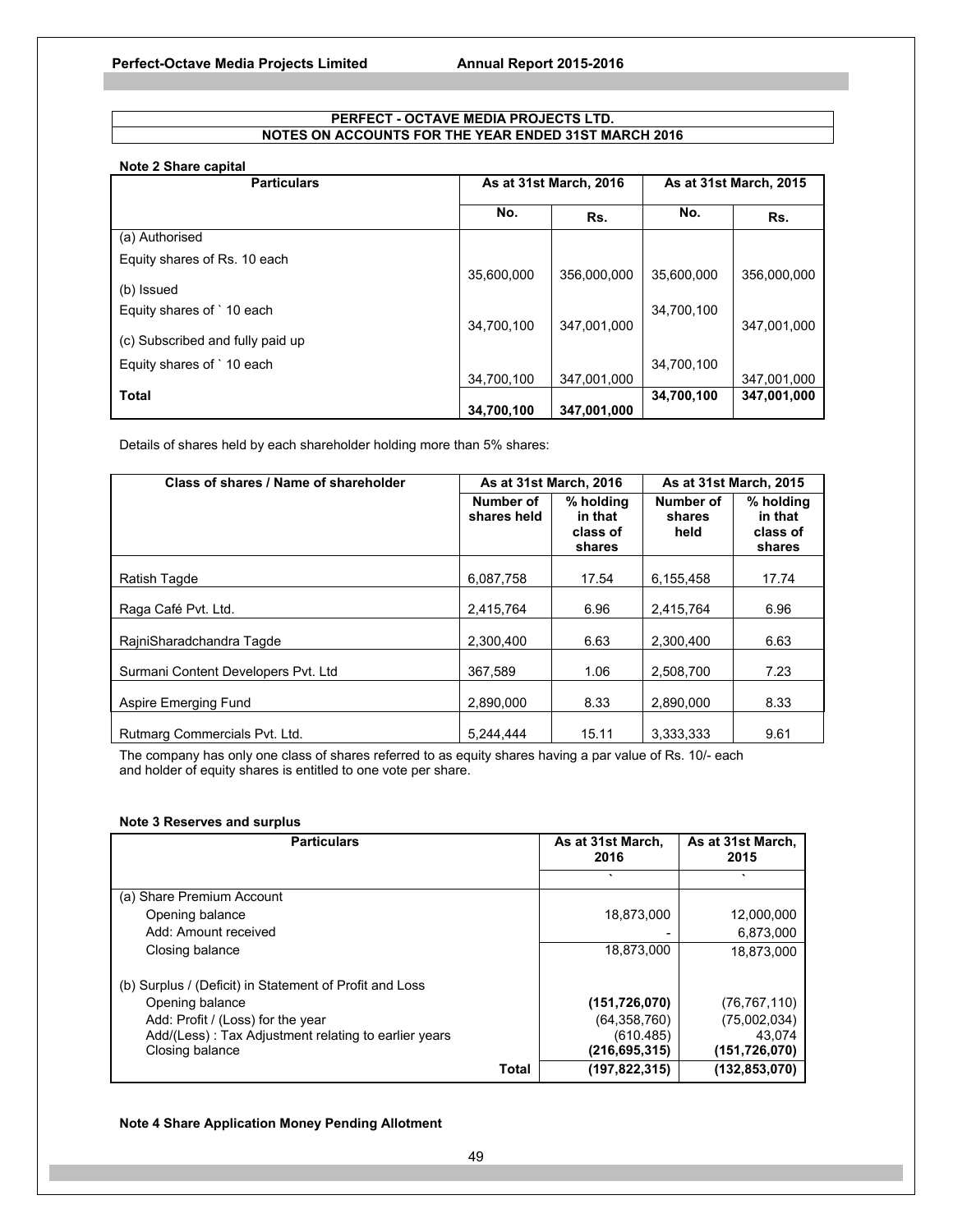| <b>Particulars</b>                        | As at 31st March,<br>2016 | As at 31st<br><b>March, 2015</b> |  |
|-------------------------------------------|---------------------------|----------------------------------|--|
|                                           |                           |                                  |  |
| Share Application Money Pending Allotment | ۰                         |                                  |  |
| <b>Total</b>                              | -                         | -                                |  |

## **Note 5 Deferred Tax Assets ( net )**

|                                                 | As at 31st<br><b>March, 2016</b> | As at 31st<br><b>March, 2015</b> |
|-------------------------------------------------|----------------------------------|----------------------------------|
|                                                 |                                  |                                  |
| <b>Opening Balance</b>                          |                                  |                                  |
| (A) Deferred Tax Liability                      |                                  |                                  |
| (a) WDV As Per Companies Act                    | 134,633,847                      | 167,607,007                      |
| (b) WDV As Per Income Tax Act                   | 96.078.827                       | 127, 192, 203                    |
| <b>Difference</b>                               | 38.555.020                       | 40.414.804                       |
| Deferred Tax Liability @ 30.9%                  | 11.913.501                       | 12.488.174                       |
| (B). Deferred Tax Assets (Carried Forward Loss) | 223.596.553                      | 163,159,932                      |
| Deferred Tax Asset @ 30.9%                      | 69,091,335                       | 50,416,419                       |
| Net Deferred Tax (Liability)/Assets             | 57,177,834                       | 37,928,245                       |
| Recognized in Balance sheet                     |                                  |                                  |
| Recognized in Profit & Loss                     |                                  |                                  |

The net deferred tax asset is on carry forward losses, the company did not recognize the same because there is no virtual certainty that sufficient taxable income will be available

## **Note 6 Trade payables**

| <b>Particulars</b> |       | As at 31st<br><b>March, 2016</b> | As at 31st<br><b>March, 2015</b> |  |
|--------------------|-------|----------------------------------|----------------------------------|--|
|                    |       | Rs.                              | Rs.                              |  |
| Acceptances        |       | 6.009.695                        | 11.009.695                       |  |
|                    | Total | 6,009,695                        | 11,009,695                       |  |

Balance of Creditors are subject to confirmation and/or Reconciliation/consequential adjustments if any.

## **Note 7 Other current liabilities**

| <b>Particulars</b>           | As at 31 <sup>st</sup><br><b>March, 2016</b> | As at 31st<br><b>March, 2015</b> |  |
|------------------------------|----------------------------------------------|----------------------------------|--|
|                              | Rs.                                          | Rs.                              |  |
| (i) Liability for expenses   | 14,665,442                                   | 3,863,027                        |  |
| (ii) Duties & Taxes          | 2,092,803                                    | 807,592                          |  |
| (iii) Advance from customers | 12,955,016                                   | 7,829,360                        |  |
| Total                        | 29,713,261                                   | 12,499,979                       |  |

There is no contingent liability outstanding as on the the year ended 31st march 2016.

## **Note 8 Short term provision**

| <b>Particulars</b>                     | As at 31st March, 2016 | As at 31st March,<br>2015 |
|----------------------------------------|------------------------|---------------------------|
|                                        | Rs.                    | Rs.                       |
| Provision for Professional Tax         |                        | 4.725                     |
| <b>Provision for Expenses</b>          |                        | 39.875                    |
| <b>Provision for Employees Benefit</b> | 27,50,328              | 671,930                   |
| Provision for Audit Fees - GML         | 22.471                 | 22.472                    |
| Provision for Tax                      | 876.910                | 294.000                   |
| Total                                  | 3,649,709              | 1,033,002                 |

## **Note 9 Short-term borrowings**

| <b>Particulars</b> | <b>As at 31st March, 2016</b> | As at 31st March, |
|--------------------|-------------------------------|-------------------|
|                    |                               | 2015              |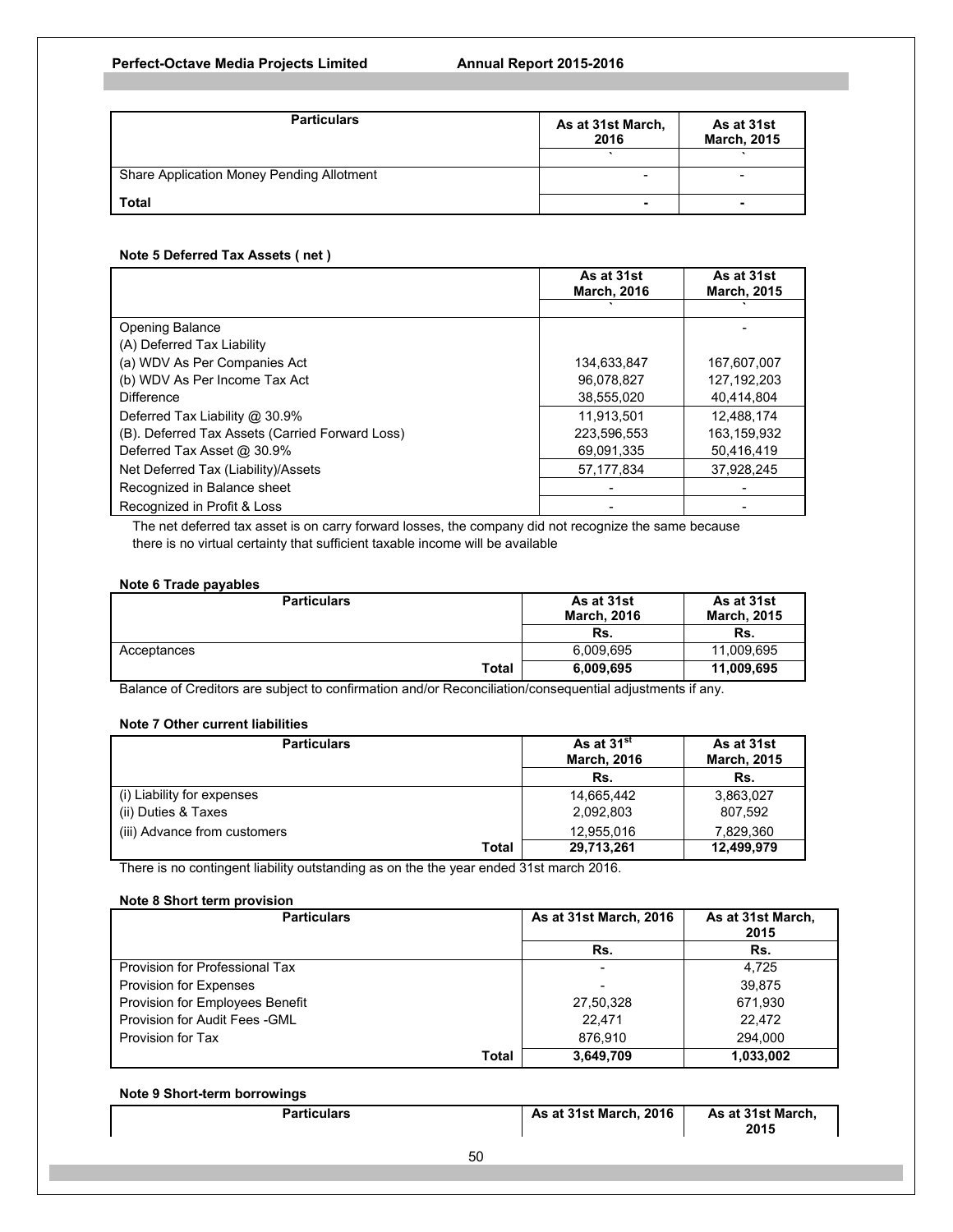|                          | Rs.        | Rs.        |
|--------------------------|------------|------------|
| Secured Loan             |            |            |
| (a) From Banks (Bank OD) | 17,772,331 | 18,238,976 |
| Unsecured Loan           |            |            |
| (a) From Director        | 363,600    | 350,000    |
| (b) From Others          | 225,000    | -          |
| Total                    | 18,360,931 | 18,588,976 |

## **Secured loan from bank is raised against security of the assets which are as follows**

1) Property of Director Mr. Ratish Tagde located at Flat No. 72, Building No 6, A wing, Kalpataru Estate is mortgaged against CC limit of 1.69 Cr.

2) All Debtors are Hypothecated against CC Limit

## **Note 10 Tangible Assets**

| <b>Tangible assets</b>               | <b>Gross block</b>                          |                          |                      |                                             |                                                | Accumulated depreciation and impairment     |                                                                             |                                                |                                              | Net block                                         |                                                   |
|--------------------------------------|---------------------------------------------|--------------------------|----------------------|---------------------------------------------|------------------------------------------------|---------------------------------------------|-----------------------------------------------------------------------------|------------------------------------------------|----------------------------------------------|---------------------------------------------------|---------------------------------------------------|
|                                      | <b>Balance</b><br>as at<br>1 April,<br>2015 | <b>Additions</b>         | <b>Dispos</b><br>als | <b>Ot</b><br>her<br>adj<br>ust<br>me<br>nts | <b>Balance</b><br>as at<br>31st March.<br>2016 | <b>Balance</b><br>as at<br>1 April,<br>2015 | Depreciati<br>on <i>l</i><br>amortisati<br>on<br>expense<br>for the<br>vear | Elimina<br>ted on<br>dispos<br>al of<br>assets | <b>Balance</b><br>as at<br>31 March.<br>2016 | <b>Balance</b><br>as at<br>31st<br>March,<br>2016 | <b>Balance</b><br>as at<br>31st<br>March,<br>2015 |
| (a) Air Conditioner                  | 209,380                                     | $\overline{\phantom{a}}$ | $\blacksquare$       | ٠                                           | 209,380                                        | 123,458                                     | 45,151                                                                      | $\overline{\phantom{a}}$                       | 168,609                                      | 40,771                                            | 85,922                                            |
| (b) Deskjet Printer                  | 4,550                                       |                          |                      | $\blacksquare$                              | 4.550                                          | 3,722                                       | 401                                                                         |                                                | 4,123                                        | 427                                               | 828                                               |
| (c) Software                         | 9,934,286                                   |                          |                      | $\overline{\phantom{a}}$                    | 9,934,286                                      | 5,485,608                                   | 9,70,262                                                                    | $\overline{\phantom{a}}$                       | 6,455,870                                    | 3,478,416                                         | 4,448,678                                         |
| $(d)$ Laptop &<br>Computer           | 213,143                                     | 90,500                   |                      | ٠                                           | 303,643                                        | 101,766                                     | 118,451                                                                     |                                                | 220,217                                      | 83,426                                            | 111,377                                           |
| (e) Electronic &<br>Electrical items | 805,241                                     |                          |                      | $\blacksquare$                              | 805,241                                        | 395,674                                     | 112,662                                                                     | $\blacksquare$                                 | 508,336                                      | 296,905                                           | 409,567                                           |
| (f) Furniture & Fixture              | 2,013,502                                   |                          |                      | ٠                                           | 2,013,502                                      | 956,995                                     | 289,104                                                                     | $\overline{\phantom{a}}$                       | 1,246,099                                    | 767,403                                           | 1,056,507                                         |
| (g) Hard disc                        | 795,006                                     | 92,000                   |                      | $\blacksquare$                              | 887,006                                        | 434,069                                     | 279,979                                                                     | $\blacksquare$                                 | 714,048                                      | 172,958                                           | 360,937                                           |
| (H) Office equipment                 | 1,690,912                                   | ٠                        |                      | $\overline{\phantom{a}}$                    | 1,690,912                                      | 896,925                                     | 385,322                                                                     | $\blacksquare$                                 | 1,282,247                                    | 408,665                                           | 793,987                                           |
| (G) Network<br>equipments            | 1,136,775                                   | 10,33,200                |                      |                                             | 2,169,975                                      | 211,548                                     | 566,823                                                                     | $\overline{\phantom{a}}$                       | 778,371                                      | 1,391,604                                         | 925,227                                           |
| <b>Total</b>                         |                                             |                          | 60,997               |                                             | 18,018,495                                     |                                             | 2,768,155                                                                   |                                                | 11,377,92                                    | 6,640,575                                         |                                                   |
|                                      | 16,802,795                                  | 12,15,700                |                      |                                             |                                                | 8,609,765                                   |                                                                             |                                                | 8,609,765                                    | 8,193,030                                         | 8,193,030<br>9,735,067                            |
| Previous year                        | 15,131,647                                  | 1,732,145                | 60,997               |                                             | 16,802,795                                     | ,396,580                                    | 3,232,976                                                                   | 19,791                                         |                                              |                                                   |                                                   |

#### **Note 11 Intangible Assets**

| Intangibl<br>e assets    | <b>Gross block</b>                          |                  |                                       |                                       | Accumulated depreciation and impairment        |                                             |                                                               | <b>Net Block</b><br><b>Before</b><br>Impairemen                      | Impairment                                     |                                                | Net block                              |                                                |                                                |
|--------------------------|---------------------------------------------|------------------|---------------------------------------|---------------------------------------|------------------------------------------------|---------------------------------------------|---------------------------------------------------------------|----------------------------------------------------------------------|------------------------------------------------|------------------------------------------------|----------------------------------------|------------------------------------------------|------------------------------------------------|
|                          | <b>Balance</b><br>as at<br>1 April,<br>2015 | <b>Additions</b> | D<br>s<br>р<br>$\circ$<br>s<br>а<br>s | Ot<br>he<br>ad<br>st<br>m<br>en<br>ts | <b>Balance</b><br>as at<br>31st March,<br>2016 | <b>Balance</b><br>as at<br>1 April,<br>2015 | Depreciatio<br>n/<br>amortisatio<br>n expense<br>for the year | Eli<br>min<br>ate<br>d<br>on<br>dis<br>pos<br>al<br>of<br>ass<br>ets | <b>Balance</b><br>as at<br>31st March,<br>2016 | <b>Balance</b><br>as at<br>31st March,<br>2016 | For the<br>year<br>31st march,<br>2016 | <b>Balance</b><br>as at<br>31st March,<br>2016 | <b>Balance</b><br>as at<br>31st March,<br>2015 |
| (a)Copyri<br>ghts<br>(b) | 143,090,877                                 | ٠                |                                       | $\overline{a}$                        | 143,090,877                                    | 20,991,315                                  | 13,545,066                                                    | $\sim$                                                               | 34,536,381                                     | 108,554,496                                    | 16,312<br>,500                         | 92,241,996                                     | 105,787,062                                    |
| Goodwill                 | 89,378,191                                  |                  | ٠                                     | $\overline{a}$                        | 89,378,191                                     | 35,751,276                                  | 17,875,638                                                    | $\sim$                                                               | 53,626,914                                     | 35,751,277                                     |                                        | 35,751,277                                     | 53,626,915                                     |
| Total                    | 232,469,068                                 | ٠                | ٠                                     |                                       | 232,469,068                                    | 56,742,591                                  | 31,420,705                                                    | $\sim$                                                               | 88, 163, 296                                   | 144,305,772                                    | 16,312,500                             | 127,993,272                                    | 159,413,977                                    |
| Previou<br>s year        | 228,243,472                                 | 4,225,596        | ٠                                     | $\overline{\phantom{a}}$              | 232,469,068                                    | 25,515,851                                  | 31,226,740                                                    | $\overline{\phantom{a}}$                                             | 56,742,591                                     | 175,726,477                                    | 16,312,500                             | 159,413,977                                    | 202,727,621                                    |

1) The Valuation of the fixed assets has been taken, valued and certified by the management of the company.

2) Copyrights are inclusive of broadcasting rights acquired from third parties.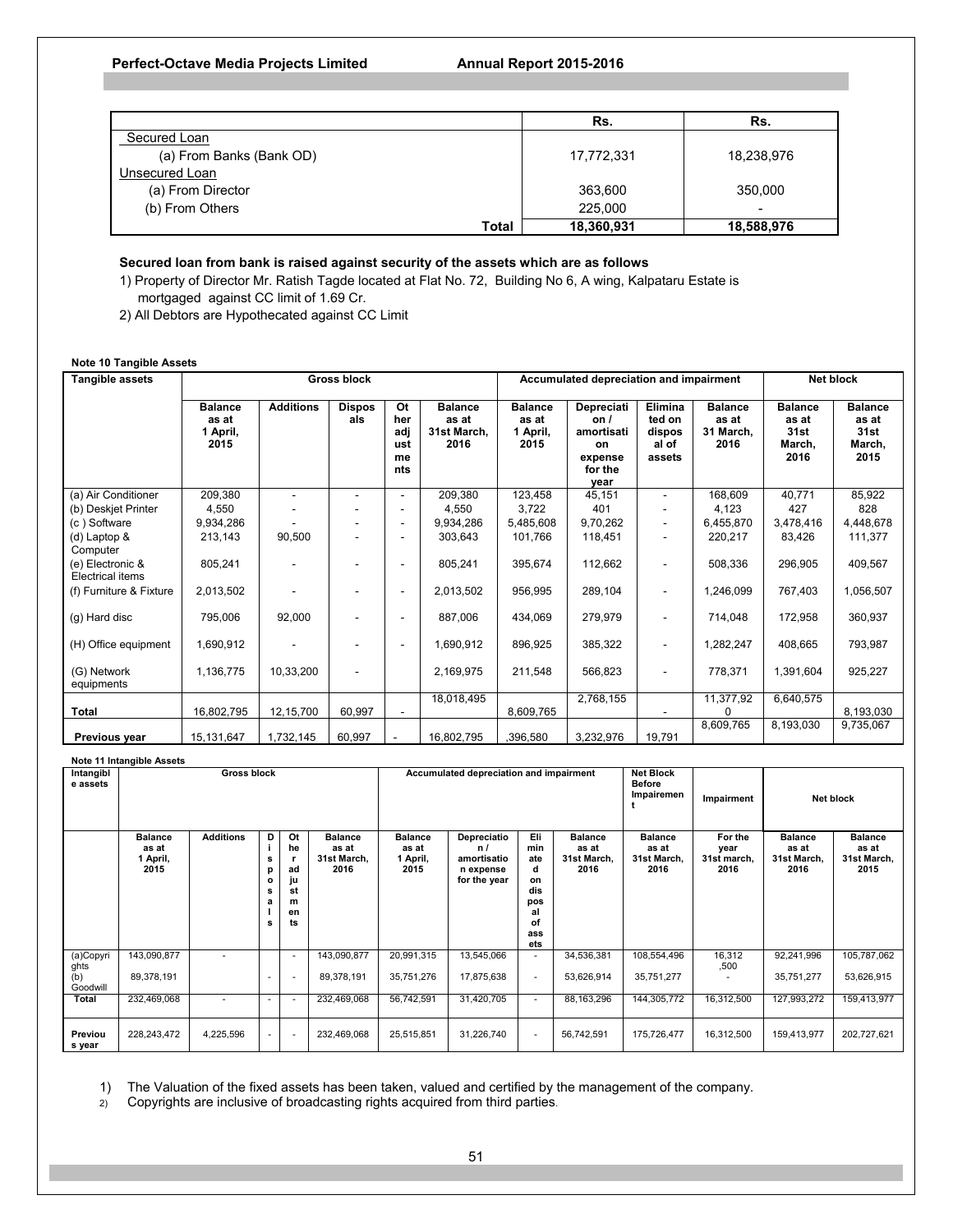| Note 12 Non-current investments                                                                         |                        |                 |         |         |                        |            |
|---------------------------------------------------------------------------------------------------------|------------------------|-----------------|---------|---------|------------------------|------------|
| <b>Particulars</b>                                                                                      | As at 31st March, 2016 |                 |         |         | As at 31st March, 2015 |            |
|                                                                                                         | Quoted                 | <b>Unquoted</b> | Total   | Quoted  | <b>Unquoted</b>        | Total      |
|                                                                                                         | $\cdot$                |                 | $\cdot$ | $\cdot$ | $\cdot$                | $\cdot$    |
| Investment in equity instruments (give details<br>separately for fully / partly paid up<br>instruments) |                        |                 |         |         |                        |            |
| (i) of subsidiaries                                                                                     |                        |                 |         |         |                        |            |
| (ii) of associates                                                                                      |                        |                 |         |         |                        |            |
| (a) Perfect Company Advice Pvt. Ltd.                                                                    |                        |                 |         |         | 3,470,000              | 3,470,000  |
| (b)Insync Digital Media Pvt. Ltd                                                                        |                        |                 |         |         | 450,000                | 450,000    |
| (c) Perfect Octave Pvt. Ltd.                                                                            |                        |                 |         |         | 7,614,100              | 7,614,100  |
| (iii) of joint venture companies                                                                        |                        |                 |         |         |                        |            |
| (iv) of controlled special purpose entities                                                             |                        |                 |         |         |                        |            |
| (v) of other entities (give details)                                                                    |                        |                 |         |         |                        |            |
| (a) JantaSahkari Bank                                                                                   |                        | 422,525         | 422,525 |         | 422,525                | 422,525    |
| Total                                                                                                   |                        | 422.525         | 422,525 |         | 11,956,625             | 11,956,625 |

## **Note 13 Inventories**

# **(As valued and certified by management)**

| <b>Particulars</b>                                           | As at 31st March,<br>2016 | As at 31st March,<br>2015 |
|--------------------------------------------------------------|---------------------------|---------------------------|
|                                                              | Rs.                       | Rs.                       |
| <b>Closing Stock</b><br>(less):- Converted into Fixed Assets | 7,427,278                 | 23,739,778<br>16,312,500  |
| <b>Total</b>                                                 | 7,427,278                 | 7,427,278                 |

## **Note 14 Trade receivables**

| <b>Particulars</b>                             |              | As at 31st March,<br>2016 | As at 31st March,<br>2015 |  |
|------------------------------------------------|--------------|---------------------------|---------------------------|--|
|                                                |              | Rs.                       | Rs.                       |  |
| Outstanding for a period exceeding six months  |              |                           |                           |  |
| Unsecured, considered good                     |              | 1,683,733                 |                           |  |
| <b>Other Trade receivables</b>                 |              |                           |                           |  |
| Unsecured, considered good                     |              | 45.800                    | 3.433.733                 |  |
| Less: Provision for doubtful trade receivables |              |                           |                           |  |
|                                                | <b>Total</b> | 1,729,533                 | 3,433,733                 |  |

Balance of Debtors are subject to confirmation and/or Reconciliation/consequential adjustments if any.

# **Note 15 Cash and cash equivalents**

| <b>Particulars</b>                          | As at 31st March,<br>2016 | As at 31st March,<br>2015 |  |
|---------------------------------------------|---------------------------|---------------------------|--|
|                                             | Rs.                       | Rs.                       |  |
| (a) Cash on hand<br>(b) Balances with banks | 43,175                    | 9.463                     |  |
| (i) In current accounts                     | 303,224                   | 345.963                   |  |
|                                             | 346.399                   | 355,426                   |  |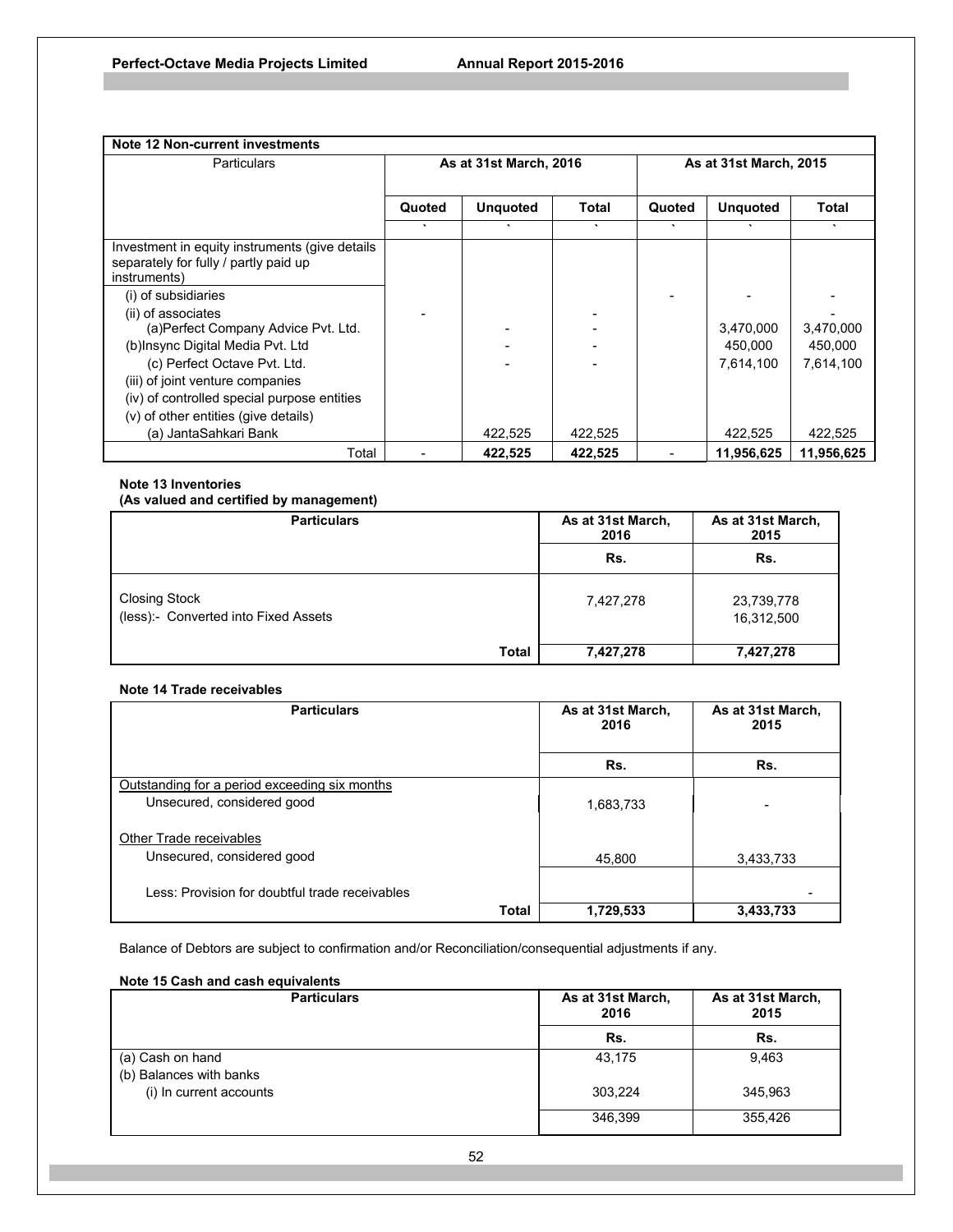**Note 16 Short-term loans and advances** 

| <b>Particulars</b>                                                                                                                               | As at 31st March,<br>2016                      | As at 31st March,<br>2015                   |
|--------------------------------------------------------------------------------------------------------------------------------------------------|------------------------------------------------|---------------------------------------------|
|                                                                                                                                                  | Rs.                                            | Rs.                                         |
| (A) Advance recoverable in cash or in kind or for value to be received<br>(B) Payment of Taxes<br>(C) Staff Loans<br>(D) Other Loan and Advances | 2,975,180<br>7,860,021<br>40.000<br>51,477,497 | 85.140<br>5,135,481<br>60.495<br>61,218,397 |
| Less: Provision for other doubtful loans and advances                                                                                            |                                                |                                             |
| Total                                                                                                                                            | 62,352,698                                     | 66,499,513                                  |

Balance of Loans and Advances are subject to confirmation and/or Reconciliation/consequential adjustments if any.

The loans and advances includes advance given to Violet Media LLP for Rs 1,43,69,350/-, Freshlime Media Production LLP for Rs 1,39,30,000/- and Blackgold Media Entertainment LLP for Rs 1,18,04,000/- for acquiring rights in content related to classical music. However said parties are not able to deliver the deliverables and proposed to settle the liability in lieu of returning back the advances. As per the settlement deed entered into with them, they have agreed to transfer their shareholding in a listed company, viz., Frontline Business Solutions Limited, in lieu of returning advances. Necessary impact of same will be given in the books during next financial year on completion of said transaction.

#### **Note 17 Revenue from operations**

| <b>Particulars</b>                | For the year ended<br>31st March, 2016 | For the year ended<br>31st March, 2015 |  |
|-----------------------------------|----------------------------------------|----------------------------------------|--|
|                                   | Rs.                                    | Rs.                                    |  |
| Sales                             | 990.000                                | 33,360,680                             |  |
| Stock transferred to fixed assets |                                        |                                        |  |
| Total                             | 990.000                                | 33,360,680                             |  |

 $\blacksquare$ 

| Note: 18 Other Income              |       |                                        |                                        |  |
|------------------------------------|-------|----------------------------------------|----------------------------------------|--|
| <b>Particulars</b>                 |       | For the year ended<br>31st March, 2016 | For the year ended<br>31st March, 2015 |  |
|                                    |       | Rs.                                    | Rs.                                    |  |
| Misc Income                        |       | 53,996                                 |                                        |  |
| Dividend                           |       | 7,458                                  | 208                                    |  |
| Revenue from Video making          |       |                                        | 255,000                                |  |
| Profit On Sale of Office Equipment |       |                                        | 2,662                                  |  |
| Sundry Balance W/off               |       |                                        | $\overline{\phantom{0}}$               |  |
| <b>Ticket Revenue</b>              |       |                                        | 114,810                                |  |
|                                    | Total | 61,454                                 | 372,680                                |  |

#### **Note: 19 Purchases**

| <b>Particulars</b>                         | For the year ended<br>31st March, 2016 | For the year ended<br>31st March, 2015 |  |
|--------------------------------------------|----------------------------------------|----------------------------------------|--|
|                                            | Rs.                                    | Rs.                                    |  |
| Purchase of Content<br>Purchase of Service | 7,18000                                | 28,639,498<br>158.222                  |  |
| Total                                      | 718.000                                | 28,797,720                             |  |
|                                            |                                        |                                        |  |

## **Note: 20 Changes in inventories of finished goods, work-in-progress and stock-in-trade**

|  | For the year ended<br>31st March, 2016 | For the year ended<br>31st March, 2015 |
|--|----------------------------------------|----------------------------------------|
|  | Rs.                                    | Rs.                                    |

Ĭ.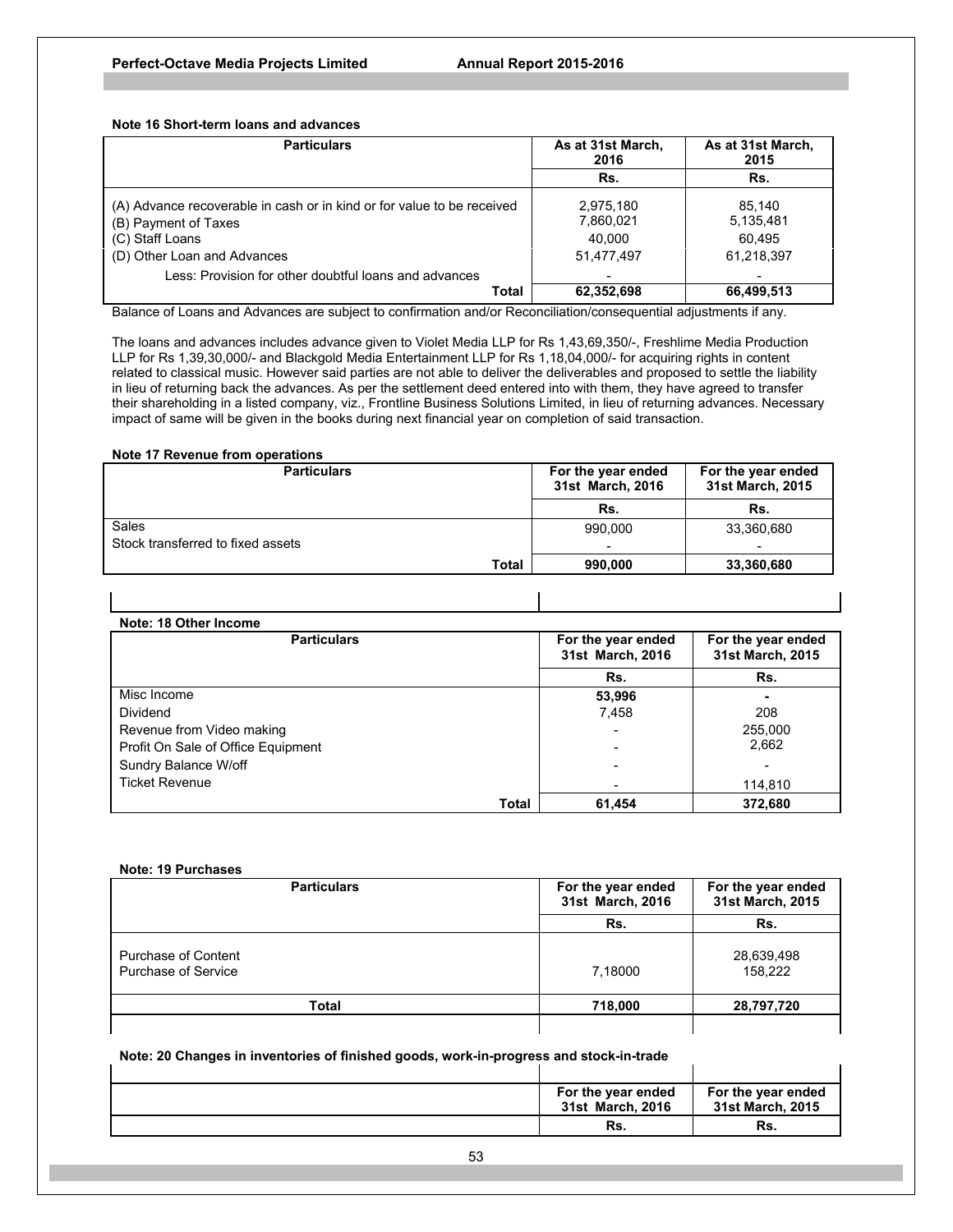| Inventories at the end of the year:       |  |
|-------------------------------------------|--|
| Stock-in-trade                            |  |
| Less:- transferred to fixed assets        |  |
|                                           |  |
| Inventories at the beginning of the year: |  |
| Stock-in-trade                            |  |
| Net (increase) / decrease                 |  |
|                                           |  |

# **Note: 21 Employee Benefit Expense**

|                        | For the year ended<br>31st March, 2016 | For the year ended<br>31st March, 2015 |
|------------------------|----------------------------------------|----------------------------------------|
|                        | Rs.                                    | Rs.                                    |
| Director Remuneration  | 1,457,400                              | 1,222,200                              |
| Staff welfare expenses | 142.251                                | 164,861                                |
| Salaries               | 6,043,550                              | 5,642,641                              |
| Total                  | 7,643,201                              | 7,029,702                              |

# **Note: 22 Financial Expenses**

| <b>Particulars</b>               | For the year ended<br>31st March, 2016 | For the year ended<br>31st March, 2015 |
|----------------------------------|----------------------------------------|----------------------------------------|
|                                  | Rs.                                    | Rs.                                    |
| Interest on short term borrowing |                                        | 13.750                                 |
| Interest on CC Limit             | 2,597,040                              | 1,933,990                              |
| Total                            | 2,597,040                              | 1,947,740                              |

## **Note 23 Other expenses**

| <b>Particulars</b>                      | For the year ended<br>31st March, 2016 | For the year ended<br>31st March, 2015 |
|-----------------------------------------|----------------------------------------|----------------------------------------|
|                                         | Rs.                                    | Rs.                                    |
| <b>Advertisement &amp; Publicity</b>    | 500                                    | 5,531                                  |
| <b>AGM Related Expenses</b>             | 11700                                  | 40,918                                 |
| <b>Auditor Remuneration</b>             | 75,000                                 | 75,000                                 |
| <b>Bank Charges</b>                     | 8,240                                  | 51,296                                 |
| <b>Bad Debts</b>                        | 12,250                                 |                                        |
| Books & Periodicals                     |                                        | 4,155                                  |
| <b>Business Promotion Expenses</b>      | 132,011                                | 429,261                                |
| Cable Charges                           | 9.450                                  | 8.700                                  |
| <b>Channel Distribution Charges</b>     | 9,523,061                              | 1,956,973                              |
| <b>Consultancy Charges</b>              |                                        | 845,000                                |
| Conveyance expenses                     | 85,742                                 | 136,068                                |
| <b>Creative &amp; Designing Charges</b> |                                        | 66,639                                 |
| <b>Custodian Fees</b>                   | 150,000                                | 100,000                                |
| Donation                                | 108.500                                | 60.000                                 |
| <b>Editing Charges</b>                  | 175,000                                | 80.000                                 |
| <b>Electricity Expenses</b>             | 403,064                                | 387,087                                |
| Equipment hiriing charges               | 648,000                                | 904,508                                |
| Interest on late payment of taxes       | 36.830                                 |                                        |
| Internet charges                        | 71,500                                 | 79,909                                 |
| Line producer Charges                   |                                        | 18,000                                 |
| <b>Listing Fees</b>                     | 200,000                                | 112,360                                |
| Loss on sale of Equipment               |                                        | 14,868                                 |
| Membership charges                      | 3,053                                  | 12,000                                 |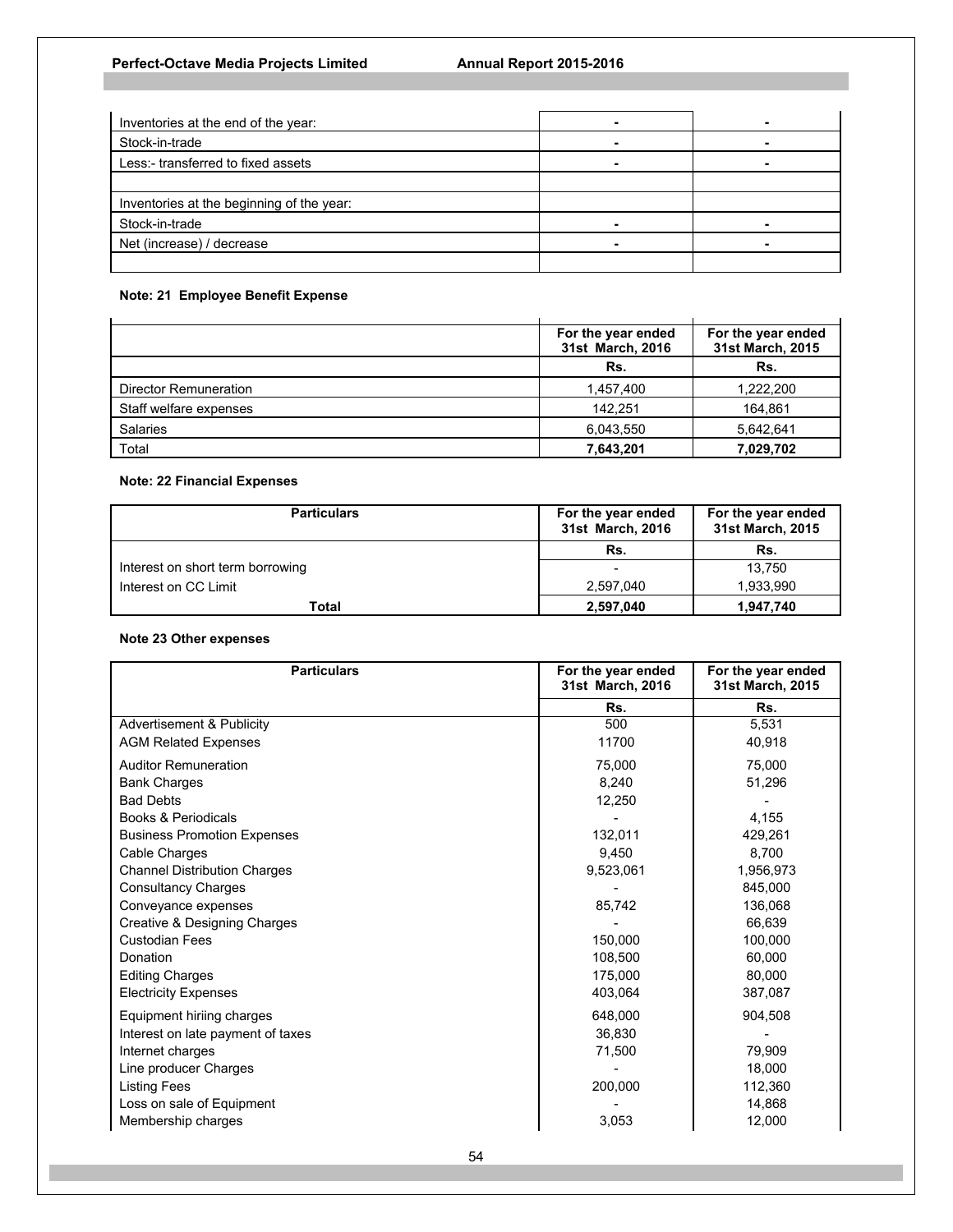## Perfect-Octave Media Projects Limited **Annual Report 2015-2016**

| <b>Musician Fees</b>                                                                           |                                        | 4,869,726                              |
|------------------------------------------------------------------------------------------------|----------------------------------------|----------------------------------------|
| <b>Office Expenses</b>                                                                         | 107,211                                | 83,790                                 |
| Office rent                                                                                    | 1,093,224                              | 1,157,938                              |
| <b>Other Expenses</b>                                                                          |                                        |                                        |
| Penalty                                                                                        |                                        | 144,803                                |
| <b>Placement &amp; Recruitment Charges</b>                                                     |                                        | 70,650                                 |
| Postage                                                                                        | 14,640                                 | 14,883                                 |
| Press Conference Charges                                                                       |                                        | 30,000                                 |
| Printing and stationery                                                                        | 190,464                                | 239,640                                |
| <b>Processing Fees</b>                                                                         |                                        | 159,351                                |
| <b>Profession Fees</b>                                                                         | 30,247                                 | 124,294                                |
| Repairs & Maintenance                                                                          | 142,128                                | 353,751                                |
| <b>ROC Expenses</b>                                                                            | 14,700                                 | 28,870                                 |
| Swacha Bharat Cess @ 0.5%                                                                      | 33,037                                 |                                        |
| Share Transfer Agency Charges                                                                  | 60,722                                 | 83,058                                 |
| <b>Shooting Charges</b>                                                                        | 400,332                                | 973,052                                |
| Sundry Balances w/off                                                                          | 289,772                                | 99,689                                 |
| <b>Telephone Expenses</b>                                                                      | 169,639                                | 183,163                                |
| <b>Teleports Expenses</b>                                                                      |                                        | 21,500                                 |
| <b>Travelling expenses</b>                                                                     | 317,172                                | 249,985                                |
| <b>Uplinking Charges</b>                                                                       | 5,700,000                              | 5,700,000                              |
| Vat Paid                                                                                       | 7,725                                  |                                        |
| <b>Website Hosting Charges</b>                                                                 | 3,200                                  | 35,000                                 |
| Writer charges                                                                                 | 35,000                                 | 176,600                                |
|                                                                                                | 20,263,114                             | 20,188,016                             |
|                                                                                                |                                        |                                        |
| Notes: (i)                                                                                     | For the year ended<br>31st March, 2016 | For the year ended<br>31st March, 2015 |
| <b>Particulars</b>                                                                             | Rs.                                    | Rs.                                    |
|                                                                                                |                                        |                                        |
| (i) Payments to the auditors comprises (net of service tax input credit,<br>where applicable): |                                        |                                        |
| As auditors - statutory audit                                                                  | 75000                                  | 75000                                  |
| Total                                                                                          | 75000                                  | 75000                                  |

## **Note 24: Earning per share**

| <b>Particulars</b>                                  | 2015-16      | 2014-15      |
|-----------------------------------------------------|--------------|--------------|
| Profit / (Loss) available after tax and adiustments | (64.358.760) | (75.002.034) |
| No. of equity shares                                | 34.700.100   | 34.700.100   |
| Earning Per share                                   | 1.85         | (2.16)       |

## **Note 25 : Related party Disclosure**

## **1. Relationships**

a) Enterprises in which Key Management Personnel have significant **Influence** Perfect Octave Private Limited Perfect Company Advice Private Limited Insync Digital Media Pvt. Ltd Raga Cafe LLP Centre for Research & Promotion of Indian Music

b) Key Management Personnel and their relatives: Mr. Ratish Tagde - Managing director Mahesh Tagde - Director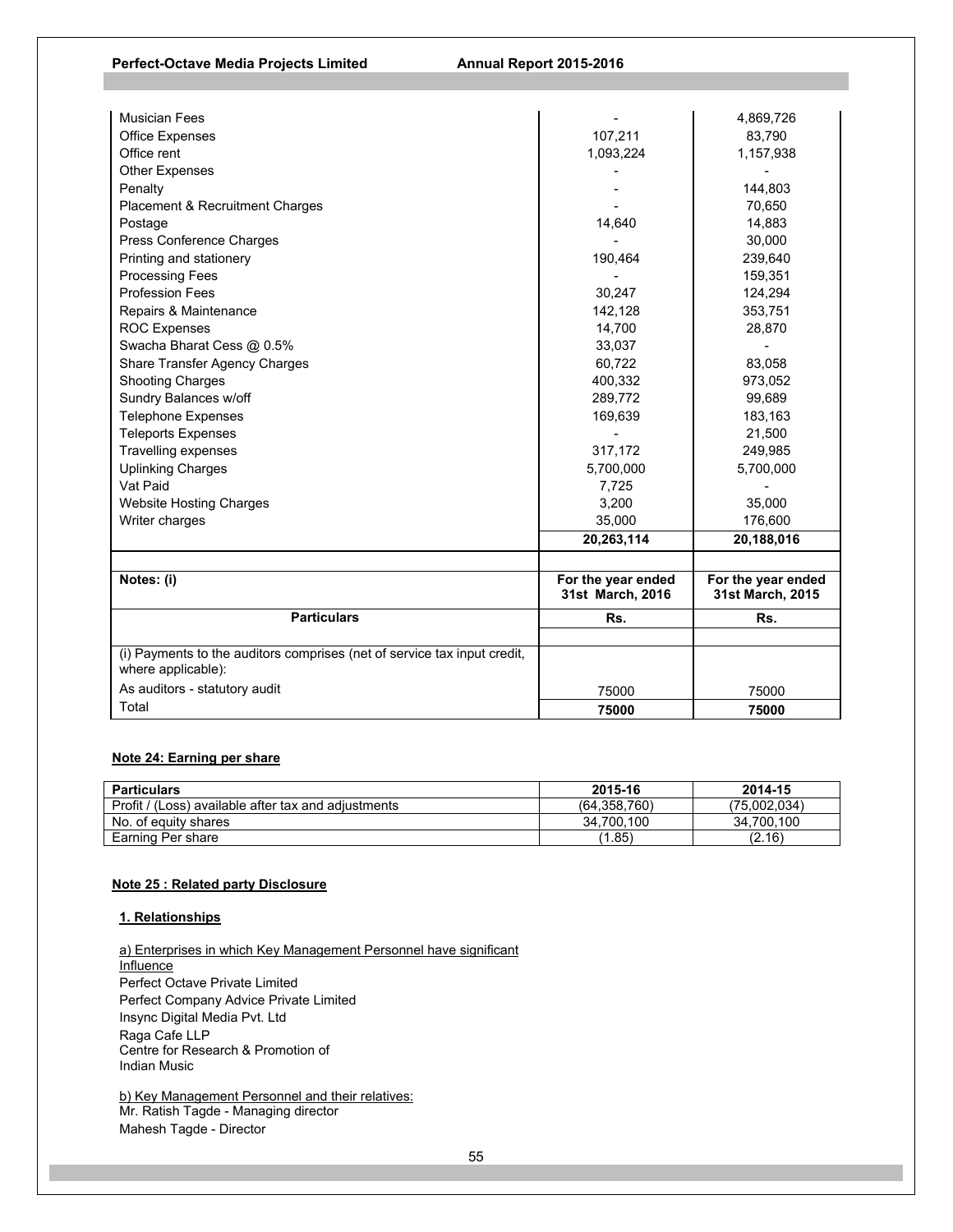Vivek Salian - Director Bharat Gada - Director Seema Tagde - Director Komal Deshmukh-Samant - Company Secretary Geeta Gada - Relative of Director Sharad Tagde - Relative of Director

## **2. Amount involved for parties mentioned above**

| <b>Nature Of Transaction</b> | <b>Relationship</b>      | <b>Name of Related Party</b>  | Value     |                          |
|------------------------------|--------------------------|-------------------------------|-----------|--------------------------|
|                              |                          |                               | 2015-16   | 2014-15                  |
| Directors Remuneration       | Key Management Personnel | <b>Ratish Tagde</b>           | 1,457,400 | 1,214,700                |
| Investment*                  | Other related parties    | Perfect Company Advice        | 3.470.000 | 3.470.000                |
|                              |                          | <b>Private Limited</b>        |           |                          |
| Investment*                  | Other related parties    | Insync Digital Media Pvt. Ltd | 450.000   | 450.000                  |
| Investment*                  | Other related parties    | <b>Perfect Octave Private</b> | 7.614.100 | 7.614.100                |
|                              |                          | Limited                       |           |                          |
| Loan Taken                   | Other related parties    | Insync Digital Media Pvt. Ltd | 375,000   |                          |
| Loan Repaid                  | Other related parties    | Insync Digital Media Pvt. Ltd | 150,000   | $\overline{\phantom{a}}$ |
| Salary                       | Key Management Personnel | Komal Deshmukh                | 600.000   | 720.000                  |

\* During FY 2015-16, Share application money has been received back.

\*\* During FY 2015-16, investment has been sold and money received.

\*\*\* During FY 2015-16, Share application money amounting to ` 36,90,000/- has been received back and balance is transferred as Advance given to Perfect

Octave Private Limited for acquiring Broadcasting Rights in terms of Approval obtained (effective for 3 years w.e.f. 01.08.2013) u/s 297(1) of the Companies

Act, 1956.

#### **Note 26:**

Previous year's figures have been regrouped / rearranged wherever necessary, so as to make them comparable with those of the current year.

#### **Note 27:**

During the year the company was operational mainly in trading activity of contents .Hence Segment Reporting is not applicable.

#### **Note 28:**

Expenses in foreign currency: NIL (P.Y. NIL)

Earnings in foreign currency :Rs.` 22136/- (P.Y. NIL))

**For N. K. JALAN & CO.**  Firm RegNo : 104019 W Chartered Accountants

**sd/- sd/- sd/- CA N K JALAN CONTRACT CONTRACT CAN A CONTRACT CAN A CONTRACT CONTRACT CONTRACT CONTRACT CONTRACT CONTRACT CONTR<br>
CONTRACT PROPRIETOR PROPRIETOR** Mem. No. 11878

Place: Mumbai Date: May 30, 2016

As per our report Of Even Date **PERFECT-OCTAVE MEDIA PROJECTS LIMITED**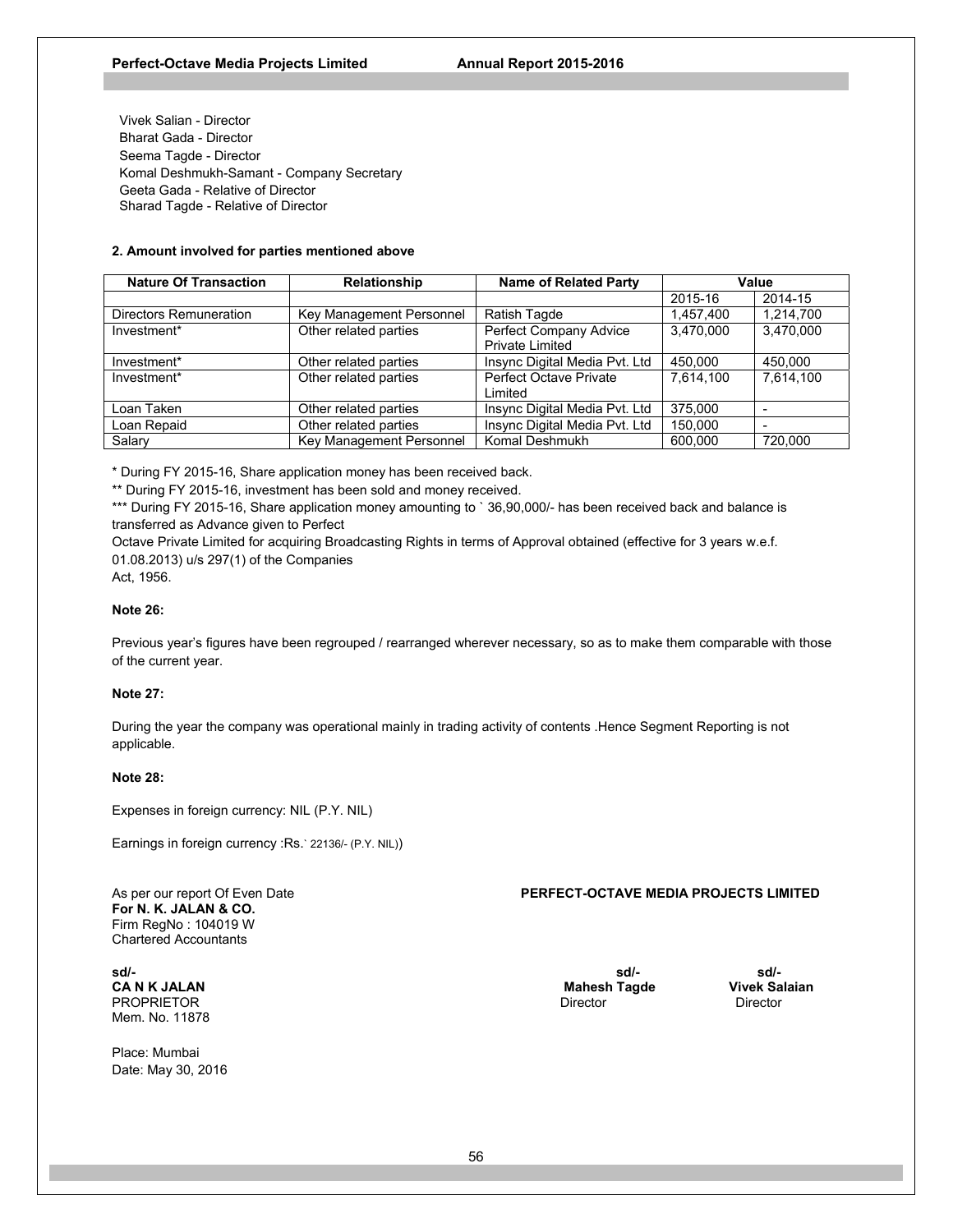## **Accompanying notes to the financial statements for the year ended March 31, 2016**

## **SIGNIFICANT ACCOUNTING POLICIES**

## (i) **Basis of Preparation of financial statements**:

The financial statements have been prepared in accordance with Indian Generally Accepted Accounting Principles (GAAP) under the historical cost convention on the accrual basis except for certain financial instruments which are measured at fair values. GAAP comprises mandatory accounting standards notified under section 133 of the Companies Act, 2013 read together with Rule 7 of the Companies (Accounts) Rules, 2014, the provisions of the Companies Act, 2013 and guide lines issued by the Securities and Exchange Board of India (SEBI). Accounting policies have been consistently applied except where a newly issued accounting standard is initially adopted or a revision to an existing accounting standard requires a change in the accounting policy hitherto in use or different accounting policy is required by statute.

## (ii) **Use Of Estimates:-**

The presentation of financial statements in conformity with the generally accepted accounting principal requires estimates and assumptions to be made that affects the reported amount of assets and liabilities on the date of the financial statements and the reported amount of revenues and expenses during the reporting period. Difference between the actual result and estimates are recognized in the period in which the results are known/ materialized.

## (iii) **Fixed Assets:-**

## **Tangible Assets:**

 Fixed Assets are stated at cost less accumulated depreciation. Cost is inclusive of freight, duties (net of tax credits as applicable) levies and any directly attributable cost of bringing the assets to their working condition for their intended use.

## **Intangible Assets:**

 Intangible Assets are amortized over their respective individual estimated useful life as decided by the management, on a straight line basis commencing from the year the asset is available to the Company for its commercial use.

## (iv) **Depreciation:-**

Depreciation on fixed assets is provided on Written Down Value Method (WDV) on pro-rata basis as per the useful life prescribed in the Schedule II of the Companies Act, 2013.

## (v) **Investments:-**

Long term investments are stated at cost. Provision for diminution in value of Long term investment is made only if such decline is other than temporary in the opinion of management. Investments other than long term investments being current investments are valued at cost or fair value whichever is lower.

## (vi) **Inventories:-**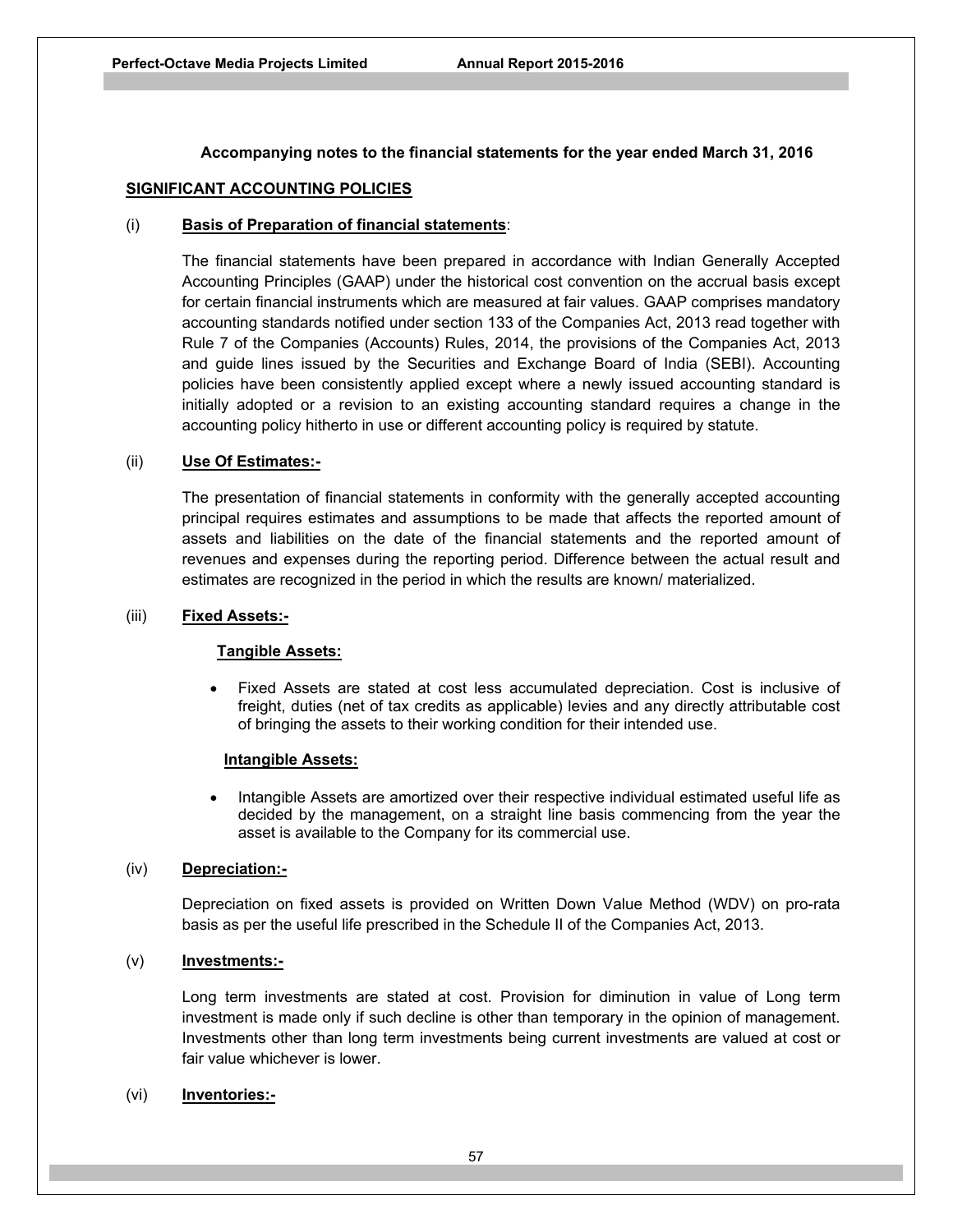The valuation of the inventory was done according to the accepted accounting principles, i.e. at Cost or Market realize Value, whichever is lower.

## (vii) **Provision:-**

A provision is recognized when an enterprise has a present obligation as a result of past events and it is probable that an outflow of resources will be required to settle the obligation, in respect of which a reliable estimate can be made. Provision are determined based on management estimate require to settle the obligation at the balance sheet date. These are reviewed at each balance sheet date and adjusted to reflect the current management estimates.

## (viii) **Treatment Of Contingent Liabilities**:-

Contingent liabilities are disclosed by way of note on the balance sheet. Provision is made in the accounts for those liabilities which are likely to Materialize after the year end till the finalization of accounts and having effect on the position stated in the balance sheet as at the year end

# (ix) **Taxation:-**

Provision for taxation has been made in accordance with the rates of Income Tax Act, 1961 prevailing for the relevant assessment year.

# (x) **Sales:**

Sales are recognized, net of returns and trade discounts, on dispatch of goods to Customers and are reflected In the accounts at gross realizable value.

## (x) **Impairment of Assets:-**

The Company assess whether there is any indication that any assets may be impaired at the balance sheet date. If any indication exists, the company estimates the recoverable amount and an impairment loss is recognized in the accounts, to the extent the carrying amount exceeds the recoverable amount.

As per our report Of Even Date **PERFECT-OCTAVE MEDIA PROJECTS LIMITED For N. K. JALAN & CO.**  Firm RegNo : 104019 W Chartered Accountants

**sd/-** sd/- sd/-  $\mathbf{s}$ **CA N K JALAN Mahesh Tagde Vivek Salian**  PROPRIETOR **Director** Director Director Director Director Director Mem. No. 11878 Place: Mumbai Date: May 30, 2016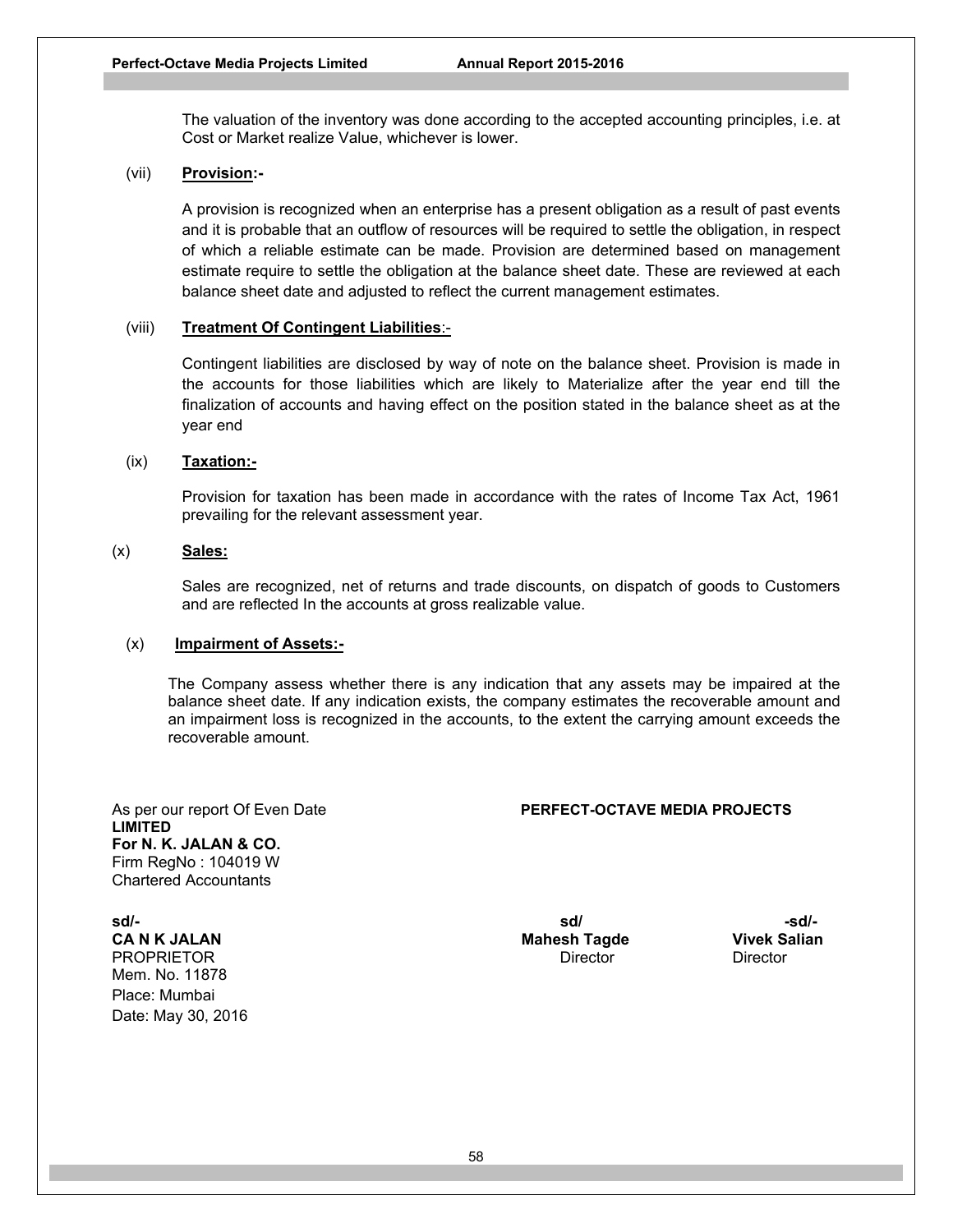| Cash Flow Statement as on 31st March, 2016                                          |                                  |                                  |
|-------------------------------------------------------------------------------------|----------------------------------|----------------------------------|
| <b>Particulars</b>                                                                  | As at 31st<br><b>March, 2016</b> | As at 31st<br><b>March, 2015</b> |
|                                                                                     | Rs.                              | Rs.                              |
| <b>CASH FLOWS FROM OPERATING ACTIVITIES</b>                                         |                                  |                                  |
| Profit before tax                                                                   | (64, 358, 760)                   | (58, 689, 534)                   |
| Adjustments to reconcile profit before tax to cash provided by operating activities |                                  |                                  |
| Prior period Adjustments                                                            | $\overline{\phantom{a}}$         | 43,074                           |
| Sundry Balances written off                                                         |                                  | 99.689                           |
| Depreciation and amortisation expense                                               | 34,188,859                       | 34,459,716                       |
| Loss on sale of Equipment                                                           |                                  | 14,868                           |
| Interest & Dividend Income                                                          | (7, 458)                         | (208)                            |
| Profit on sale of asset                                                             |                                  | (2,662)                          |
| <b>Finance Cost</b>                                                                 | 2,597,040                        | 1,947,740                        |
| Operating Profit before Working Capital changes                                     | (27,580,319)                     | (22, 127, 317)                   |
| Changes in assets and liabilities                                                   |                                  |                                  |
| Decrease/(Increase) in Trade Receivables                                            | 1,704,200                        | 44,731,917                       |
| Decrease/(Increase) in Loans and advances and other assets                          | 4,223,141                        | 42,623,539                       |
| Decrease in Inventory                                                               |                                  |                                  |
| Increase/(Decrease) in trade payables                                               | (5,000,000)                      | (40,135,181)                     |
| Increase/(Decrease) in other current liability                                      | 17,213,282                       | 8,656,250                        |
| Increase/(Decrease) in short term provision                                         | 2,033,796                        |                                  |
| <b>CASH GENERATED BY OPERATING ACTIVITIES</b>                                       | (7,405,900)                      | 33,749,208                       |
| Income taxes paid                                                                   | 103,900                          | 920,240                          |
| <b>NET CASH GENERATED BY OPERATING ACTIVITIES</b>                                   | (7,509,800)                      | 32,828,968                       |
| <b>CASH FLOWS FROM INVESTING ACTIVITIES</b>                                         |                                  |                                  |
| Payment towards capital expenditure                                                 | (1, 215, 700)                    | (5,957,741)                      |
| Sale of Asset                                                                       | 0                                | 29,000                           |
| Purchase of Investment                                                              | 11,534,100                       | (417,500)                        |
| Interest and dividend received                                                      | 7,458                            | 208                              |
| CASH FLOWS FROM INVESTING ACTIVITIES BEFORE EXCEPTIONAL ITEM                        | 10,325,858                       | (6,346,033)                      |
| <b>NET CASH PROVIDED BY/(USED IN) INVESTING ACTIVITIES</b>                          | 10,325,858                       | (6,346,033)                      |
| <b>CASH FLOWS FROM FINANCING ACTIVITIES</b>                                         |                                  |                                  |
| Proceeds from issuance of share capital                                             |                                  | 6,873,000                        |
| Share Application Money received                                                    | $\blacksquare$                   | (17, 290, 625)                   |
| <b>Share Premium Received</b>                                                       |                                  | 6,873,000                        |
| <b>Finance Cost</b>                                                                 | (2,597,040)                      | (1,947,740)                      |
| Loan Repaid                                                                         | (228, 045)                       | (20, 806, 637)                   |
| <b>NET CASH USED IN FINANCING ACTIVITIES</b>                                        | (2,825,085)                      | (26, 299, 002)                   |
| NET INCREASE/(DECREASE) IN CASH AND CASH EQUIVALENTS                                | (9,027)                          | 183,933                          |
| CASH AND CASH EQUIVALENTS AT THE BEGINNING OF THE PERIOD                            | 355,426                          | 171,494                          |
| CASH AND CASH EQUIVALENTS AT THE END OF THE PERIOD                                  | 346,399                          | 355,426                          |

**For N. K. JALAN & CO.**  Firm RegNo : 104019 W Chartered Accountants **sd/- sd/- sd/- CA N K JALAN Mahesh Tagde Vivek Salian CA N K JALAN** PROPRIETOR Director Director Director Director Director Director Director Director Mem. No. 11878 Place: Mumbai Date: May 30, 2016

As per our report Of Even Date **PERFECT-OCTAVE MEDIA PROJECTS LIMITED**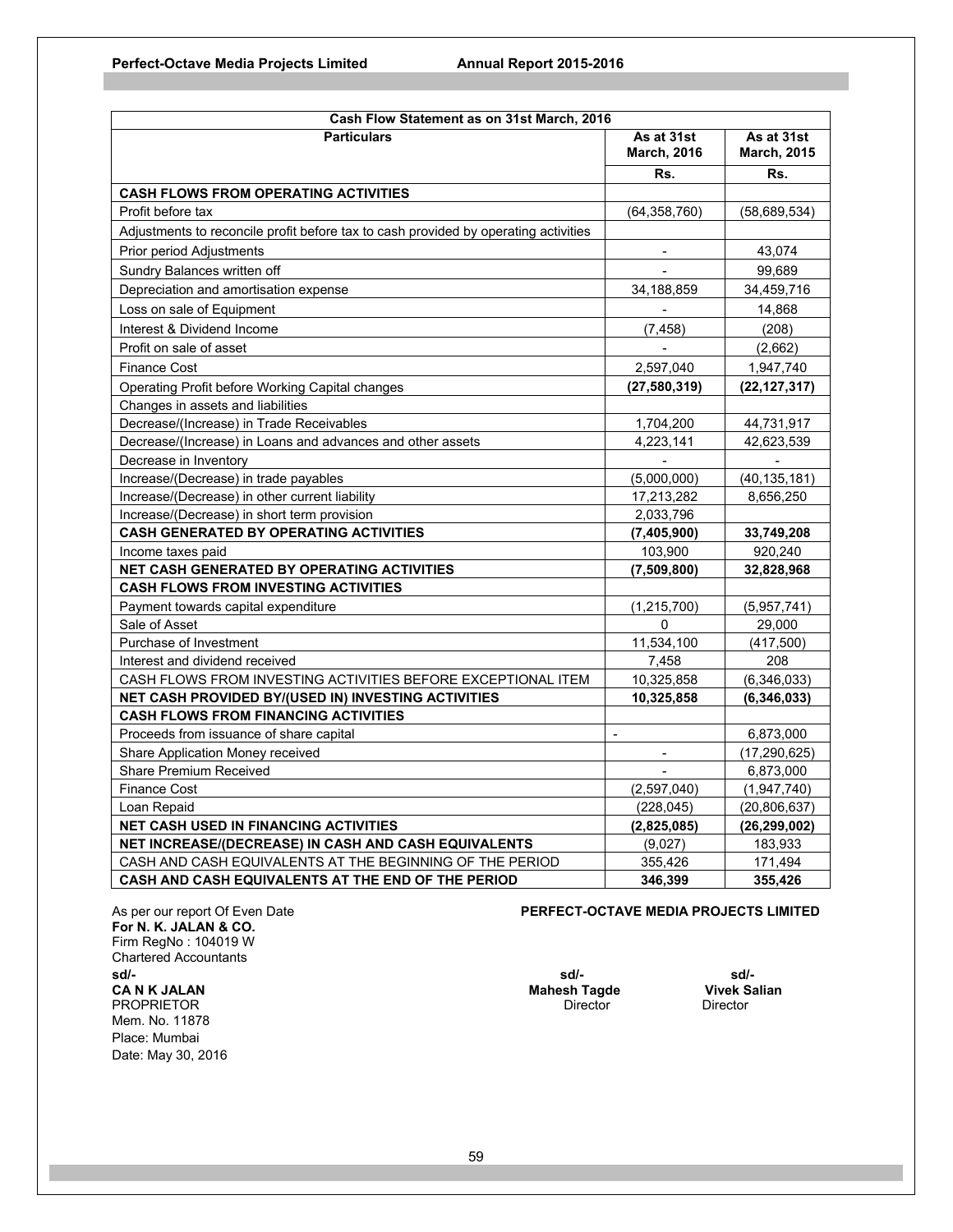| Perfect-Octave Media Projects Limited<br>Annual Report 2015-2016 |  |
|------------------------------------------------------------------|--|
| <b>NOTES:</b>                                                    |  |
|                                                                  |  |
|                                                                  |  |
|                                                                  |  |
|                                                                  |  |
|                                                                  |  |
|                                                                  |  |
|                                                                  |  |
|                                                                  |  |
|                                                                  |  |
|                                                                  |  |
|                                                                  |  |
|                                                                  |  |
|                                                                  |  |
|                                                                  |  |
|                                                                  |  |
|                                                                  |  |
|                                                                  |  |
|                                                                  |  |
|                                                                  |  |
| 60                                                               |  |
|                                                                  |  |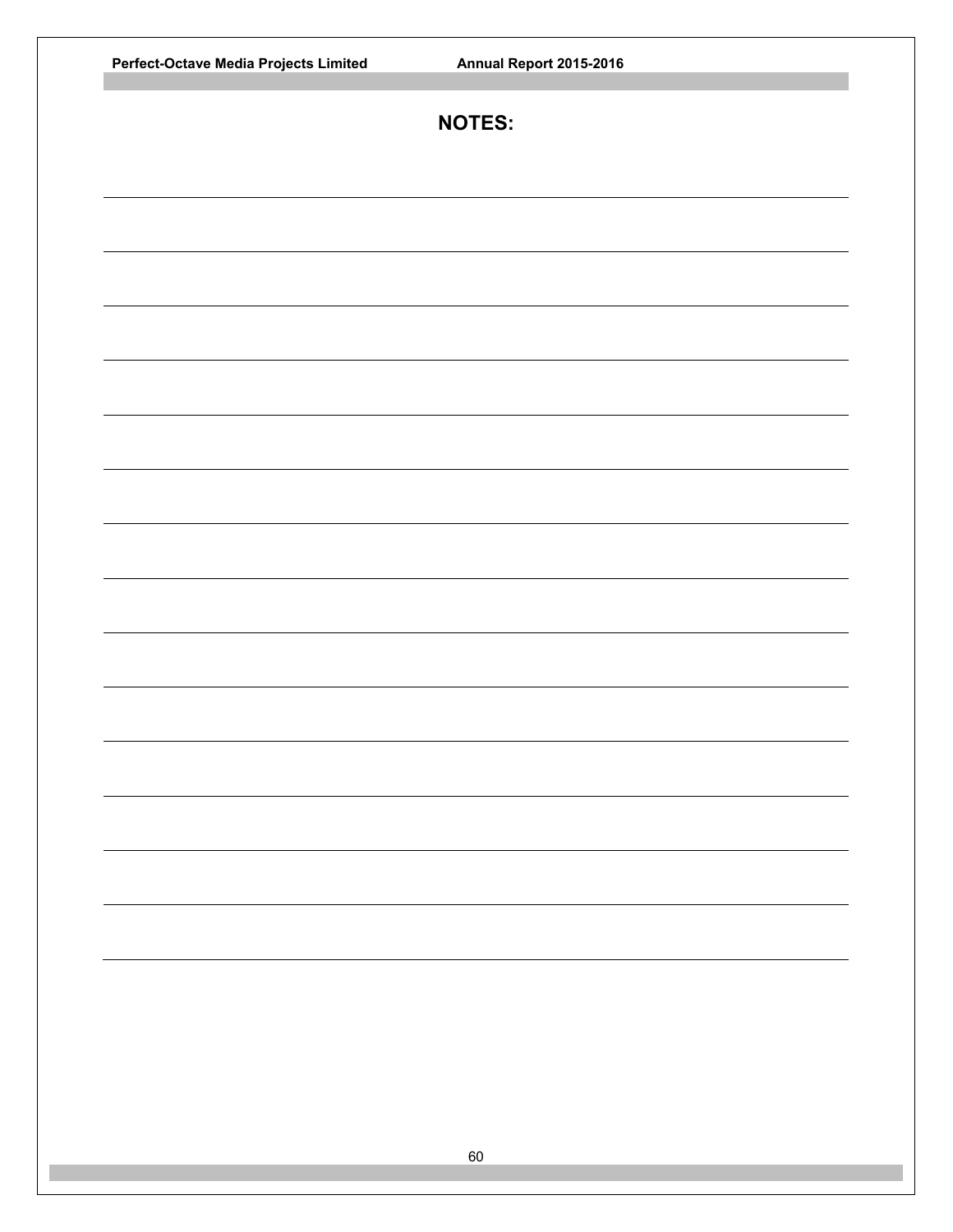| <b>Perfect-Octave Media Projects Limited</b><br>Registered Office: Bharat Tin Works, 1 st Floor, MakwanaRoad, Marol, Andheri (E), Mumbai- 400 056<br>Phone No. 022-26875890/ 26874785Email ID: perfectoctaves@gmail.com<br>CIN: L74999MH1991PLC063275, Website: http://www.perfectoctave.com/                                                |                                                             |               |  |
|----------------------------------------------------------------------------------------------------------------------------------------------------------------------------------------------------------------------------------------------------------------------------------------------------------------------------------------------|-------------------------------------------------------------|---------------|--|
|                                                                                                                                                                                                                                                                                                                                              | 25th Annual General Meeting - September 30, 2016            |               |  |
|                                                                                                                                                                                                                                                                                                                                              | <b>ATTENDANCE SLIP</b><br>(To be presented at the entrance) |               |  |
|                                                                                                                                                                                                                                                                                                                                              |                                                             |               |  |
|                                                                                                                                                                                                                                                                                                                                              |                                                             |               |  |
|                                                                                                                                                                                                                                                                                                                                              |                                                             |               |  |
| I hereby record my presence at the Twenty-fifthAnnual General Meeting of PERFECT-OCTAVE MEDIA<br>PROJECTS LIMITEDheld on Friday, September 30, 2016at 12 noon at 704, Crystal Plaza, Chakala, Andheri-<br>Gatkoper Link Road, Andheri(East) Mumbai 400 099<br>Signature of the Shareholder/Proxy<br>Notes:                                   |                                                             |               |  |
| 1. Shareholders attending the meeting in person or through proxy are requested to fill in the Attendance Slip and<br>submit the same at the attendance verification counter at the entrance of Meeting hall.                                                                                                                                 |                                                             |               |  |
| 2. Bodies Corporate, whether a company or not, who are members, may attend through their authorised<br>representatives appointed under Section 113 of the Companies Act, 2013. A copy of authorisation should be<br>deposited with the Company.                                                                                              |                                                             |               |  |
|                                                                                                                                                                                                                                                                                                                                              |                                                             |               |  |
| <b>ELECTRONIC VOTING PARTICULARS</b>                                                                                                                                                                                                                                                                                                         |                                                             |               |  |
| <b>EVSN</b><br>(Electronic Voting Sequence<br>Number)                                                                                                                                                                                                                                                                                        | <b>USER ID</b>                                              | (PAN/Seq. No) |  |
| Note: Please read the complete instructions given under the Note (the instructions for shareholders voting electronically<br>) to the notice of Annual General Meeting. The voting time starts from September 27 2016 from 9.00 am. And ends on<br>September 29, 2016 at 5.00p.m. The voting module shall be disabled for voting thereafter. |                                                             |               |  |